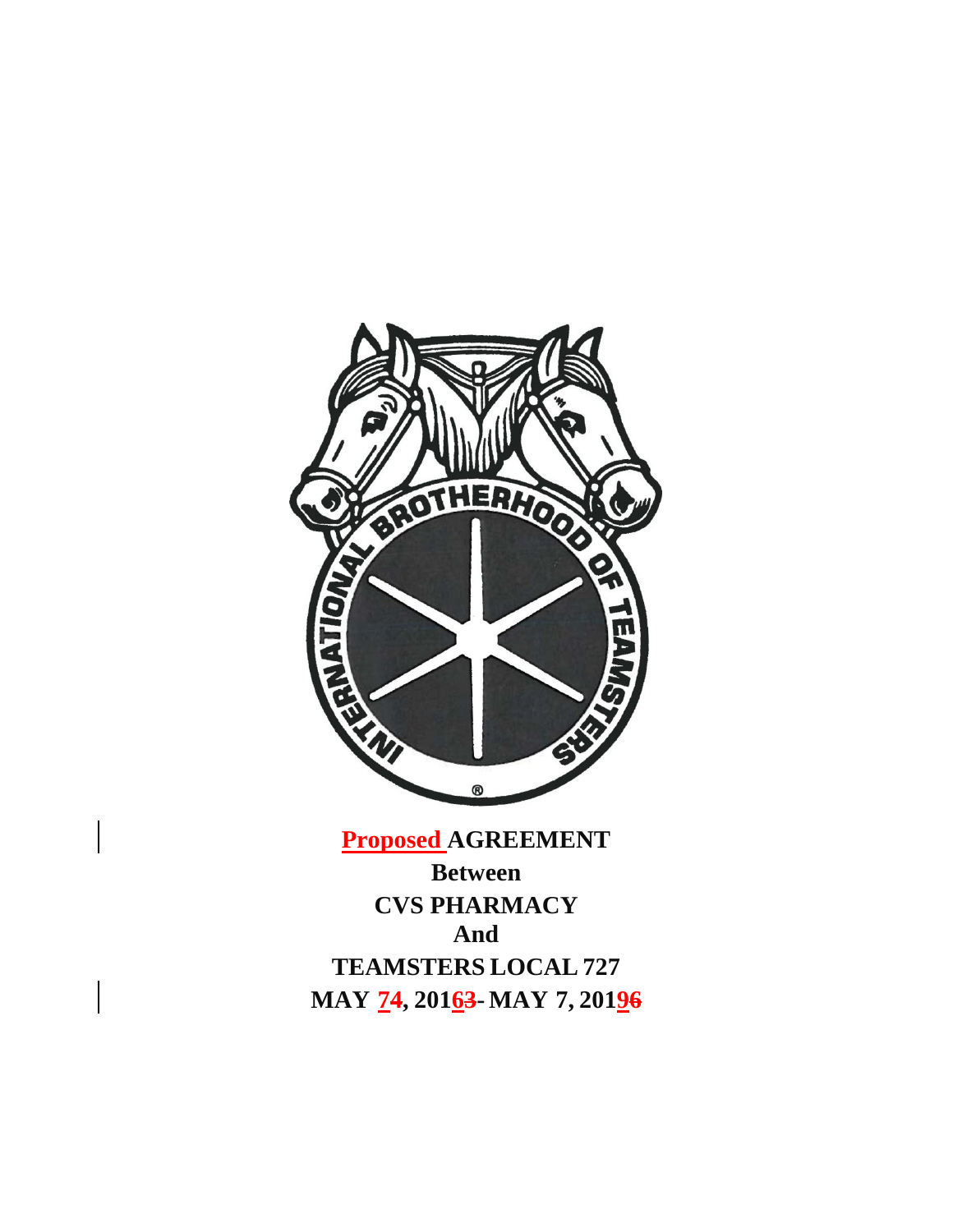Union Proposal 3/24/16 Page i

# **INDEX**

## CONTRACT BETWEEN CVS/PHARMACY PHARMACY EMPLOYEES **AND TEAMSTERS LOCAL 727**

# Term: May 74, 20163 thru May 7, 20196

| ARTICLE 3 WORK HOURS AND OTHER CONDITIONS OF EMPLOYMENT.  7              |  |
|--------------------------------------------------------------------------|--|
|                                                                          |  |
|                                                                          |  |
| Section 4.1: Guaranteed Minimum Weekly Salaries _Full-Time Pharmacists 9 |  |
|                                                                          |  |
|                                                                          |  |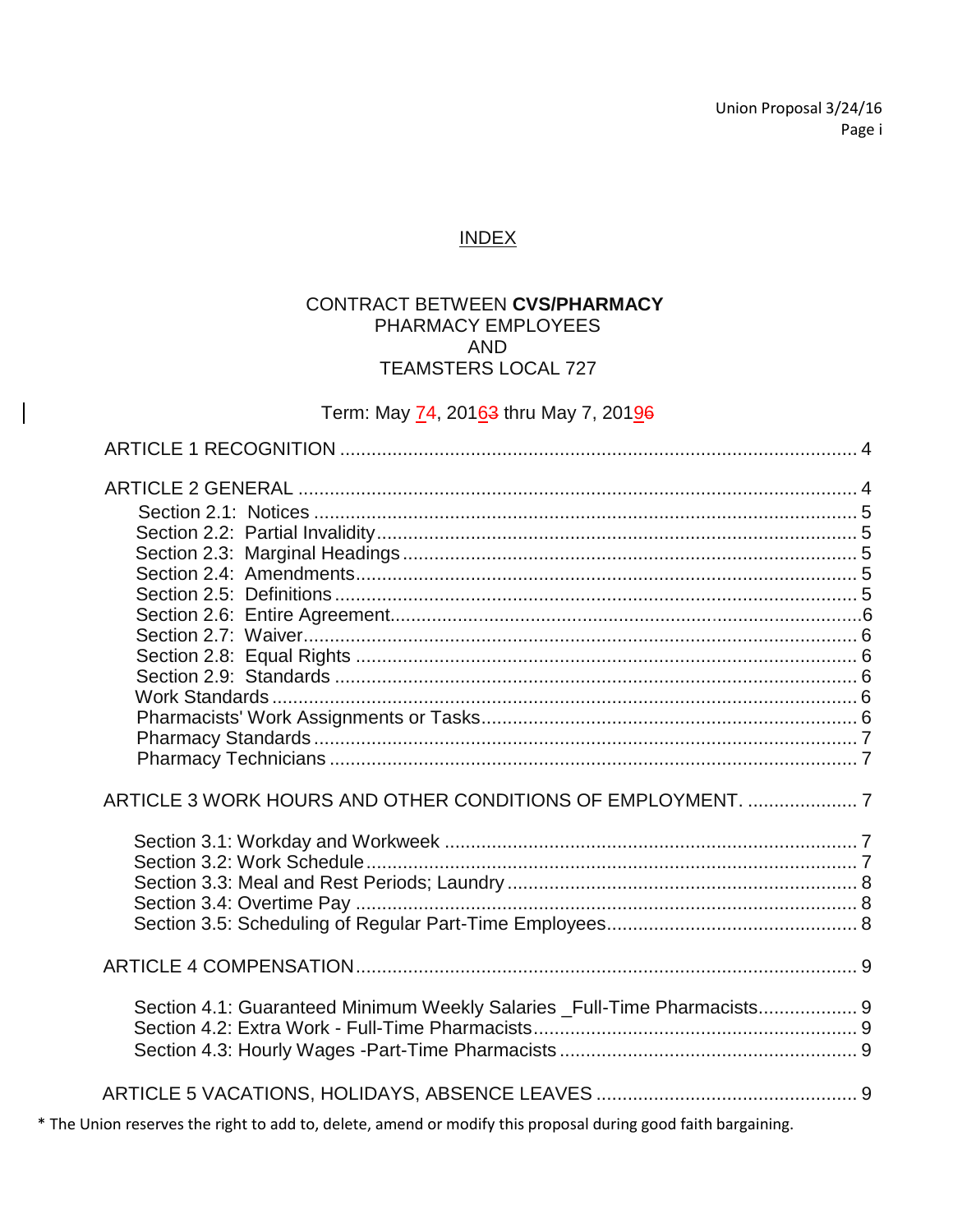| Section 5.5: Adjustment of Vacation Pay in the Event of Layoff or Separation from |  |
|-----------------------------------------------------------------------------------|--|
|                                                                                   |  |
|                                                                                   |  |
|                                                                                   |  |
|                                                                                   |  |
|                                                                                   |  |
|                                                                                   |  |
|                                                                                   |  |
|                                                                                   |  |
| Section 5.13: Family Medical Leave Act& Americans With Disabilities Act.  14      |  |
|                                                                                   |  |
|                                                                                   |  |
|                                                                                   |  |
|                                                                                   |  |
|                                                                                   |  |
|                                                                                   |  |
|                                                                                   |  |
| Section 7.1:                                                                      |  |
| Layoffs and Recalls after Layoffs - Regular Full-Time Employees16<br>Section 7.2: |  |
| Section 7.3:                                                                      |  |
| Section 7.4:                                                                      |  |
| Section 7.5:                                                                      |  |
| Section 7.6:                                                                      |  |
| Section 7.7:                                                                      |  |
|                                                                                   |  |
| Section 8.1:                                                                      |  |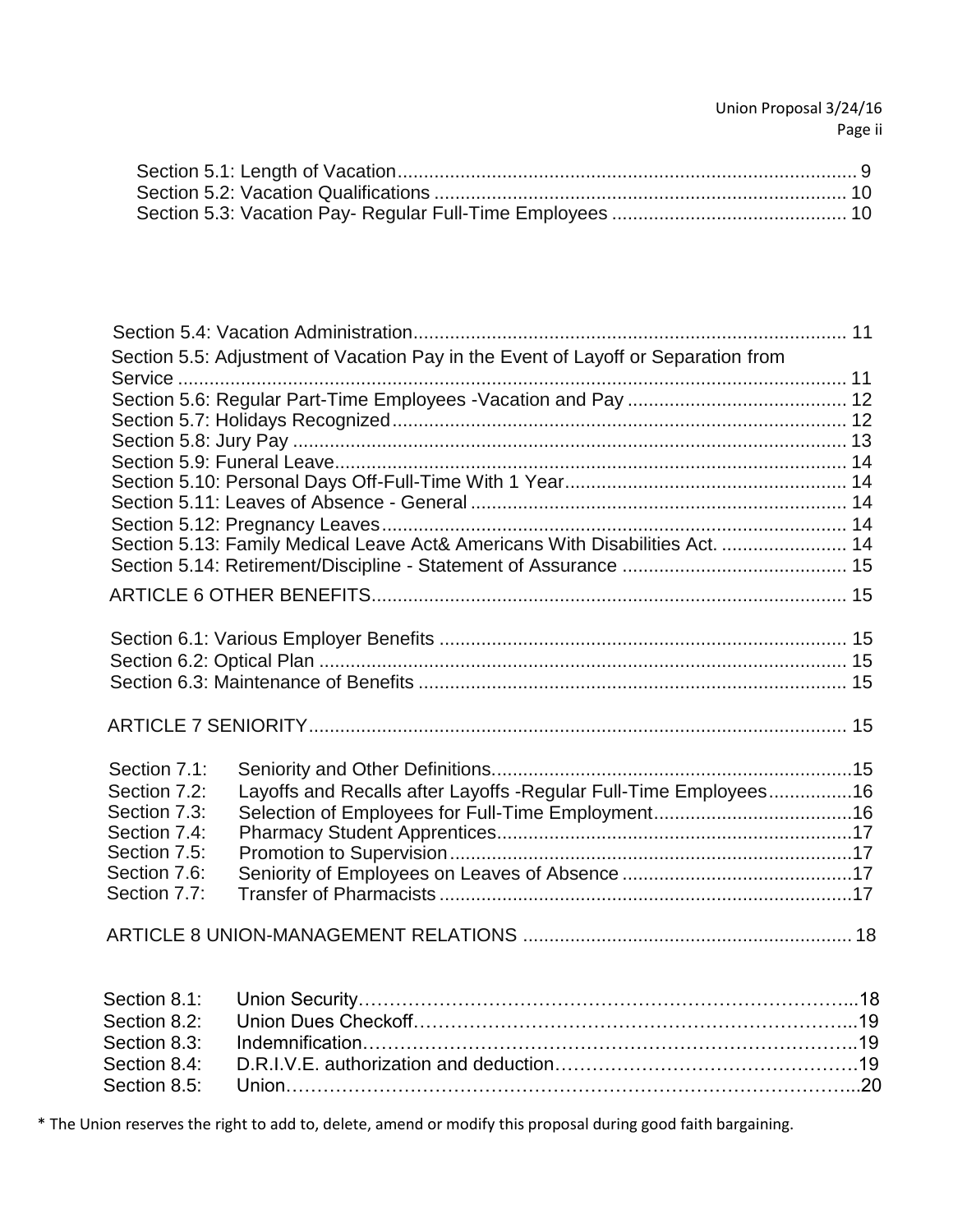## Union Proposal 3/24/16 Page iii

| Section 8.8: |  |
|--------------|--|
|              |  |
|              |  |
|              |  |
|              |  |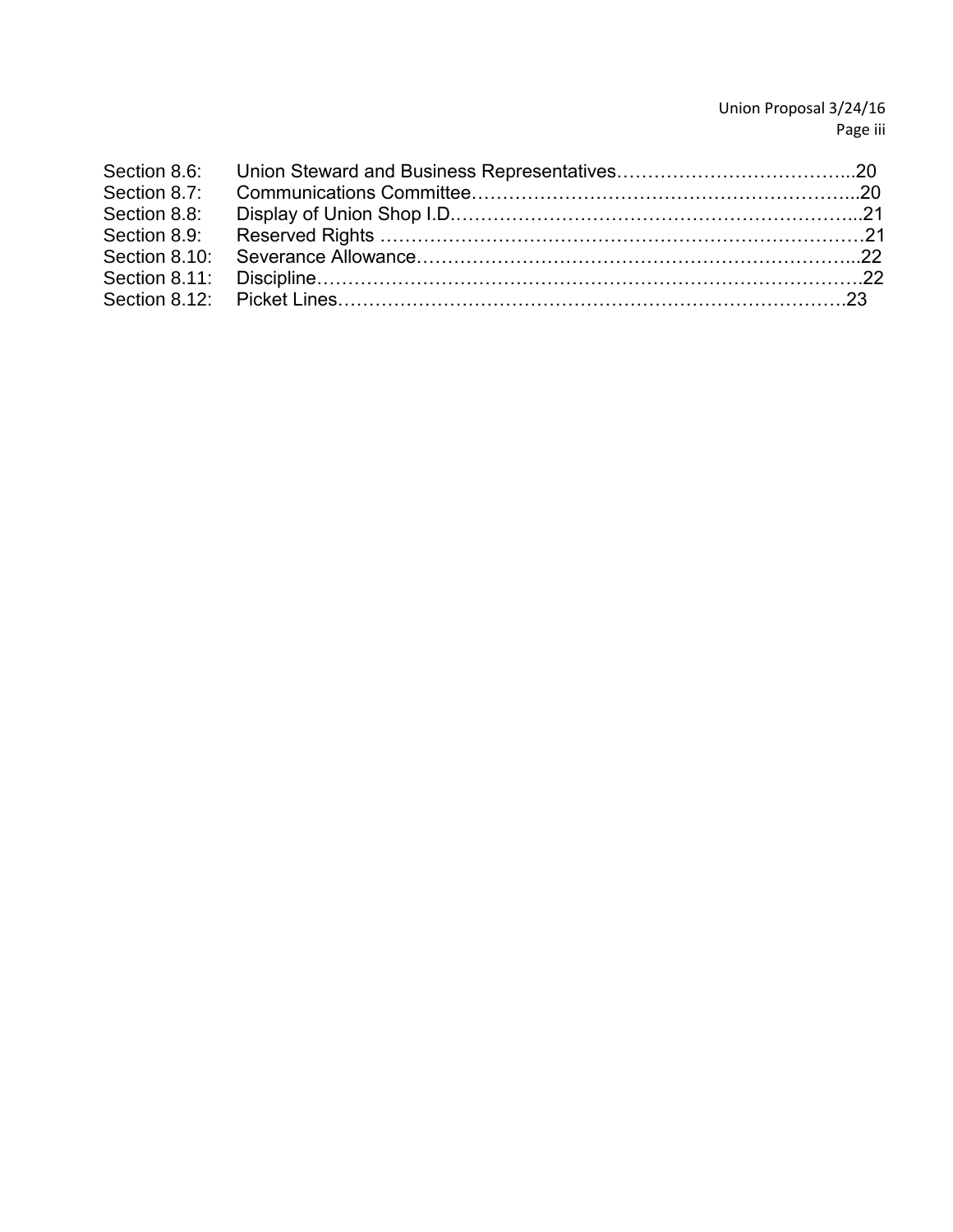| <b>APPENDIX A</b><br><b>APPENDIX B</b><br><b>APPENDIX C</b><br><b>APPENDIX D</b> |  |
|----------------------------------------------------------------------------------|--|
|                                                                                  |  |

<sup>\*</sup> The Union reserves the right to add to, delete, amend or modify this proposal during good faith bargaining.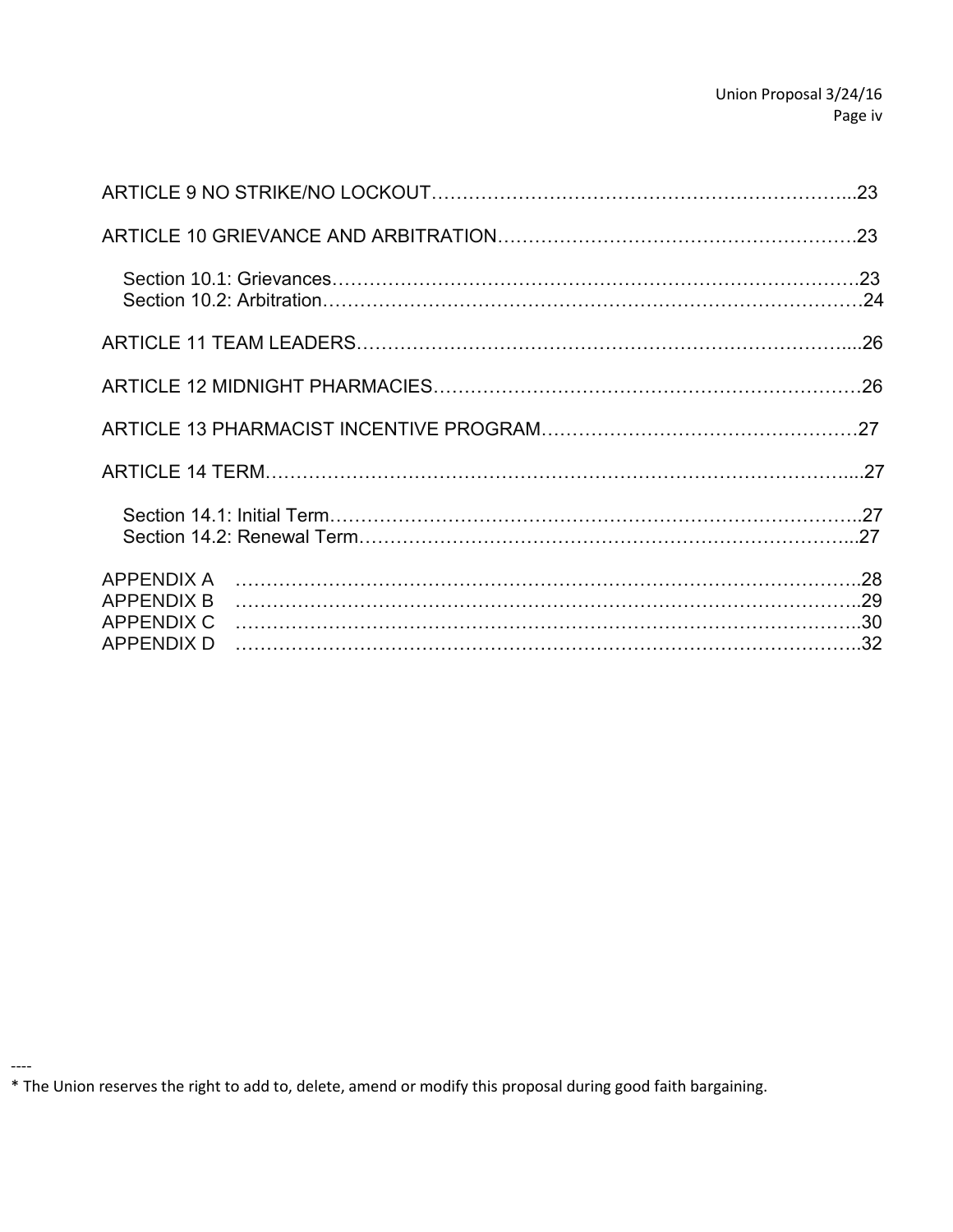Union Proposal 3/24/16 Page v

<sup>\*</sup> The Union reserves the right to add to, delete, amend or modify this proposal during good faith bargaining.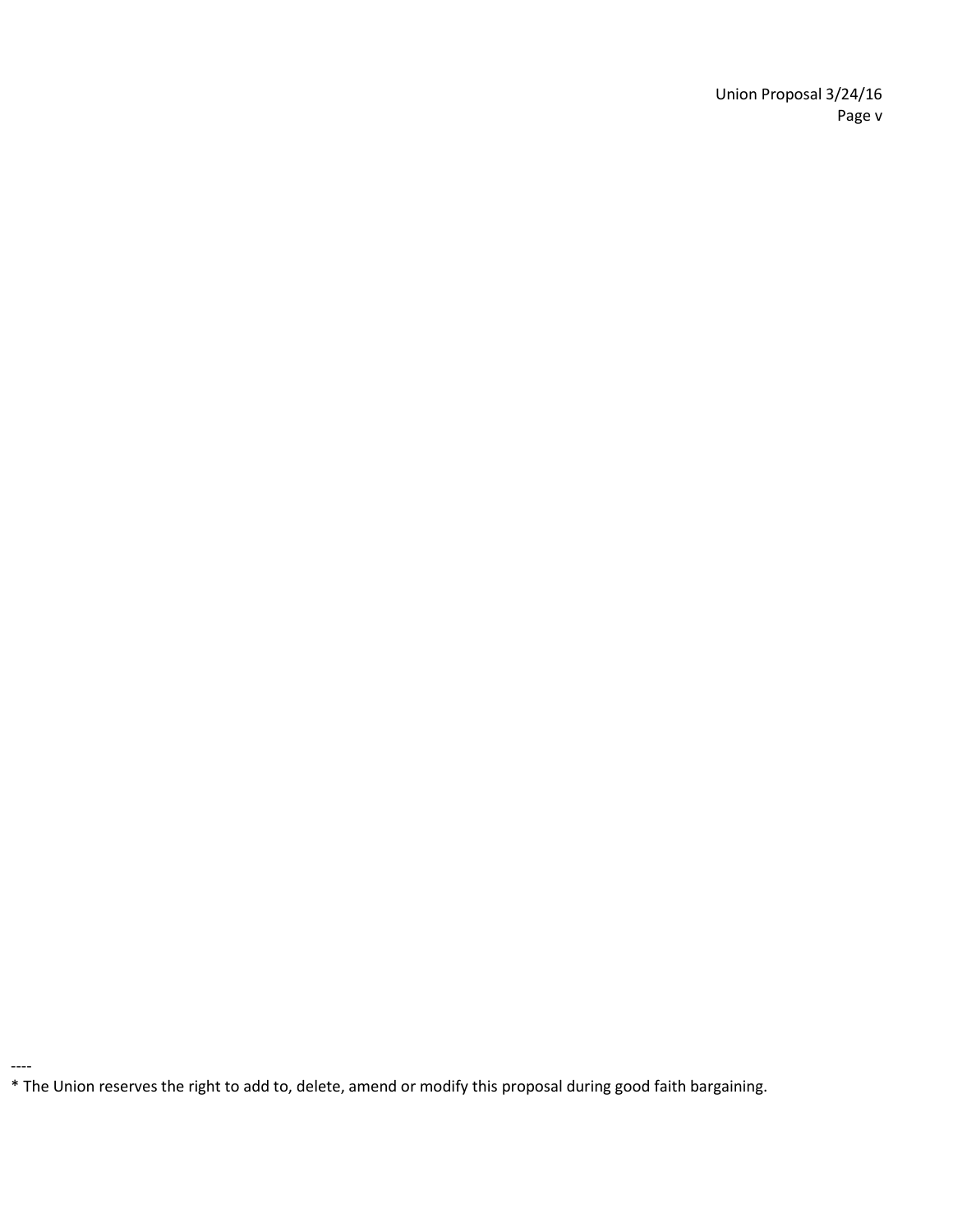#### CONTRACT BETWEEN CVS/PHARMACY PHARMACY EMPLOYEES AND TEAMSTERS LOCAL 727

#### Term: **May 74, 20163 thru May 7, 20196**

#### ARTICLES OF AGREEMENT

THIS AGREEMENT is entered into between CVS/pharmacy, a corporation hereinafter called the "Employer", and Auto Livery Chauffeurs, Embalmers, Funeral Directors, Apprentices, Ambulance Drivers and Helpers, Taxicab Drivers, Miscellaneous Garage Employees, Car Washers, Greasers, Polishers and Wash Rack Attendants, Motion Picture, Theatrical, Exposition, Convention and Trade Show Employees Pharmacists, Bus Drivers, Parking Lot Attendants, and Hikers, Hotel Industry and Racetrack Industry Employees, Newspaper Magazine, Periodical Salesmen, Drivers, Division Men, District Pagers, Checkers, Vendors, and Handlers, and Electronic Media Workers Chicago and Vicinity, Illinois, Local 727 hereinafter called the "Union".

#### ARTICLE 1 RECOGNITION

The Employer recognizes the union as the sole collective bargaining agent for all registered pharmacists, graduate non-registered pharmacists, regularly employed part-time graduate and registered pharmacists and student pharmacy interns in the retail drug stores operated by CVS/pharmacy listed on Appendix E, excluding, however, all store managers, assistant store managers, manager trainees, all supervisors and guards as defined in the Act and all other employees.

It is recognized that the Employer's managers, assistant managers, and management trainees who are registered pharmacists, may from time to time perform a limited amount of bargaining unit work; however, it is understood that the intent of the Employer is that such work will not be conducted to the extent of substantially depriving members of the bargaining unit work.

#### ARTICLE 2 GENERAL

#### Section 2.1: Notices

----

All notices required under this contract shall be deemed to be properly served if delivered in writing personally or sent by certified or registered mail to the general office of the Union at 1300 W. Higgins, Suite 111, Park Ridge, IL, 60068, or the Employer at CVS Pharmacy, Attn: Labor Relations1 CVS Drive, Woonsocket, Rl, 02895, or to an employee at his home or residence address. Date of service of a notice served by mail shall be the date on which such notice is postmarked by a post office of the United States Post Office Department.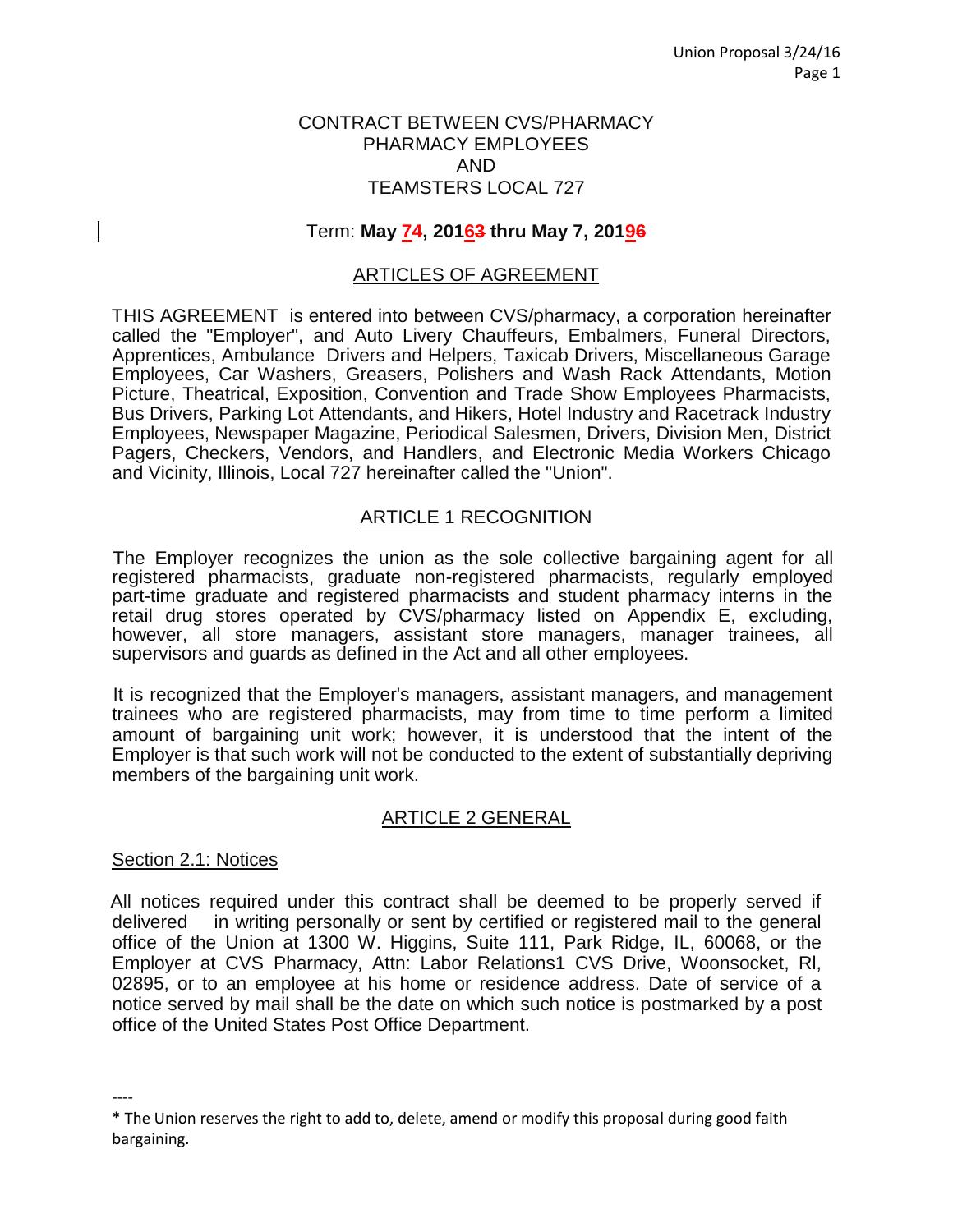#### Section 2.2: Partial Invalidity

Nothing contained in this agreement is intended to violate any state or federal law, rule or regulation made pursuant thereto. If any part of this agreement is construed by a court or board of competent jurisdiction to be in such violation, then that part shall be null and void, but the remainder of the contract shall continue in full force. The parties will immediately begin negotiations to replace the void part with a valid provision.

#### Section 2.3: Marginal Headings

The captions of the several articles and sections of this contract are for convenience only and in no way limit, enlarge, define, or otherwise affect the scope or intent of the contract or any provisions thereof.

#### Section 2.4: Amendments

This agreement is subject to amendment, alteration, or addition only by a subsequent written agreement between and executed by the Employer and the Union. The waiver of any breach, term, or condition of this agreement by either party shall not constitute a precedent in the future enforcement of all its terms and conditions.

#### Section 2.5: Definitions

- 1. Regular Full-Time Employee---An employee who has completed his probationary period and is regularly scheduled to work the full workweek (30 or more hours a week).
- 2. Regular Part-Time Employee---An employee who is employed to work on a regular basis, less than the full workweek, and who averages not less than ten (10) hours per week during a payroll quarter.
- 3. Irregular Part-Time Employee---An employee who is employed to work on a regular basis, less than the full workweek, and who averages less than ten (10) hours per week during a payroll quarter.
- 4. Graduate Non-Registered Pharmacists-An employee who is not registered as a pharmacist but who is either a graduate of a college of pharmacy which is accredited by the American Council of Pharmacy Education or a graduate of a non- accredited college of pharmacy who has successfully passed an equivalency evaluation by the appropriate pharmacy board.
- 5. Part-Time Pharmacy Student-Any person enrolled in a pharmacy school and working part-time hours on a regular basis in the pharmacy while attending school regularly or working during his normal school vacation period.

<sup>\*</sup> The Union reserves the right to add to, delete, amend or modify this proposal during good faith bargaining.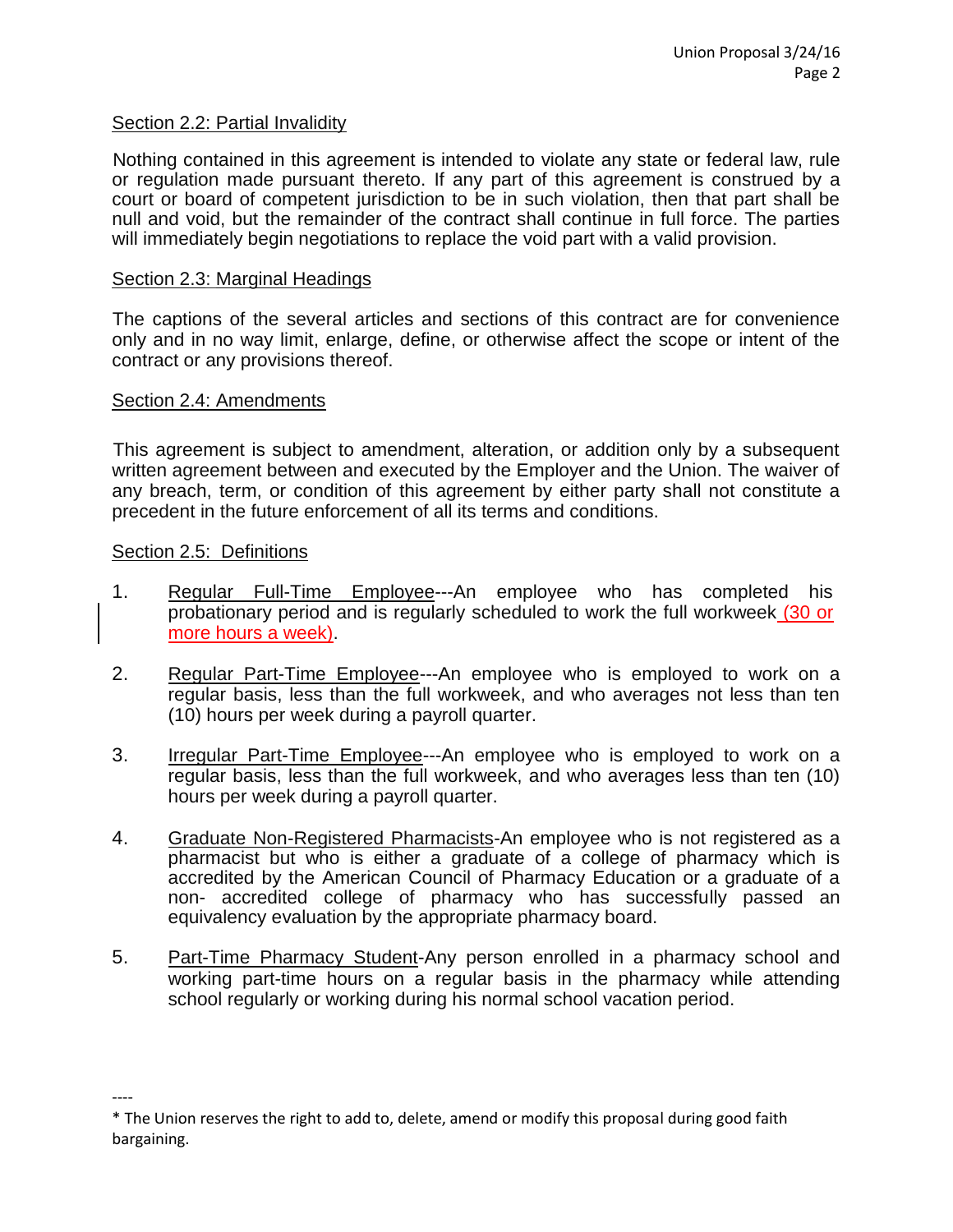#### Section 2.6: Entire Agreement

This agreement constitutes the sole and entire existing agreement between the parties and supersedes all prior agreements, commitments and practices whether oral or written between the Employer and the Union or the Employer and any of the covered employees, and expresses all obligations of and restrictions imposed on the Employer and the Union.

#### Section 2.7: Waiver

The parties acknowledge that during the negotiations that resulted in this agreement, each had the unlimited right and opportunity to make demands and proposals with respect to any subject or matter not removed by law from the area of collective bargaining and that the understandings and agreements arrived at by the parties after the exercise of that right and life of this agreement, each voluntarily and unqualifiedly waives the right and each agrees that the other shall not be obligated to bargain collectively with respect to any subject or matter not specifically referred to or covered in this agreement even though such subject or matter may not have been within the knowledge or contemplation of either or both of the parties at the time they negotiated or signed this agreement.

#### Section 2.8: Equal Rights

The Employer and the Union reaffirm their mutual intent and current practice of opposing and refraining from discrimination against any employee for reason of sex, race, religion, color, national origin, age, or union activity in accordance with the requirements of Title VII of the Civil Rights Act of 1964, as amended, the Labor-Management Relations Act of 1947 as amended and the Age Discrimination in Employment Act of 1967.

## Section 2.9: Standards Work Standards

No Pharmacist shall be disciplined for working at the rate that he or she deems necessary to protect the public and consistent with the high ethical standards of the profession. Individual pharmacists shall have the discretion to set and communicate wait times to the public. It is the mutual belief of the parties that when a pharmacist is performing up to reasonable work standards as established by the Employer, such a pharmacist's professional responsibilities include the evaluation of whether the rate at which he processes prescriptions is consistent with good professional judgment and ethics.

#### Pharmacists' Work Assignments or Tasks

The parties agree that the profession of pharmacy requires that the registered pharmacist devote his time and attention to the duties involving his special training and expertise; namely, receiving, filling and refilling prescriptions, consulting with physicians, patients, maintaining records, ordering prescriptions, and other pharmaceutical items involving professional competence.

<sup>----</sup>

<sup>\*</sup> The Union reserves the right to add to, delete, amend or modify this proposal during good faith bargaining.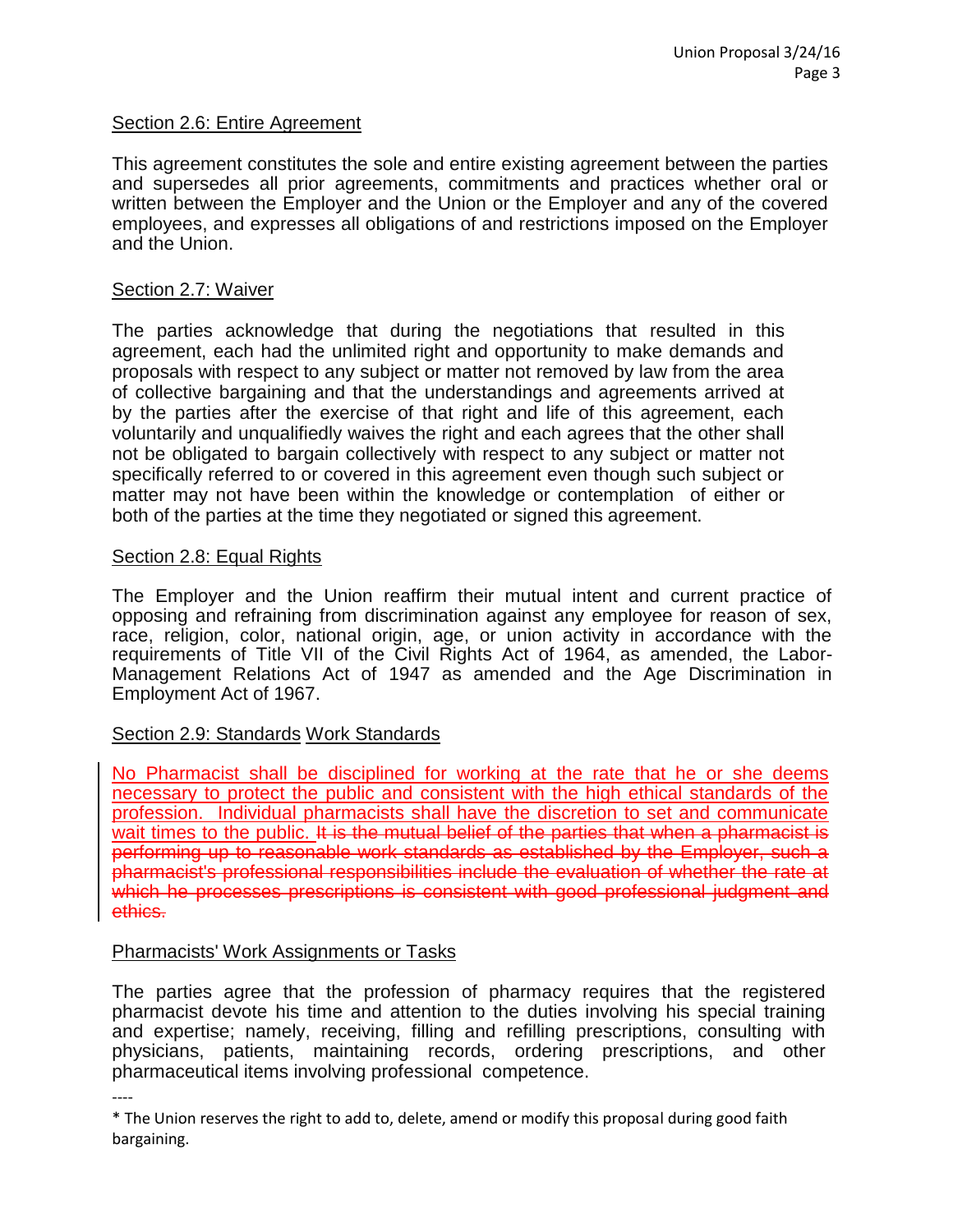Accordingly, a registered pharmacist will not be required to perform tasks or assignments outside of his prescription department unless necessary to the operation of the store, and then only to the extent that these other tasks or assignments do not substantially interrupt or interfere with duties involving his special training and expertise. Pharmacists are not responsible for answering Minute Clinic phone calls. Management shall post conspicuous signs that customers may not check more than 3 non-drug related items at the pharmacy.

In no event shall a pharmacist be required to do any work demeaning to his professional status, namely mopping floors, cleaning toilets, washing windows, or performing "bus boy" services in the lunchrooms. Management shall provide cleaning for pharmacy bathroom and pharmacy floors.

## Pharmacy Standards

A registered pharmacist shall assure, to the extent of his authority, that the prescription department is operating in compliance with applicable law, professional ethics, and valid Employer rules. Management shall provide for Kirby counting machines at all pharmacies. Pharmacies shall have anti-fatigue mats for all workstations.

## Pharmacy Technicians

No pharmacist shall be on duty without at least one (1) pharmacy technician on duty and shall have a pharmacy tech hour for every eight (8) scripts filled. Pharmacy technicians shall receive adequate training from Management and Pharmacists shall not be responsible for training pharmacy techinicians. Management shall provide each pharmacist with a list of available pharmacy technicians so that Pharmacists may find emergency coverage when needed.

In order to protect the health and safety of the public, the assigned pharmacists in each store shall be responsible for addressing the conduct and performance of the technicians that work under their direction. In the event that assistance is needed in a particular situation, the pharmacist should contact their Pharmacy Supervisor and/or HR Business Partner.

## ARTICLE 3 WORK HOURS AND OTHER CONDITIONS OF EMPLOYMENT

## Section 3.1: Workday and Workweek

The basic contractual workweek shall consist of forty (40) hours to be worked within (5) days of a Sunday through Saturday workweek<sub>.</sub>, to be administered in accordance with the Fair Labor Standards Act and regulations applicable to exempt employees. Store schedules must ensure that no Pharmacist is required to work more than 9 hours in a

<sup>----</sup>

<sup>\*</sup> The Union reserves the right to add to, delete, amend or modify this proposal during good faith bargaining.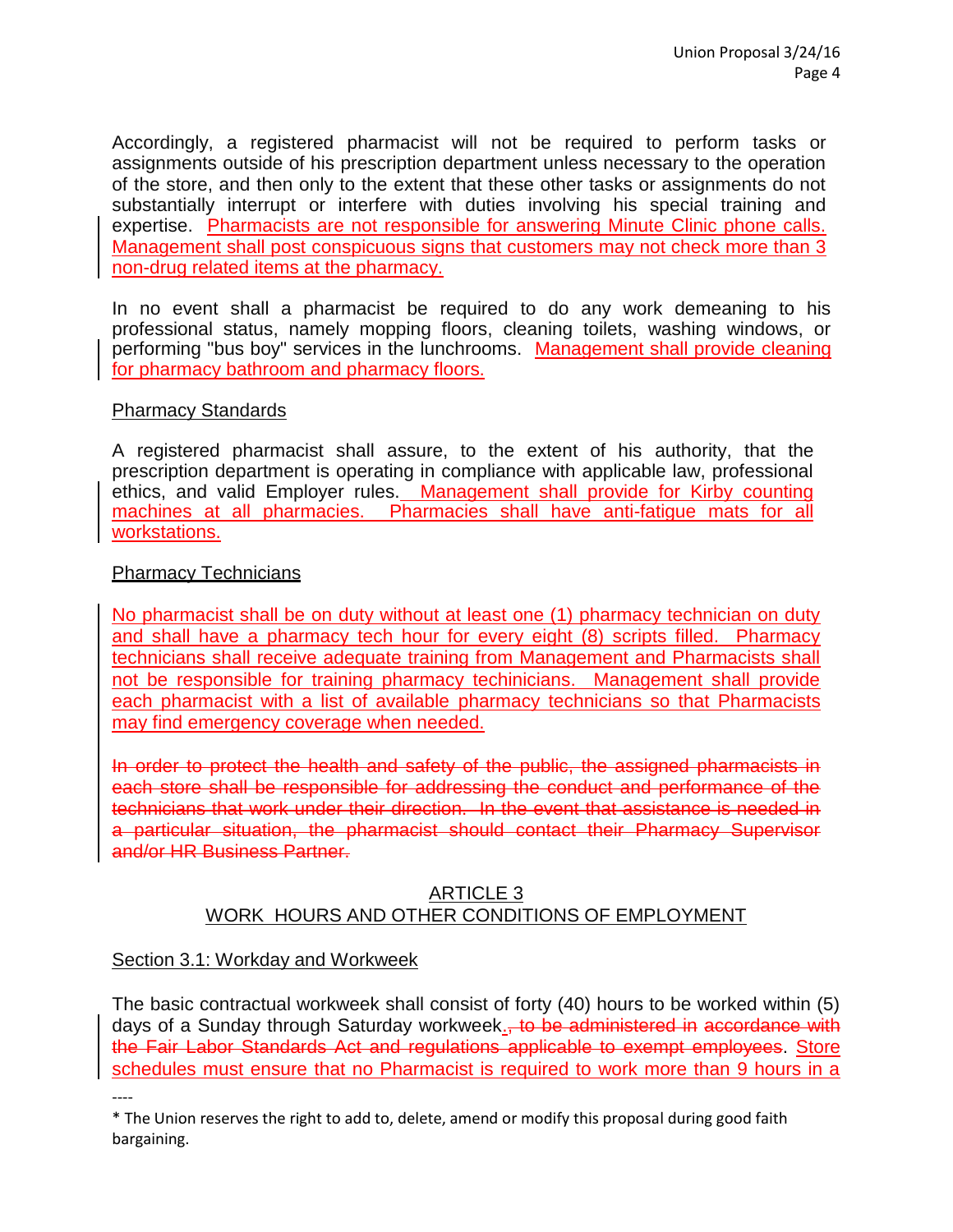day and must provide for at least 2 hours of overlap each day. No employee shall be required to work more than nine (9) hours in any one (1) workday under any circumstances whatsoever. A pharmacist who is required to perform extra work shall be compensated at an hourly rate, which will be equal to their base weekly salary divided by their base weekly hours. Any pharmacist who is required to perform extra work beyond 404 hours in a work week, including all trainings, reviews or any other work in relation to his or her duties as a CVS Pharmacist will be compensated- at time and a half of their regular rate of pay. an additional \$6/hr for such work.

Management may require approval of extra work before a pharmacist performs such work. If mutually agreed upon by a supervising manager and pharmacist, time off with pay in lieu of payment for an equivalent number of worked hours may be agreed upon.

#### Section 3.2: Work Schedule

A work schedule showing the days and hours to be worked by full-time and regularly scheduled pad-time employees shall be posted not later than 4:00 p.m. on Friday of the week preceding the week in which the schedule is to be effective; provided further that employees who are required to work on Sunday shall be so notified by not later than 4:00 p.m. the preceding Thursday. Posted schedules may be changed when emergencies make changes necessary or by agreement with the employees involved provided that indiscriminate changes shall not be made. There shall be no split shift schedules for any employee unless mutually agreed to. In instances when a pharmacist is assigned to more than one location on a particular day, "travel time" between locations will be considered as compensable. The Employer further agrees that in stores where there is one (1) full-time registered pharmacist assigned, no more than forty (40) hours of paraprofessional work will be used before assigning a second full-time registered pharmacist.

Pharmacists how are on-call shall be notified by 10 AM if their services are needed on that particular day.

## Section 3.3: Meal and Rest Periods; Laundry

----

Each employee shall be given each day one (1) uninterrupted fifteen (15) minute paid rest period, including travel time to the private break or private rest area for each four (4) hours of work scheduled. No employee shall be required to work more than five (5) continuous hours without an unpaid lunch or dinner period which shall be not less than one-half (1/2) hour and not more than one (1) hours, as agreed upon with the employees. Store management shall provide the pharmacist with the necessary assistance to meet the needs of the business during break/meal periods.

Any uniform deemed necessary by the Employer shall be furnished by the Employer. If the furnished uniform is not of a drip-dry or wash-and-wear variety, it shall be laundered by the Employer.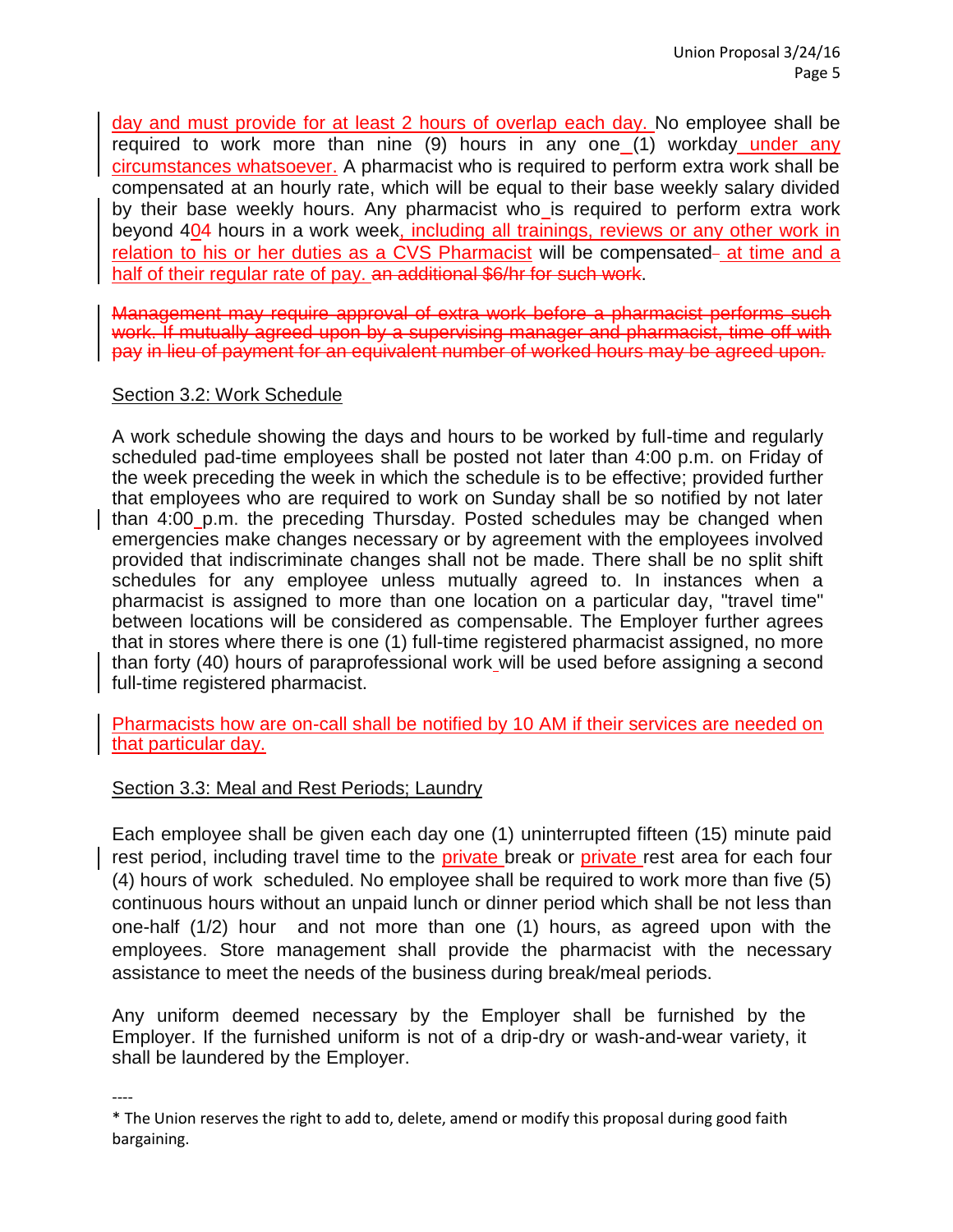## Section 3.4: Overtime Pay

All part-time employees shall be paid one and one-half (1-1/2) times their regular hourly rates for all hours worked over forty (40) hours in a week.

# Section 3.5: Scheduling of Regular Part-Time Employees

An effort will be made to schedule pPart-time employees will be scheduled a minimum of seventeen (17) hours per week in the store in which they work. However, this shall not apply to an employee called in to replace another employee or to an employee whose available hours are beyond the Employer's control or to an employee called in to work when fewer than seventeen (17) available hours remain in the week. The Employer agrees that where appropriate it will attempt to schedule part-time pharmacists around the fulltime pharmacists. It is also understood and agreed that is additional part-time hours become available at the pharmacist's home store, and the part-time pharmacist is available to work the additional hours, the most senior part-time pharmacist in that store may request those hours prior to assigning those hours to someone not based in that location unless those hours are assigned to a full-time pharmacist. This provision shall not be considered a guarantee of hours or assignments.

# ARTICLE 4

# **COMPENSATION**

# Section 4.1: Guaranteed Minimum Weekly Salaries - Full-Time Pharmacists

During the term of this agreement, the Employer agrees to pay not less than the guaranteed minimum weekly salaries set out in Appendix A, attached hereto; provided however, that the guarantee shall not apply to an employee who is absent for personal reasons for an entire workweek or to an employee from whose salary FLSA permitted deductions are made, provided said deductions are not inconsistent with the provisions of this agreement. Such salaries are the consideration for the employee's performing service during a basic workweek as defined in Section 3.1.

## Section 4.2: Extra Work - Full-Time Pharmacists

A pharmacist who is required to perform extra work shall be compensated at an hourly rate, which will be equal to their base weekly salary divided by their base weekly hours. Any pharmacist who is required to perform extra work beyond 404 hours in a work week will be compensated at time and a half n additional \$6/hr for such work.

---- Each regular full-time employee who has worked a basic workweek as defined in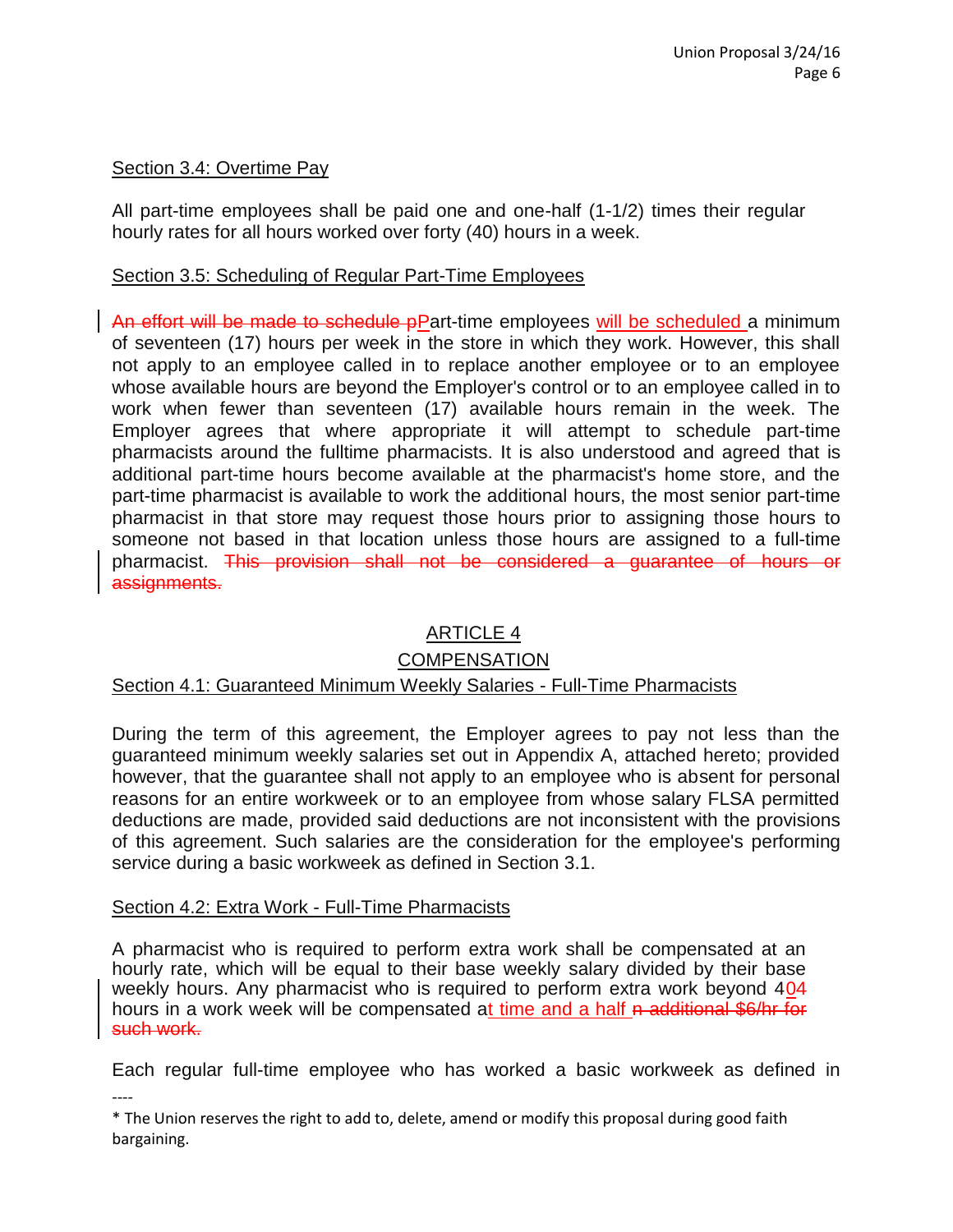Section 3.1 who reports for work on a sixth (6th) or seventh day  $(7<sup>th</sup>)$  of a workweek shall be guaranteed a minimum of one-half (1/2) day of work. The compensation for all such work and for time worked in excess of the basic workweek within workweeks shall be calculated as set forth in Section 3.1.

There shall be no mandatory overtime in excess of the maximum workday or standard workweek except for vacation coverage and emergencies. Moreover, when mandatory overtime in these situations would pose an undue hardship, the Employer may, at its option, assign management personnel who are registered pharmacists to perform such work.

## Section 4.3: Hourly Wages-Part-Time Pharmacists

During the term of this agreement, the Employer agrees to pay not less than the minimum hourly rates set out in Appendix A attached hereto.

#### ARTICLE 5 VACATIONS, HOLIDAYS, ABSENCE LEAVES

## Section 5.1: Length of Vacation

Each regular employee covered by this contract who meets the qualifications shall be entitled to a vacation with pay in accordance with the following schedule:

| Number of Completed Years     | Number of Weeks      |
|-------------------------------|----------------------|
| of Continuous Service         | of Vacation With Pay |
| 1-4 Years Inclusive           | 2 Weeks              |
| 5-9 Years Inclusive           | 3 Weeks              |
| 10-19 Years Inclusive         | 4 Weeks              |
| 20-24-Or More Years Inclusive | 5 Weeks              |
| 25 Or More Years              | 6 Weeks              |

As used above, continuous service means uninterrupted, complete years of service since the last employment date.

## Section 5.2: Vacation Qualifications

1. First Vacation

Regular Full-Time Employees hired in the preceding year may take their first vacation in the current year ahead of their service anniversary date subject to their refunding all vacation payments in the event they do not complete a full anniversary year of employment.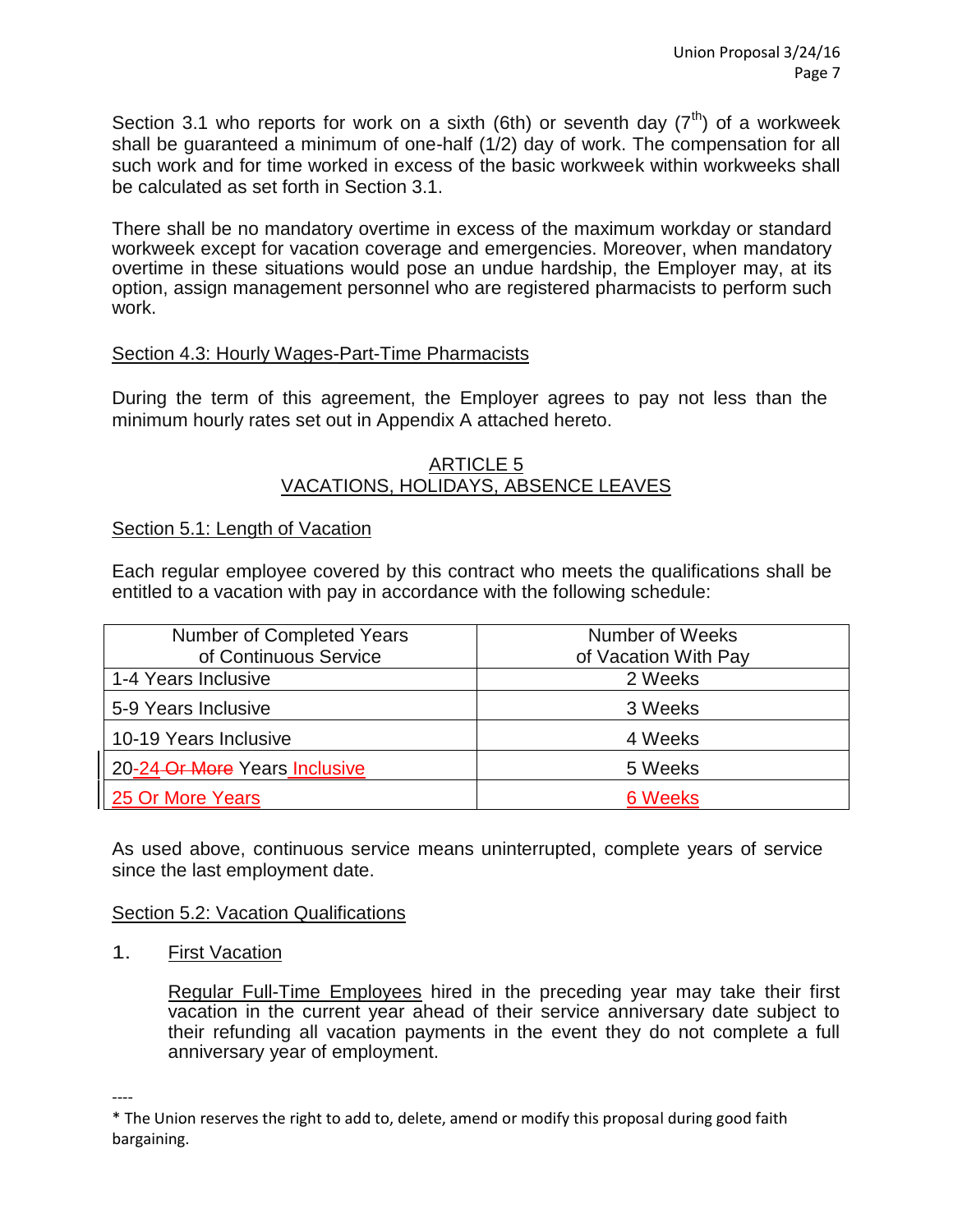#### 2. Second and Succeeding Vacations

Regular Full-Time Employees Once an employee has qualified for his first vacation, he shall thereafter qualify for all succeeding vacations as of January 1 of the current year for a vacation based on his length of service to be completed during the current year subject to the adjustments set out in Section 5.5 in the event the employee does not complete his anniversary year of service.

#### 3. Extended Absences

A week's vacation pay for a regular full-time pharmacist shall be prorated (on the basis of a standard full-time workweek) if a full-time pharmacist works less than 1,600 hours in the preceding payroll year. Paid absence for vacation, funeral, and jury duty shall not be considered absences for purpose of this section. This section is not intended to pro-rate vacation for those full-time pharmacists who worked less than 1,600 hours solely because they were hired in the prior year.

#### Section 5.3: Vacation Pay -Regular Full-Time Employees

A week's vacation pay for a regular full-time pharmacist shall be in the amount of his basic weekly salary in effect at the time the vacation is taken.

#### Section 5.4: Vacation Administration

## 1. Vacation Schedules

All vacations shall be subject to the necessary scheduling of replacements by the Employer, which may limit the number of employees who may be on vacation at any one time. Preference in the choice of earned vacation dates shall be given on the basis of seniority in the bargaining unit, within each cluster group. The Employer reserves the exclusive right to establish and to change cluster groups but shall have no fewer than four.. The Union and the Employer shall work to establish a form or procedure to ease vacation administration. Vacations may be taken in single day increments. Any vacation day request that the Employer receives with three or more month's notice must be approved.

#### 2. CalendarWeeks

----

All vacations shall be for calendar weeks. Vacations of three (3) or four (4) weeks may be split by mutual agreement between the employee and the Employer but not into any period of less than one (1) week. Vacations of less than three (3) weeks duration may not be split except in unusual cases, and then only where the individual's application is approved by the Employer as consistent with efficient operation of the store. Choice of vacation dates shall be on the basis of seniority within the pharmacy.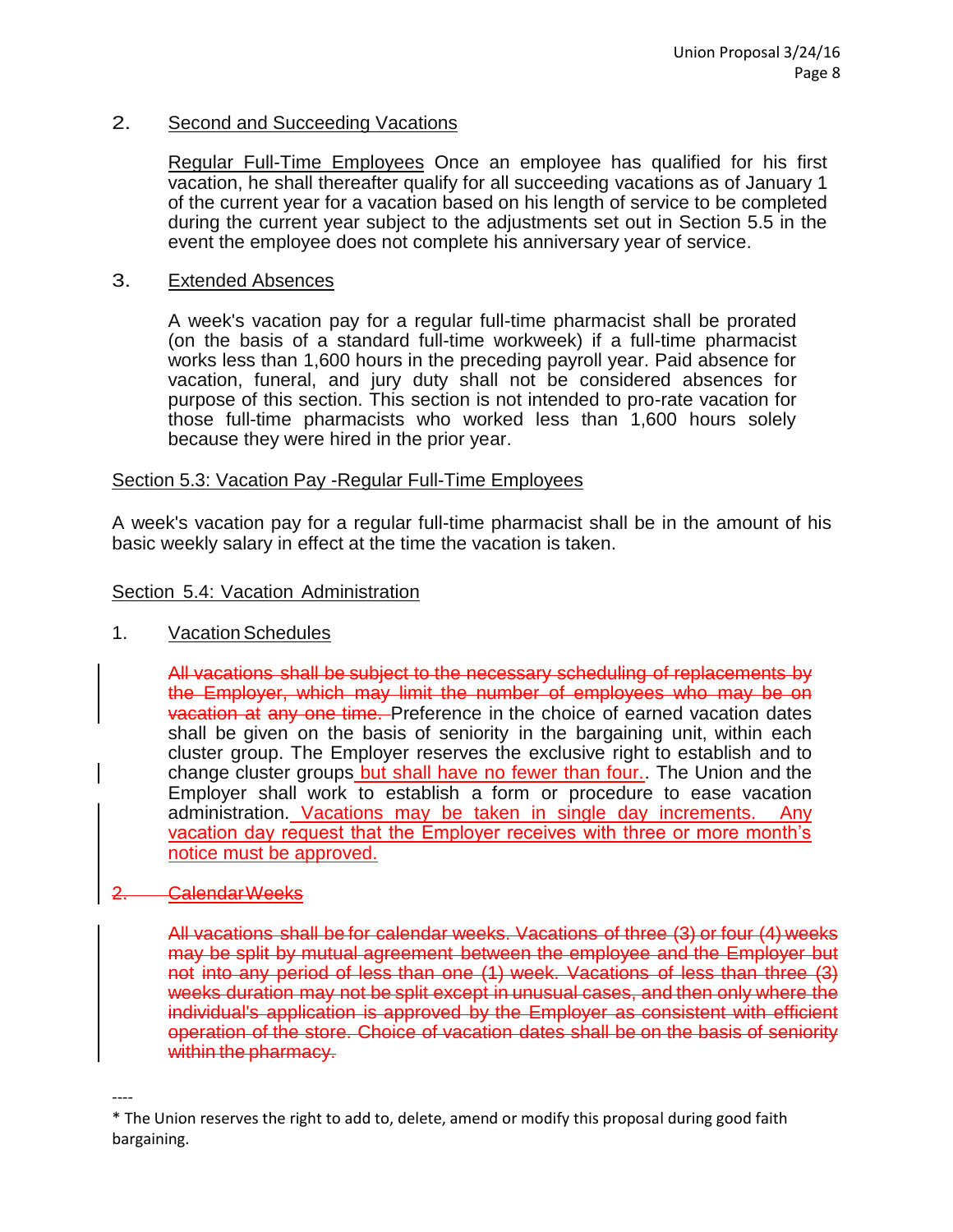#### 3.2. HolidaysWithinVacations

Whenever a holiday recognized under this contract falls within an employee's vacation period, the employee shall receive an extra day's pay or subsequent day off at the Employer's option.

#### Section 5.5: Adjustment of Vacation Pay in the Event of Layoff or Separation from

#### Service

Any full-time employee who is laid off or who leaves service prior to his first service anniversary shall forfeit all vacation pay with respect to that year of service and shall refund any vacation pay with respect to such year.

Any full-time employee who is laid off or who leaves service after his service anniversary, unless he was discharged for gross misconduct in connection with his work (namely stealing, malicious vandalism, or other serious misconduct), shall be entitled to vacation pay at the rate of one-twelfth (1/12th) of the vacation pay to which he will be entitled to on his next anniversary date for each full month of service completed since his last anniversary date plus any earned vacation not taken.

If a full-time employee is laid off or is separated from service and is entitled to vacation pay as set out above, he shall be paid such vacation pay within two (2) weeks following the layoff or separation from service.

If a full-time employee has received his vacation pay and is laid off or separated from service prior to his anniversary date, he shall refund the difference, if any, between the vacation pay received and the vacation pay to which he has accrued since his last anniversary date under the above schedule within two (2) weeks following the date of the layoff or separation from service.

Employees who resign their employment without giving two (2) weeks prior notice shall forfeit any and all vacation adjustments to which they would otherwise be eligible under this section.

| Number of Completed Years | Number of Weeks      |
|---------------------------|----------------------|
| of Continuous Service     | of Vacation With Pay |
| 1-4 Years Inclusive       | 2 Weeks              |
| 5-9 Years Inclusive       | 3 Weeks              |
| 10-19 Years Inclusive     | 4 Weeks              |
| 20 Or More Years          | 5 Weeks              |

## Section 5.6: Regular Part-Time Employees Vacation and Pay

A regular part-time employee who works 780 hours or more in the preceding payroll

<sup>----</sup> \* The Union reserves the right to add to, delete, amend or modify this proposal during good faith bargaining.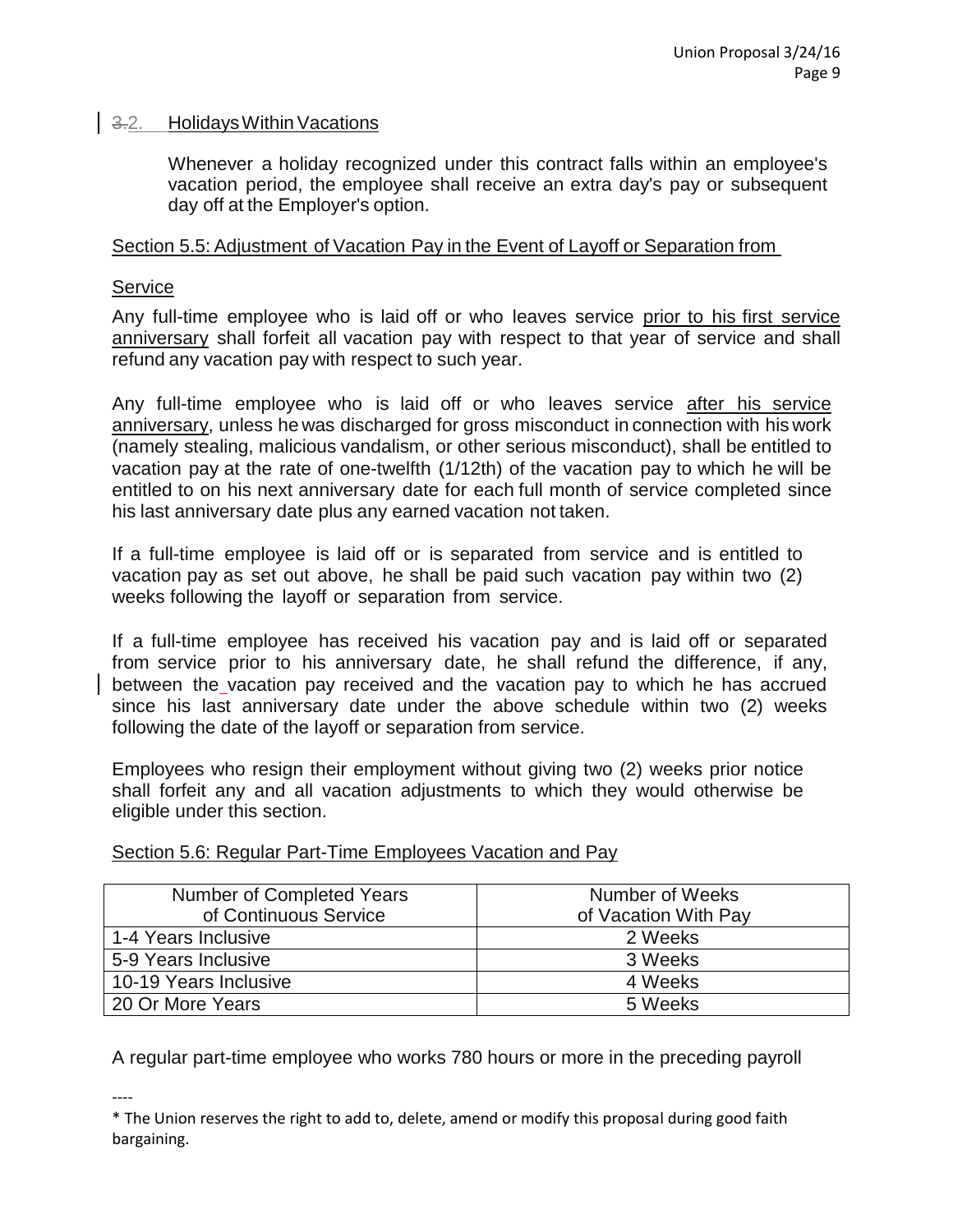year shall be entitled to vacation pay in the amount of 1/52 of his prior payroll year's earnings paid as of January 1 of the current year. Computations of eligibility and payment shall be made by April 1 of the current year and shall be based on continuous service as of January 1. For those hired on or after October 10, 1999, the vacation will be paid pursuant to the following part-time schedule:

For those part-time employees eligible for vacation under this section who were hired before October 10, 1999, the vacation schedule under Section 5.1 shall continue to apply.

## Section 5.7: Holidays Recognized

1. The following holidays shall be recognized holidays under this agreement:

| New Year's Day | Fourth of July | Thanksgiving  |               |
|----------------|----------------|---------------|---------------|
| Memorial Day   | Labor Day      | Veteran's Day | <b>Easter</b> |
| Christmas      |                |               |               |

Pharmacists assigned to stores are expected to equitably split holiday assignments. For bargaining unit members hired prior to May 2, 2010, nNo regular full-time pharmacist shall be required to work on Thanksgiving, Christmas, or New Year's Day, unless otherwise volunteered. and except that full-time employees with less than five (5) years of continuous service as a pharmacist may be required to work New Year's Day up to nine (9) hours, not to exceed 6:00 p.m. No more than one (1) regularly assigned full-time pharmacist, per pharmacy, shall be required to work up to four (4) hours or past 2:00p.m. on Memorial Day, Fourth of July, or Labor Day unless otherwise volunteered, and except employees with less than five (5) years of continuous service as a pharmacist may be required to work up to nine (9) hours, not to exceed 6:00p.m. on such holidays.

Nothing herein shall limit holiday work by part-time pharmacists. No pharmacist shall be required to work past 6:00p.m. on Christmas Eve or New Year's Eve, provided that such pharmacist will continue working until the customers at the pharmacy are served.

- 2. Holiday Qualifications and Holiday Pay
	- A. A Regular Full-Time Employee will receive holiday pay in the amount he or she was scheduled that day of eight (8) hours pay in addition to the hours worked that week provided he works his scheduled workday before and after the holiday. In no instance shall the employee receive less than forty (40) hours of pay for that week.
	- B. Part-Time Employees (a) To qualify for holiday pay, a part-time employee must work both the regularly scheduled workdays before and after the holiday and the holiday itself if scheduled, (b) In addition to

<sup>----</sup> \* The Union reserves the right to add to, delete, amend or modify this proposal during good faith bargaining.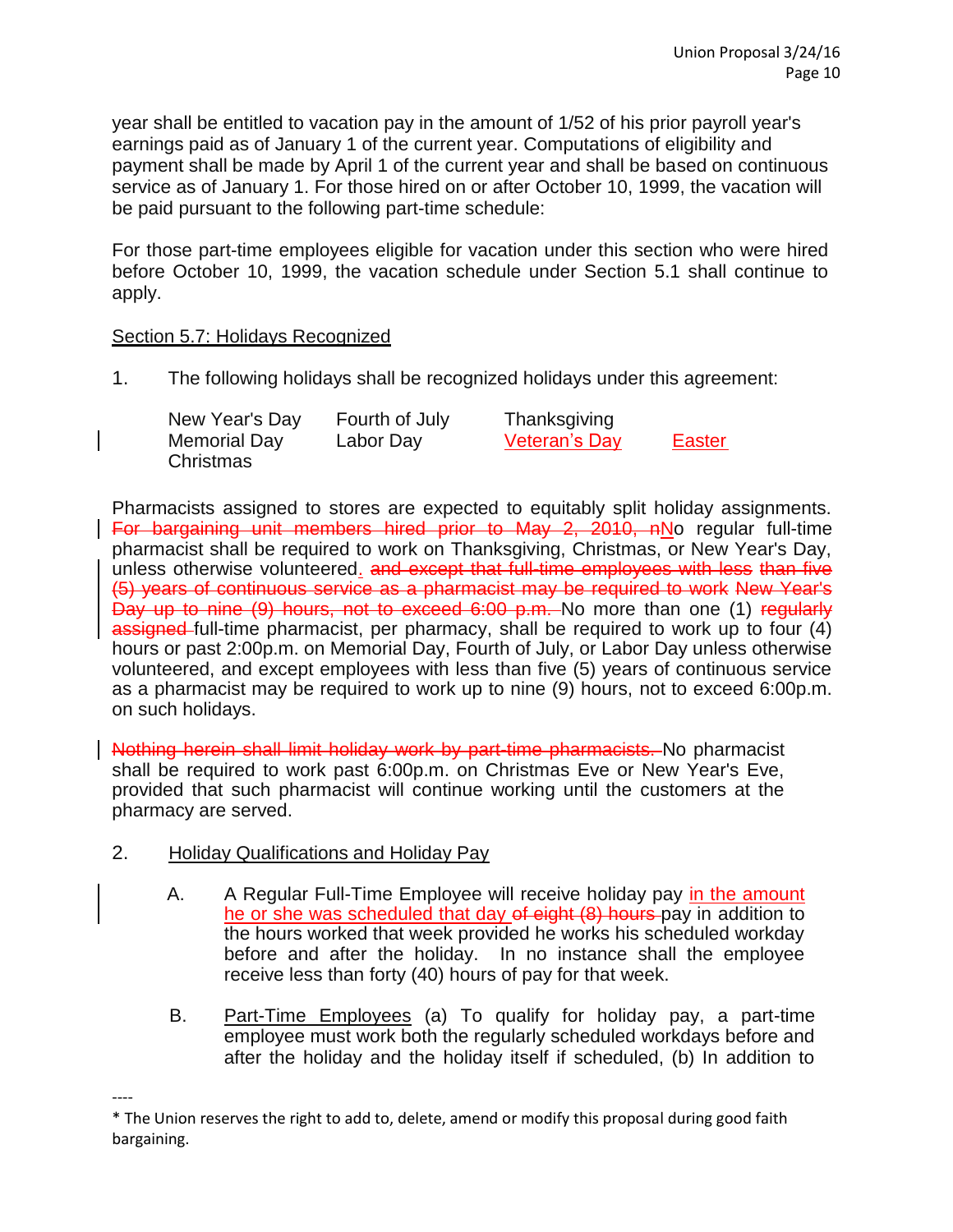meeting the preceding requirements, a part-time employee must also have worked:

- 1. An average of ten (10) hours per week in the payroll quarter preceding a National Holiday, and
- 2. An average of ten (10) hours per week in the accounting period preceding the accounting period in which the holiday falls.

Regular part-time employees who qualify shall receive holiday pay in the amount of five (5) hours of pay in addition to the hours worked that week.

# Section 5.8: Jury Pay

When any regular full-time employee who is covered by this agreement is summoned for jury service, he shall be excused from work for the days in which he reports for jury service and/or serves. He shall receive, for each week in which he otherwise would have worked, the difference between his basic salary for that week and the payment he receives for jury service, if any. Any employee summoned for jury service shall promptly notify the Employer of the receipt by him of such jury summons; in any event, no payment shall be made to any summoned employee under this section for any workweek in which he has not worked unless he has given such information to the Employer not later than the next regularly scheduled workday after receipt of such jury summons. Before any payment shall be made to any employee hereunder, he shall present to the Employer proof of his summons for service, and of the time served and the amount of pay received therefore, if he shall have served as a juror. The provisions of this section shall apply only when an employee is summoned for jury duty and shall not apply if an employee volunteers to serve as a juror. When an employee is released for a day or part of a day during any period of jury service, he shall report to his store for work.

# Section 5.9: Funeral Leave

The Employer agrees to pay regular full-time employees for necessary absences from scheduled work on account of a death in the immediate family up to and including a maximum of three (3) scheduled workdays, provided the employee attends the funeral. For purposes of full-time employees, the term "immediate family" shall mean spouse, parent, stepparent, child, grandparents, brother, sister, aunt, uncle, nephew, niece, grandchildren cousins, sister-in-jaw, brother-in-law, father-in-law, mother-in-law, son-in-law, and daughter-in-law or any relative residing with the employee or with whom the employee is residing.

# Section 5.10: Personal Days Off-- Full-Time With 1 Year

All regular full-time employees with one (1) year of service shall receive 63 days off each calendar year. These days off shall be taken at the discretion of the employee.

<sup>----</sup> \* The Union reserves the right to add to, delete, amend or modify this proposal during good faith bargaining.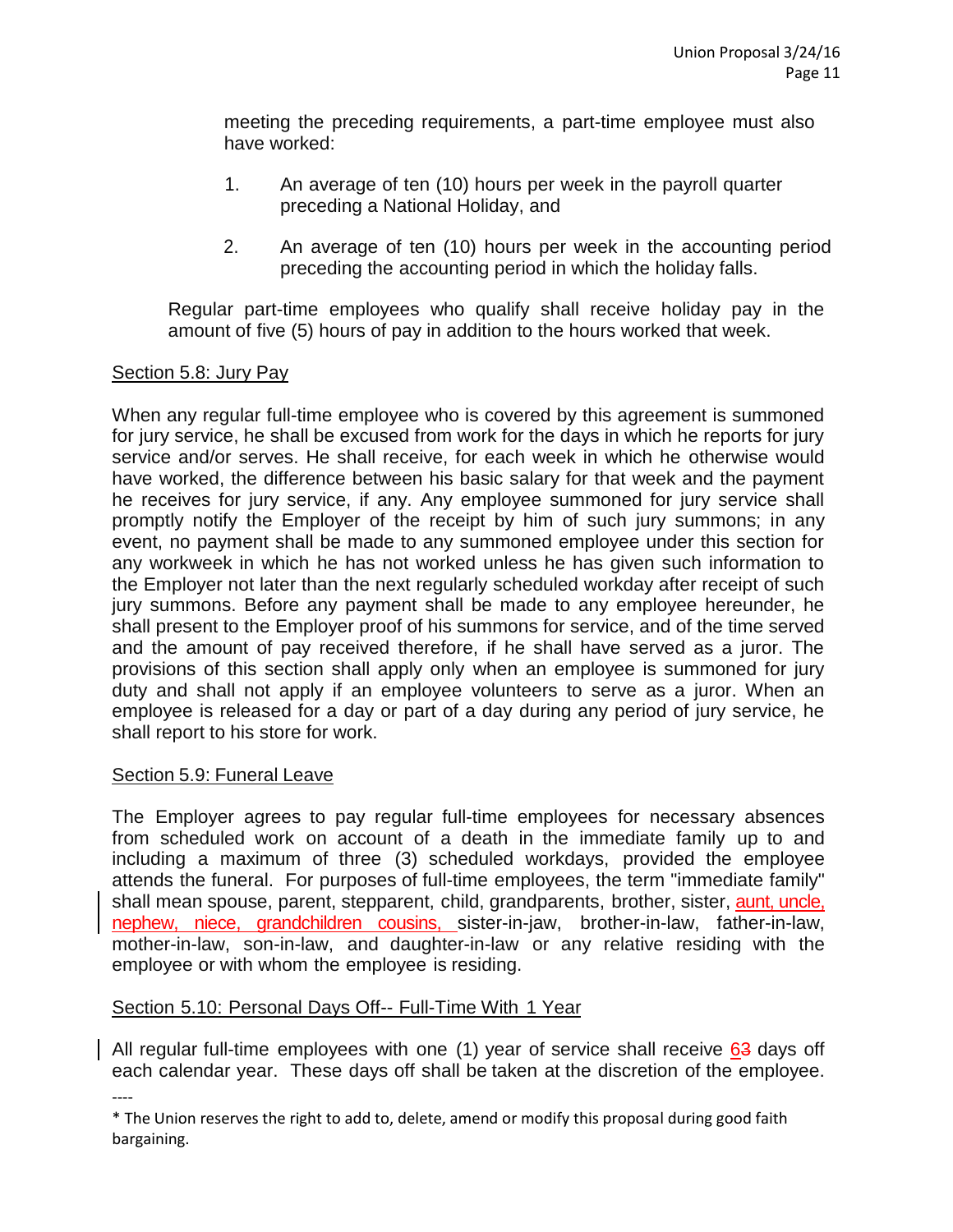Each eligible full-time employee shall receive 8 (eight) hours of Paid Time Off for each personal day.

## Section 5.11: Leaves of Absence – General

Regular full-time and part time employees with one (1) or more years of continuous service may apply for unpaid leaves of absence. Leaves of absence not otherwise provided for in this agreement or by law shall be determined at the sole discretion of the Employer. All requests for leaves must be in writing and approved in writing through the personnel office.

The Employer shall provide military leaves of absence as provided by law.

Employees granted unpaid leaves hereunder shall not be eligible for any contract benefits during the period of such leaves, except as earned prior to the leave taking effect.

## Section 5.12: Pregnancy Leaves

Pregnancy leaves of absence shall be granted in accordance with applicable laws.

#### Section 5.13: Family Medical Leave Act& Americans With Disabilities Act

The Employer and the Union agree to cooperate in enabling the Employer to meet its obligations under the federal Americans With Disabilities Act (ADA) and the Family Medical Leave Act (FMLA). Unless specifically required in this agreement, the Employer shall have no contractual obligations under the ADA or the FMLA beyond the minimum statutory requirements.

## Section 5.14: Retirement/Discipline- Statement of Assurance

In response to Local 727's request for a statement of assurance with respect to the effect of that provision of its profit sharing plan regarding retirement of an employee after age 50 at the Employer's option, please be advised that said provision in no way affects the employee's protection under Section 8.11 of the contract not to be discharged without just cause.

# ARTICLE 6 OTHER BENEFITS

## Section 6.1: Various Employer Benefits OPEN FOR ECONOMICS

The Employer shall offer a profit sharing or pension plan, health care plan, employee discount plan, and stock purchase plan to eligible full-time and part-time employees on the same basis (except in regard to optical coverage) as said plans may be offered to store management and other hourly paid store employees, respectively. The Employer

<sup>\*</sup> The Union reserves the right to add to, delete, amend or modify this proposal during good faith bargaining.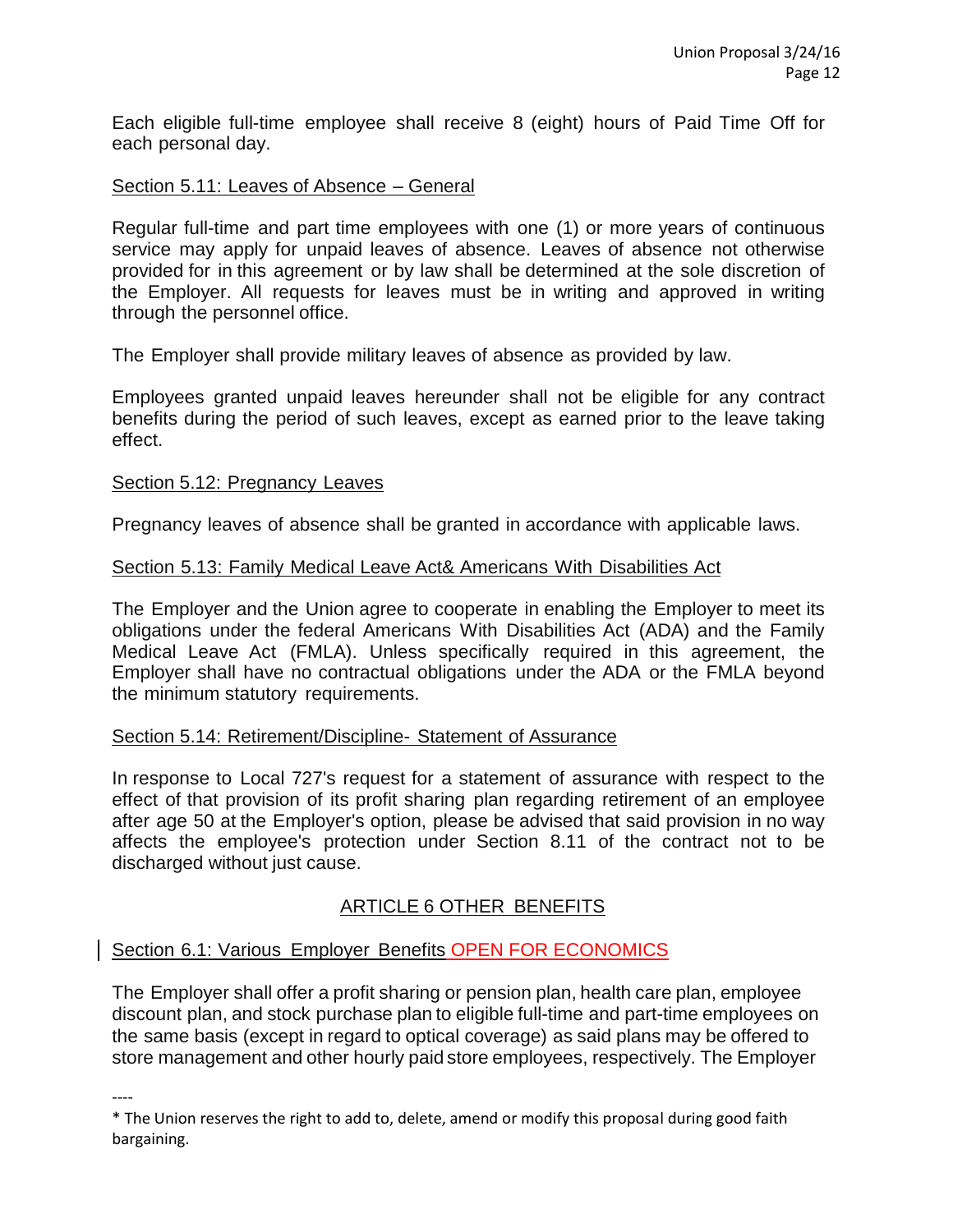retains the right to amend, modify, or terminate said plans. In the event of any material amendment, modification, or termination, the Employer shall notify the Union of said amendment, modification, or termination.

## Section 6.2: Optical Plan

----

The Employer agrees to make a monthly contribution to cover the premium and administrative costs for each full-time-pharmacy employee who has completed one (1) year of service in order to provide cost free family membership in the Optical Program sponsored by Local 727 Health and Welfare Fund. Such contribution shall be calculated using the VSP premium charged to the fund rounded up to the nearest dollar. The Fund shall notify CVS of any change to the contribution amount.

## Section 6.3: Maintenance of Benefits

Employees covered by this Agreement shall suffer no economic loss as the result of signing this agreement. No employee covered by this agreement shall receive less than the terms and conditions therein specified.

# ARTICLE 7 SENIORITY

#### Section 7.1: Seniority and Other Definitions

Seniority means the rights secured by a regular full-time employee by length of continuous employment service as provided herein. Seniority starts from the last day when the employee is hired by the Employer, except that new regular full-time employees shall not acquire any seniority rights until they have completed a probationary period of ninety (90) days. An employee's seniority shall be broken if he: (1) quits; (2) retires; (3) is discharged; (4) fails to report after a layoff within seven (7) calendar days after the Employer sends, to the last known address, a written notification to return to work; or (5) has been out of employment by the Employer for a period of twelve (12) months.

When two (2) or more employees are hired on the same day, the Employer shall determine their relative seniority. The Employer agrees to submit to the Union, on a monthly basis, a list of all newly hired employees. The Employer agrees to submit to the Union a seniority list each six (6) months during the term of the union contract.

It is agreed that pharmacy students and pharmacy interns may rotate in and out of the bargaining unit without interruption of their seniority status, provided they are enrolled in an accredited pharmacy program to become a registered pharmacist. However, the employee must return to work for the Employer within a one-year period in order for bridging of seniority to apply.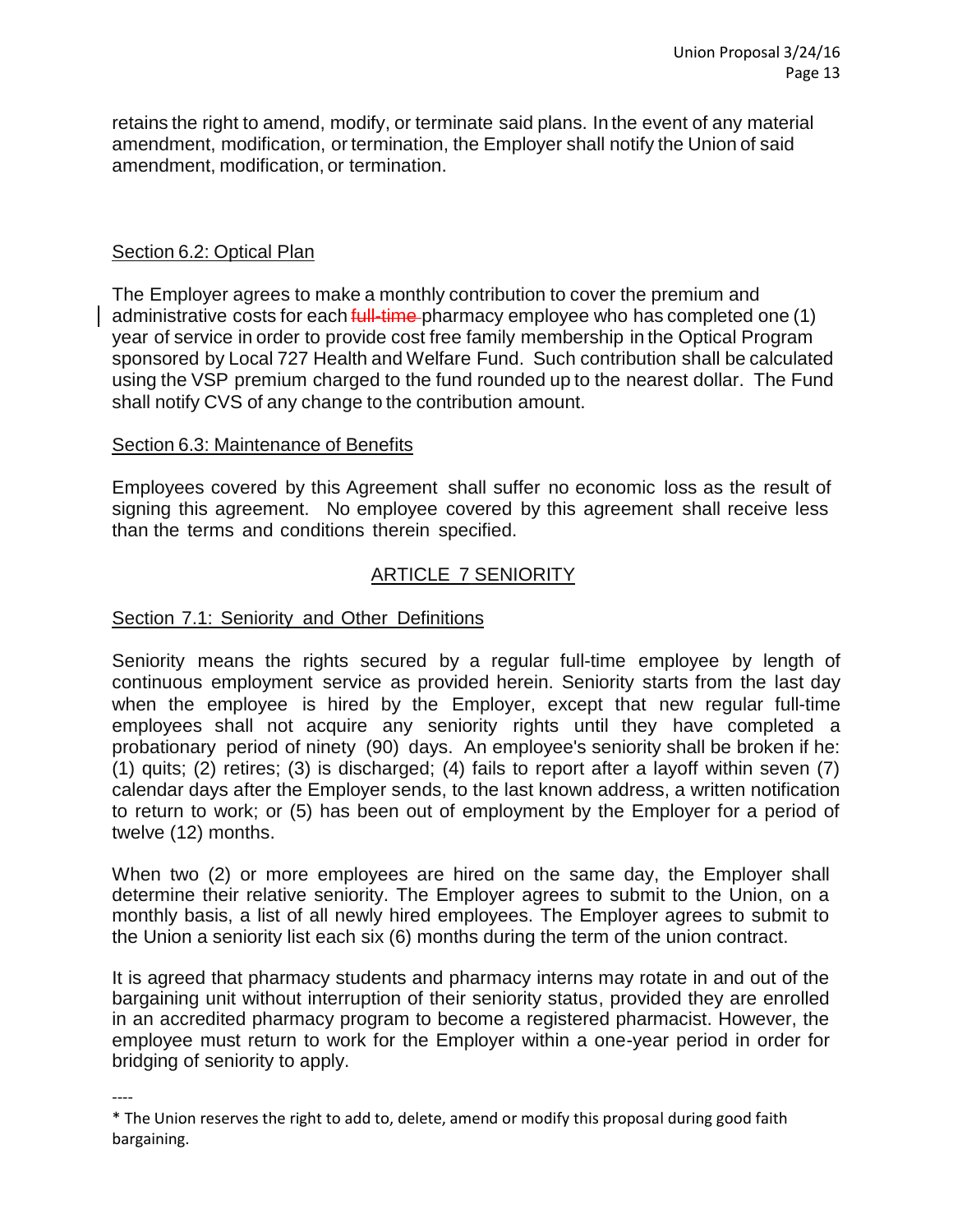## Section 7.2: Layoffs and Recalls after Layoffs - Regular Full-Time Employees

As long as the employee, in the reasonable determination of the Employer, has the ability to perform the job, seniority shall control the order of layoffs and recalls after layoffs of full- time employees within the following job classifications:

> Registered Pharmacists Non-Registered Graduate Pharmacists

This seniority principle requires that:

- A. The employee with the lowest seniority in the job classification in the bargaining unit shall be the first laid off.
- B. An employee may, in lieu of accepting a layoff, opt to take the job of the least senior employee in the bargaining unit; provided, however, that in the event a vacancy occurs in the district from which the employee was laid off, he shall have preference for such vacancy over a new employee or less senior employee.
- C. Qualified laid-off employees shall be recalled in the order of their seniority in the bargaining unit.

## Section 7.3: Selection of Employees for Full-Time Employment

Open full-time staff positions shall be offered to full time "floater" pharmacists in seniority order. Open full-time positions shall be offered, in seniority order, to the parttime bargaining unit members who, in the reasonable determination of the Employer, have the ability to perform the job. If no part-time bargaining unit member accepts the position or if no part- time bargaining unit member has the ability to perform the job, then the Employer shall have the right to hire any applicant. All available positions shall be emailed to each Pharmacist. Part-time employees shall not compose more than 15% of the bargaining unit.

## Section 7.4: Pharmacy Student Interns

The Employer will agree to annually review its payroll roster each January to identify and provide an opportunity for each senior pharmacy student to discuss employment opportunities with the Employer and to make application for employment as an R.Ph. upon graduation prior to the regularly scheduled recruiting season. It is further agreed that such applicants for employment will be notified of acceptance or rejection by the Employer on or before April 1 provided the applicant has given the Employer ample opportunity to review his or her application and work history prior to April 1.

<sup>----</sup>

<sup>\*</sup> The Union reserves the right to add to, delete, amend or modify this proposal during good faith bargaining.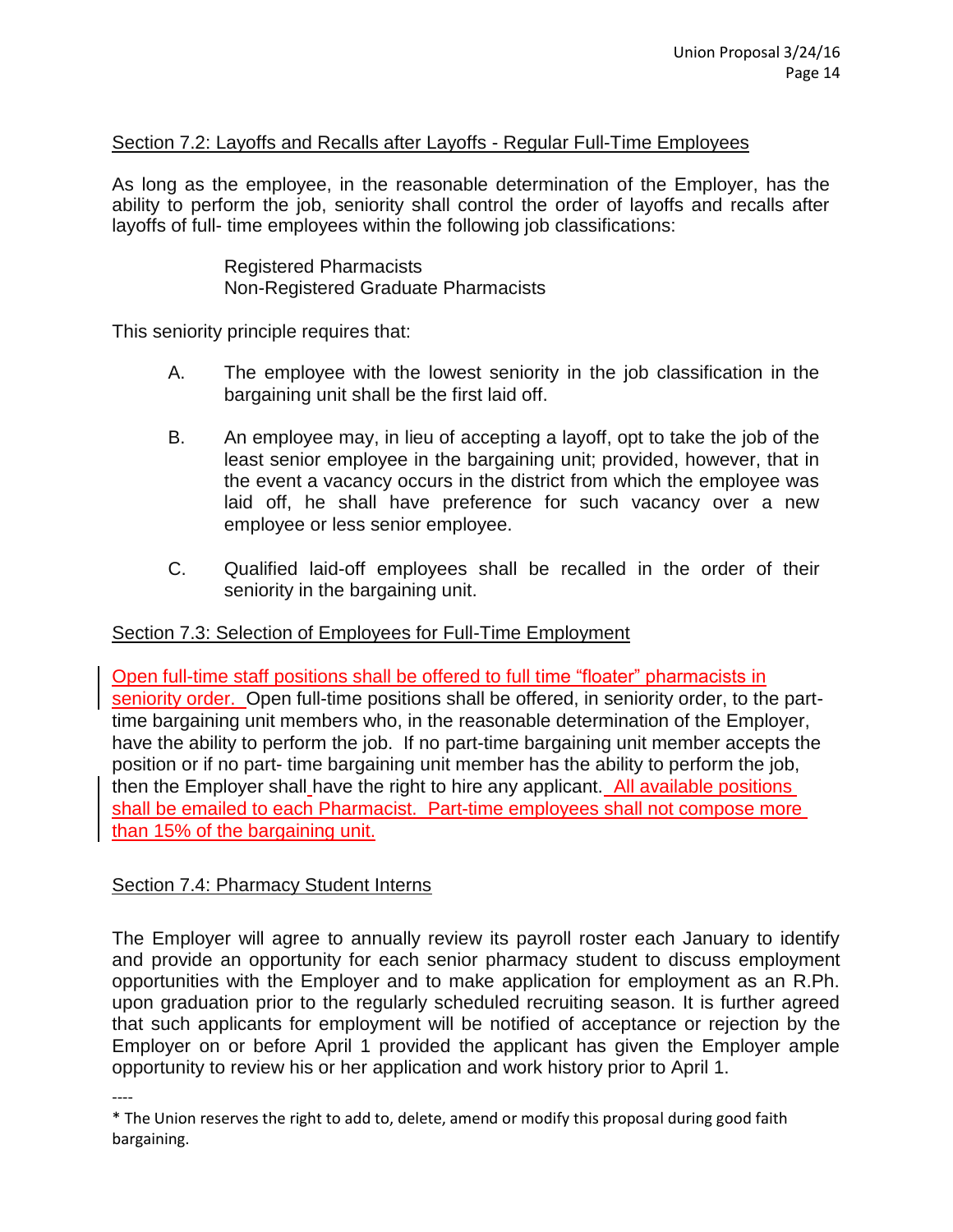## Section 7.5: Promotion to Supervision

If an employee is promoted from a job within the bargaining unit to a supervisory position with the Employer he shall continue to accumulate seniority while working the supervisory position for a period of one (1) year, and if demoted to the collective bargaining unit within said one (1) year period, he shall commence work with the seniority rank he had at the time of his promotion plus the seniority accumulated while he was working the supervisory position.

## Section 7.6: Seniority of Employees on Leaves of Absence

The seniority rights of an employee, who, either by voluntary action or draft entered the Armed Forces of the United States, shall continue as though he had not been absent, and he shall have the right to be reinstated to his employment provided by law and regulation thereunder.

An employee who requests and is granted a personal leave of absence by the Employer shall have his seniority rights and provisions maintained for the duration of such leave of absence, provided the employee does not hold any other employment while on such personal leave.

## Section 7.7: Transfer of Pharmacists

----

All new full-time staff positions and all full-time staff vacancies in existing positions within the bargaining unit will be filled after consideration of a pharmacist's written request for work at the applicable location. To be considered, the written request must be received by the Regional Pharmacy Manager at least four (4) weeks in advance of filling the full-time staff opening. Selection will be based solely on seniority, except when justified by the special needs of the employer (i.e., bilingual). Provided however:

- a. Candidate pharmacist meets expectations on performance ratings in the last 12 months;
- b. No discipline in the last nine (9) months;
- c. Has not rejected a requested transfer during the last nine (9) months.

Bids will not be considered from pharmacists who have been assigned to their current location for less than the twelve (12) months preceding filling the opening, except when justified by the business necessity. Pharmacists may be transferred only for operational necessity. Pharmacists will not be transferred for disciplinary reasons, except for sexual harassment or inappropriate fraternization cases.

<sup>\*</sup> The Union reserves the right to add to, delete, amend or modify this proposal during good faith bargaining.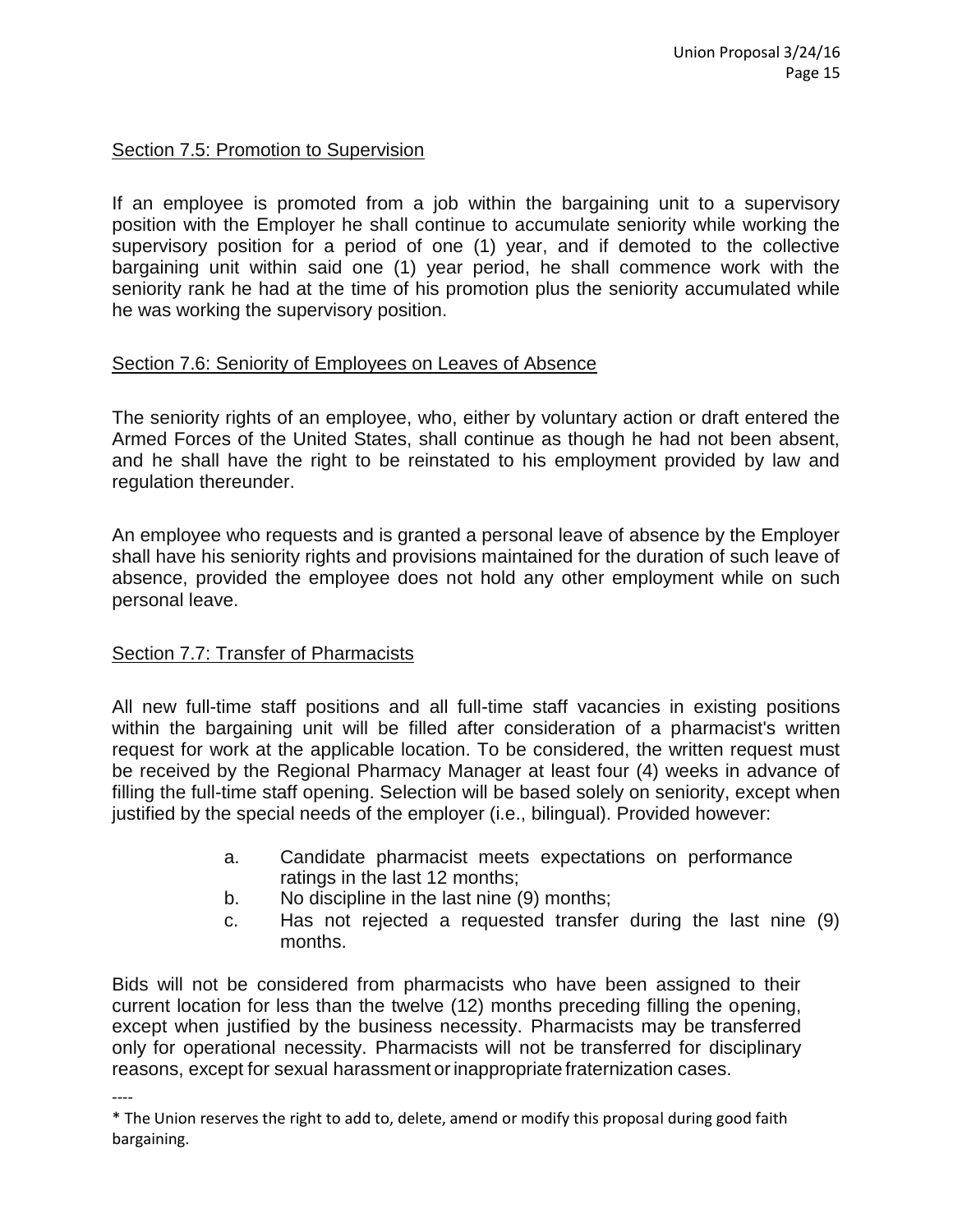A pharmacist who is denied a transfer may request, in writing, a meeting with the Regional Pharmacy Manager to discuss the reason(s) for any such denial.

In the event a pharmacist may be transferred for a disciplinary reason, the Regional Pharmacy Manager will notify the Union. Inthe event a pharmacist who is notified of a non-disciplinary transfer is unwilling to be transferred, the Regional Pharmacy Manager will notify the Union office immediately. A meeting shall be held between the Regional Pharmacy Manager or Regional Personnel Manager and the Business Agent assigned to resolve the matter within two (2) working days after the notification of transfer.

If, after the meeting, but no more than two (2) working days after the Union has been notified, the Company's decision is to transfer the pharmacist and the pharmacist is not willing to transfer, the pharmacist involved may resort to the grievance procedure. In the interim, the pharmacist involved may be temporarily assigned to the new location until the grievance is resolved.

Family medical leave or any leave less than eighteen (18) weeks shall not result in loss of store position.

Semi-annually, the Company will distribute a list of upcoming new store locations and will provide a return form for requests to transfer. Such completed forms returned to the Regional Pharmacy Managers will be logged and updated semiannually.

## Section 7.8: Floaters

Pharmacist "Floaters" shall be divided into at least four (4) geographic clusters and shall not be required to work outside their cluster. When a Floater reports to work, he or she shall be guaranteed at least six (6) hours of work or its equivalent in pay. Floaters shall be notified of work assignments by 10 AM that day if they are "oncall."

## ARTICLE 8 UNION-MANAGEMENT RELATIONS

## Section 8.1: Union Security

Itshallbeacondition ofemployment thatallfull-time employees oftheEmployercovered by this agreement who aremembers of the Union in good standing on the execution date of this agreement shall remain members in good standing and those who are not members on the executiondateofthisagreement shallonthethirty-first(31st)day followingtheexecution dateofthisagreement becomeandremainmembers ingood standing inthe Union. Itshall beaconditionofemployment that allfull-time employees covered bythis agreement and

<sup>\*</sup> The Union reserves the right to add to, delete, amend or modify this proposal during good faith bargaining.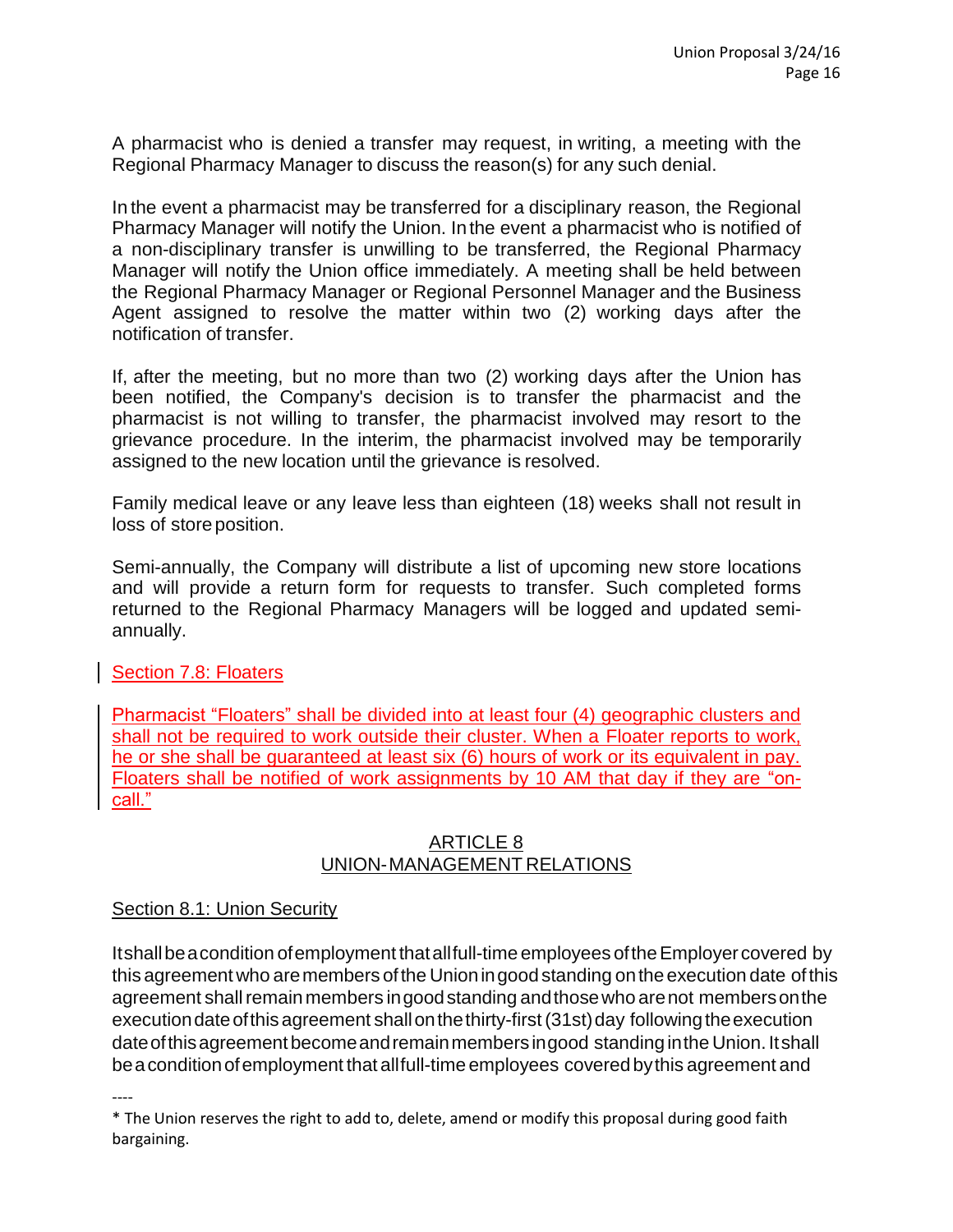hired on or after its execution date shall, on the thirty-first (31st) day following the beginning ofsuchemployment becomeandremainmembers in goodstanding inthe Union.The Employer may secure new employees from any source whatsoever. During the first ninety (90)days of employment, anewemployee shallbeon trail basisandmaybedischarged at the discretion of the Employer.

The Union agrees to admit to and retain in membership all employees who have served a trial period of ninety (90) days and proven satisfactory to the Employer as prospective permanent employees without discrimination so long as such employees tender the initiation fees and periodic dues uniformly required for membership and maintain their membership in good standing with the Union. In the event that an employee fails to tender the initiation fee or periodic dues uniformly required as a condition of acquiring or retaining membership or if such employee fails to maintain membership in good standing, the Union shall notify the Employer in writing and the Union member will be given not less than two (2) weeks time in which to re-establish his membership in good standing before the Employer shall be called upon to release him.

Regular part-time employees, as defined in Section 2.6(2) shall become members of the Union in good standing, effective and during the payroll quarter following a payroll quarter in which ten (10) or more hours of work, per week, were averaged. Membership may cease during a payroll quarter, following a payroll quarter in which ten (10) or more hours of work, per week, were not averaged.

# Section 8.2: Union Dues Checkoff

When specifically authorized in writing by each employee, the Employer will deduct, from the first paycheck of each month, dues and/or fees owing the Union and forward them to the Secretary-Treasurer of the Union, not later than ten (10) days after each monthly deduction. Such authorization, once given, shall be irrevocable for a period of not less than one (1) year or the term of this understanding, whichever occurs sooner.

Upon hiring an employee or upon request of the Union, it shall be the responsibility of the Employer to obtain from the employee a completed Application and Authorization form provided by the Union and an Enrollment Card provided by the Teamsters Local Union No. 727 Benefit Funds. The Employer will forward the same to the Union by the employee's thirty-first day of employment or within thirty days after a request by the Union is made.

## Section 8.3: Indemnification

The Union agrees to defend, protect, indemnify, and save the Employer harmless against any claim, demand, suit, or liability that shall arise out or by reason of any action taken by the Employer in reliance upon a request made by the Union to

<sup>\*</sup> The Union reserves the right to add to, delete, amend or modify this proposal during good faith bargaining.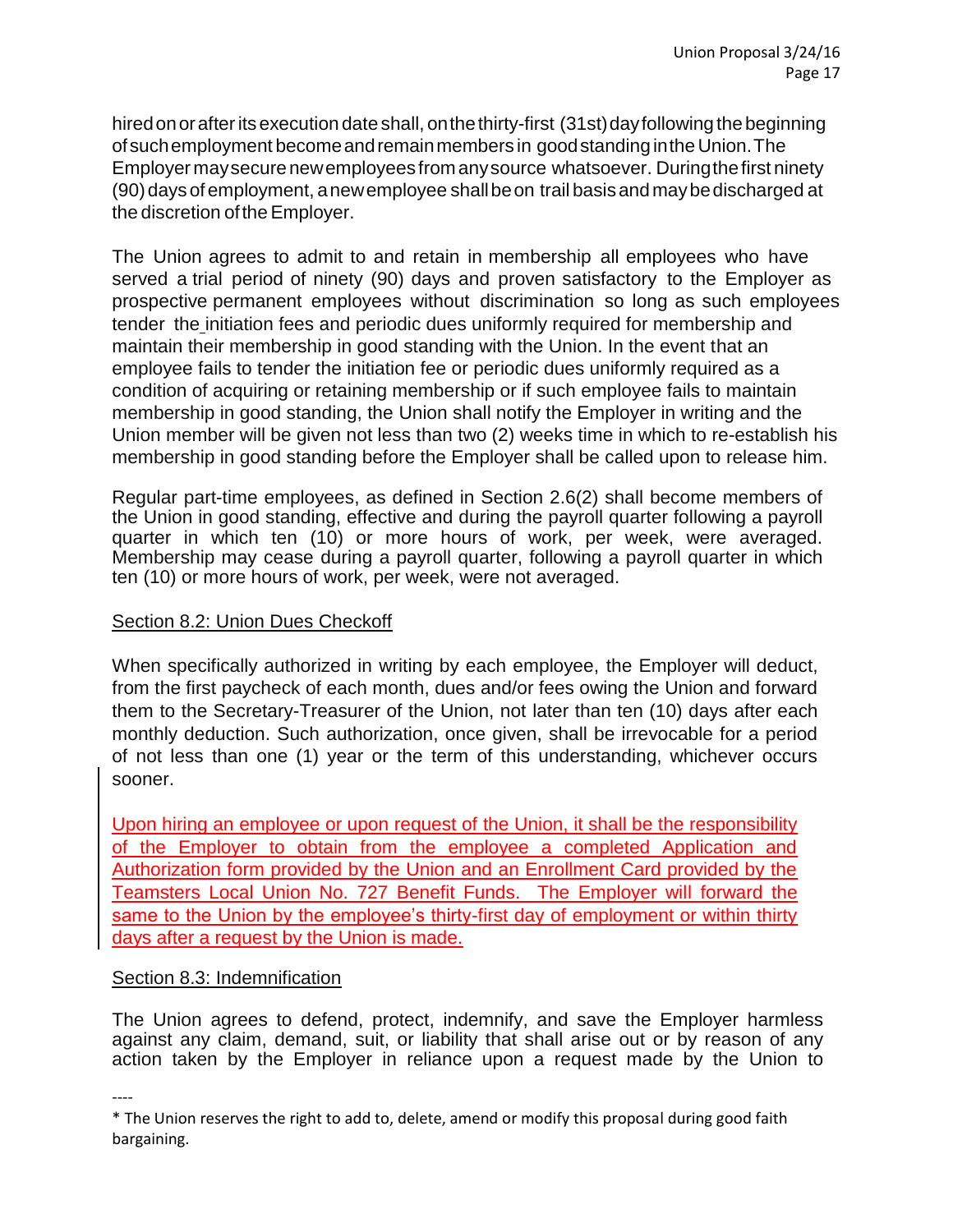discharge an employee for failure to maintain his membership in good standing pursuant to Section 8.1 or upon employee payroll deduction authorization cards submitted by the Union to the Employer under Section 8.2.

#### Section 8.4: D.R.I.V.E. authorization and deduction

In addition to the terms and conditions contained in the above referenced collective bargaining agreement between the Employer and the Union, the Employer and the Union hereby further agree that:

The Employer agrees to deduct from the paycheck of all employees who submit authorization cards and are covered by this agreement voluntary contributions to D.R.I.V.E. shall notify the Employer of the amounts designated by each contribution employee that are to be deducted from his paycheck on a weekly basis for all weeks worked. The phrase "weeks worked" excludes any week other than a week in which the employee earned a wage. The Employer shall transmit to: D.R.I.V.E., international brotherhood of teamsters, 25 Louisiana Avenue, NW, Washington, DC, 2001. Send on a monthly basis in one check the total amount deducted along with the name of each employee on whose behalf a deduction is made, the employee's social security number and the amount deducted from the employee's paycheck. No such authorization shall be recognized if in violation of state and federal law. No deductions shall be made which is prohibited by applicable law.

#### Section 8.5: Union

----

The Union, for and on behalf of itself and its members, agrees that its members shall perform the work assigned to them from time to time by the Employer and shall work for the best interest of the Employer in every way just and lawful, giving honest and diligent service to the patrons of the Employer and to each other.

#### Section 8.6: Union Stewards and Business Representatives

The Union business representatives shall be admitted to the Employer's store premises during the hours employees are working for the purpose of ascertaining whether or not this agreement is being observed. Such activity shall be conducted in such a manner as not to interfere with the orderly operation of the Employer's business, it being further agreed that lengthy discussions between employees and representatives of the Union, or among themselves, concerning disputes shall not take place during working hours.

In case of disputes as to wages, the Employer agrees to show an authorized representative of the Union bona fide copies of the employee's wage records.

Union Stewards, upon request made through Local 72714 headquarters to CVS/Pharmacy management headquarters, shall be granted a leave of absence without pay to attend scheduled union business, provided that such a request is made in sufficient time in advance of the expected time of absence and further provided that such leave can reasonably be accommodated by CVS Pharmacy. The

<sup>\*</sup> The Union reserves the right to add to, delete, amend or modify this proposal during good faith bargaining.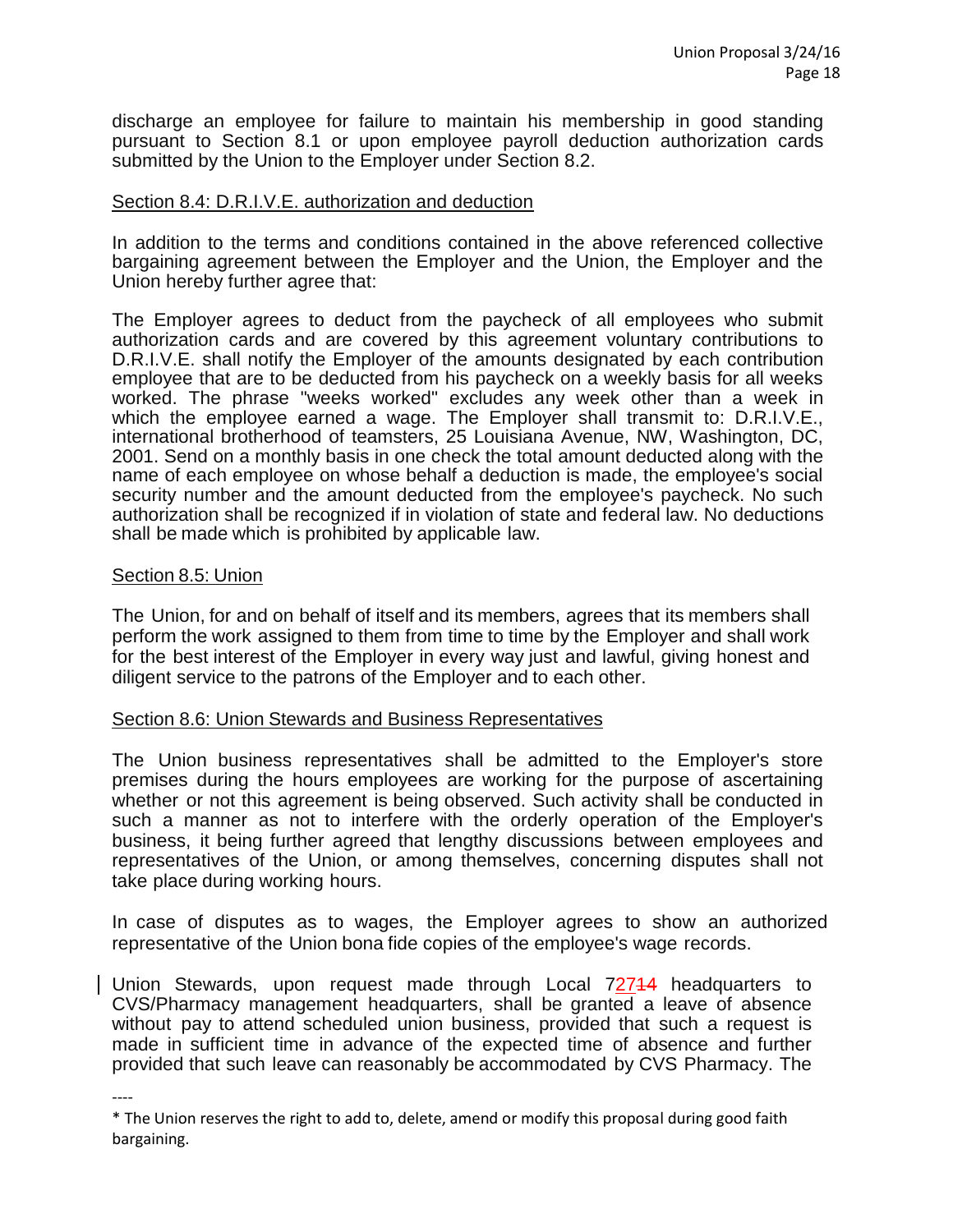duration of such leave to be determined at the time of said request for such leave.

#### Section 8.7: Communications Committee

A mutually acceptable committee shall be established in order to foster improved communication between representatives of the Employer and pharmacists. Said committee shall not discuss contractual or grievance matters. Quarterly meetings with up to 3 Union and Employer representatives shall be held on mutually agreeable dates. Both parties are committed to working together to ensure regular scheduling of these meetings. Upon the request of either party, the quarterly meeting shall be scheduled within six (6) weeks.

The Company and the Union recognize the importance of qualified and trained technicians to the effective operation of the pharmacy. To that end, a joint committee of Pharmacists and Pharmacy Supervisors will be established to review issues concerning Pharmacy Support Staff. The purpose of the committee is to help ensure:

- 1) appropriate support staff hours
- 2) appropriate training and qualifications of support staff
- 3) fair and equitable assignments of support staff

The committee is authorized to make non-binding recommendations to management regarding staffing levels and hours, scheduling, technician training, certification, retention and other support staff issues. The joint committee will meet quarterly, or as mutually agreed, and will be composed of up to ½ Pharmacy Supervisors and ½ bargaining unit pharmacists (to include one (1) Union Representative), equally selected by management and the union.

## Section 8.8: Display of Union Shop I.D.

The Employer agrees to display a union shop identification card of reasonable size next to the pharmacy licenses.

## Section 8.9: Reserved Rights

Except as expressly and specifically abridged, limited, or modified by this contract or any agreement that my hereinafter be made, the Employer and the Union retain all the rights, power, and authority exercised or had by them prior to the entering into of this collective bargaining agreement.

It is further understood the management rights expressly retained herein by the Employer shall include, but not limited to: the right to plan, determine, direct, and control store operations and hours; the right to study and introduce new methods, facilities, and products; the right to direct and control the work force, including the determination of its size and composition, the scheduling and assignment of work; the right to hire, assign,

<sup>\*</sup> The Union reserves the right to add to, delete, amend or modify this proposal during good faith bargaining.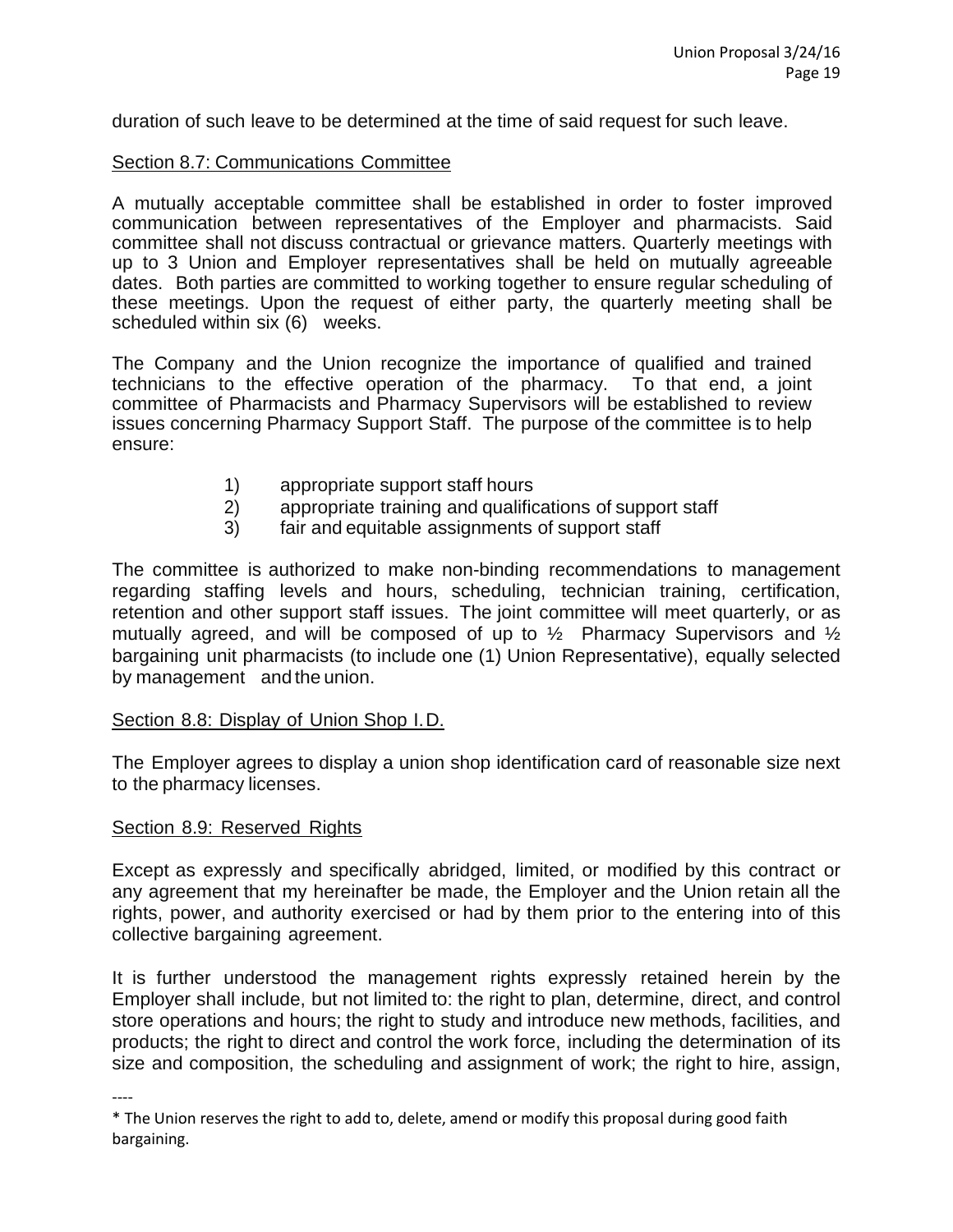demote, promote, and transfer (provided, however, that scheduling, assignments, and transfers shall not be arbitrary, capricious, or coercive); to layoff or reduce the hours of work because of lack of work; to discipline, suspend, or discharge for proper cause; to establish rules and regulations governing the operations of the store, a violation of which shall be among the causes for discharge; the right to subcontract all or part of the functions presently performed by the Employer; the right to terminate part of all of the present business activity conducted by the Employer; the right to terminate operations conducted by a lessee; the right to add additional business activities on the premises; the right to sell the assets of the business or to assign the leasehold interests of the Employer, shall all remain vested in the Employer except as expressly modified by this agreement, provided, however, that these rights shall be exercised with due regard for the rights of the employees and provided further that they will not be used for the purpose of discrimination against any employee, provided further, that no bargaining unit employee shall lose employment due to the use of paraprofessional personnel. The Company agrees that it will not subcontract its store pharmacist positions or any of the core store pharmacist functions, without negotiating with the union.

It is further understood that the preamble or recognition clause is not a modification of these rights nor the fact that an agreement has been entered into shall in any way be construed as a modification of the foregoing rights.

Whenever a final decision is made concerning the exercise of any significant reserved management right affecting all bargaining unit pharmacies, the Employer agrees to notify the Union when such final decision has been made as promptly as possible, but there shall be no obligation on the part of the Employer to collectively bargain about such final decisions and the Union and the employees covered by this agreement herein expressly waive any such right.

## Section 8.10: Severance Allowance

Every regular full-time registered pharmacist who is permanently displaced from his employment by reason of subcontracting, sale of assets, layoff or the closing of a pharmacy or other reasons, shall be compensated for such displacement providing he has been actively employed by his Employer for a period if at least three (3) years.

An eligible employee's compensation for such displacement shall be on the basis of one half (1/2) week's salary at the rate in effect at the time of such displacement, for each full year or major portion thereof of this active employment commencing with the fourth  $(4<sup>th</sup>)$  year following his most recent date of hire. Payment under this formula shall be limited to a maximum of ten (10) week's severance pay.

No severance pay will be paid to an otherwise eligible employee if:

A. He is offered other employment by the Employer.

<sup>----</sup> \* The Union reserves the right to add to, delete, amend or modify this proposal during good faith bargaining.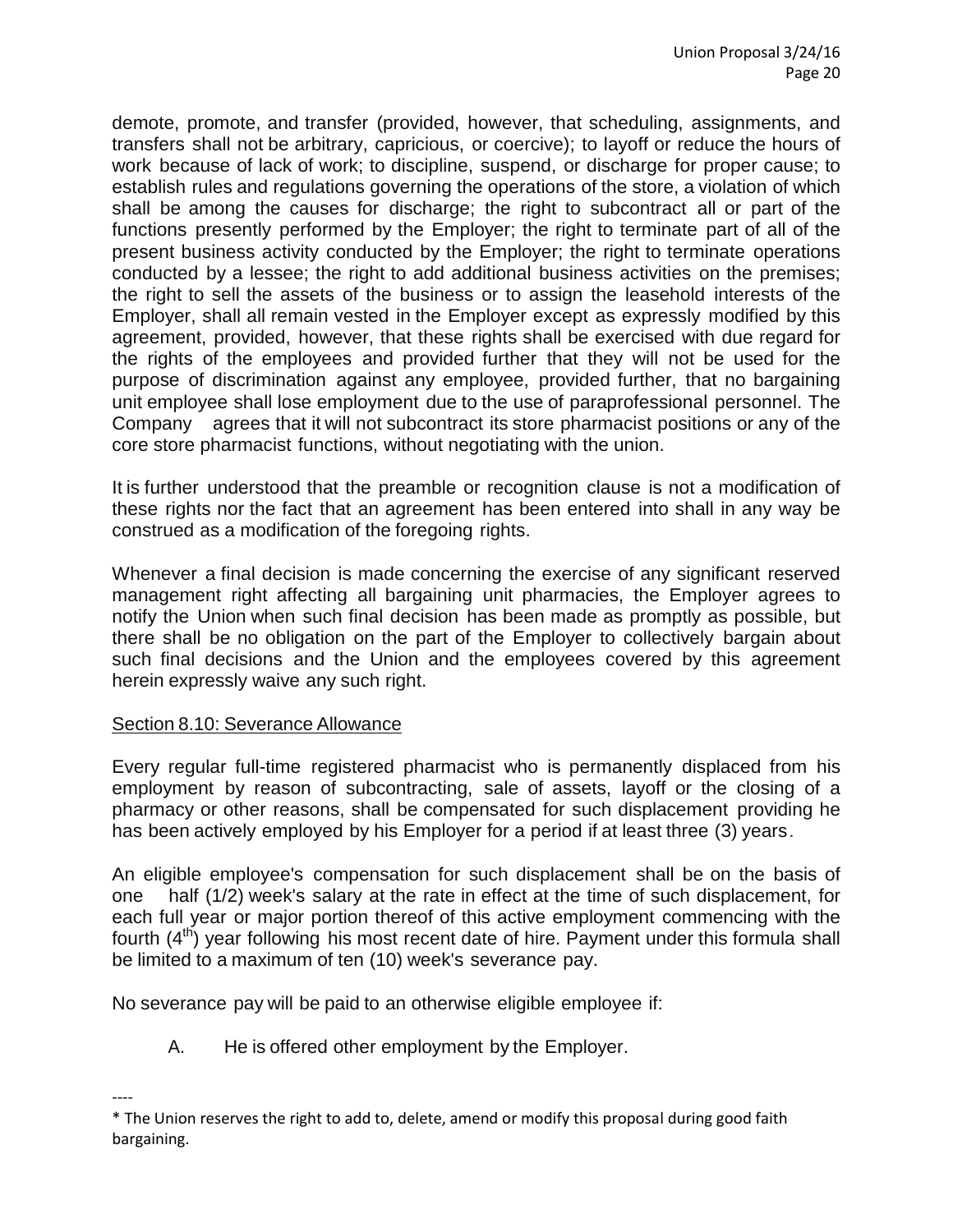- B. Is voluntarily or involuntarily separated from his employment prior to the date he would otherwise be displaced for one of the reasons stated above; or
- C. Secures employment elsewhere prior to his scheduled date of displacement.

## Section 8.11: Discipline

During an employee's probationary period, that is, during the first ninety (90) days of Employment, an employee may be discharged for any reason at the sole discretion of the Employer.

The Employer shall notify the Union of any suspension or employee termination as nearly simultaneously as practicable to the imposition of such discipline.

Layoffs for lack of work are not considered disciplinary penalties but shall be handled in accordance with the seniority provisions of this contract.

After an employee has completed his probationary period and been approved for permanent employment, such employees shall not be suspended, discharged, or otherwise disciplined without just cause, just cause to include but not limited to the following: poor job performance on the job, insubordination, dishonesty, or other misconduct in connection with work, such as falsification of a record such as a time or employment record, sabotage, incivility to customers, vandalism, stealing, etc.; persistent or serious infraction of reasonable rules promulgated by management relating to the health, safety, and sanitation of employees or the operation of the store, such as using or being under the influence of alcoholic liquors or narcotics or hallucinogens while on duty, smoking in prohibited areas, violations of state or federal laws concerning pharmacies, deliberate or habitual absenteeism, tardiness, repeated wage assignments attachments and garnishments, Practice of Pharmacy without a license; and engaging in a strike, work stoppage, slow-down or picketing in violation of this contract.

An employee shall not be disciplined solely for not working during his or her break.

All warnings and suspensions shall in effect for six (6) months. Pharmacists shall not be disciplined based on poor metrics or test scores.

In the event an employee is listed on a Federal or State excluded parties list, that employee will be removed from the schedule until such time as they are removed from such list. If, after 30 days, they remain on the excluded parties list, their employment will be terminated. In the event that an employee requires a certification or license in order to work, and that certification or license is expired or suspended, that employee will be removed from the schedule until such time that they are eligible to work. If, after

<sup>----</sup>

<sup>\*</sup> The Union reserves the right to add to, delete, amend or modify this proposal during good faith bargaining.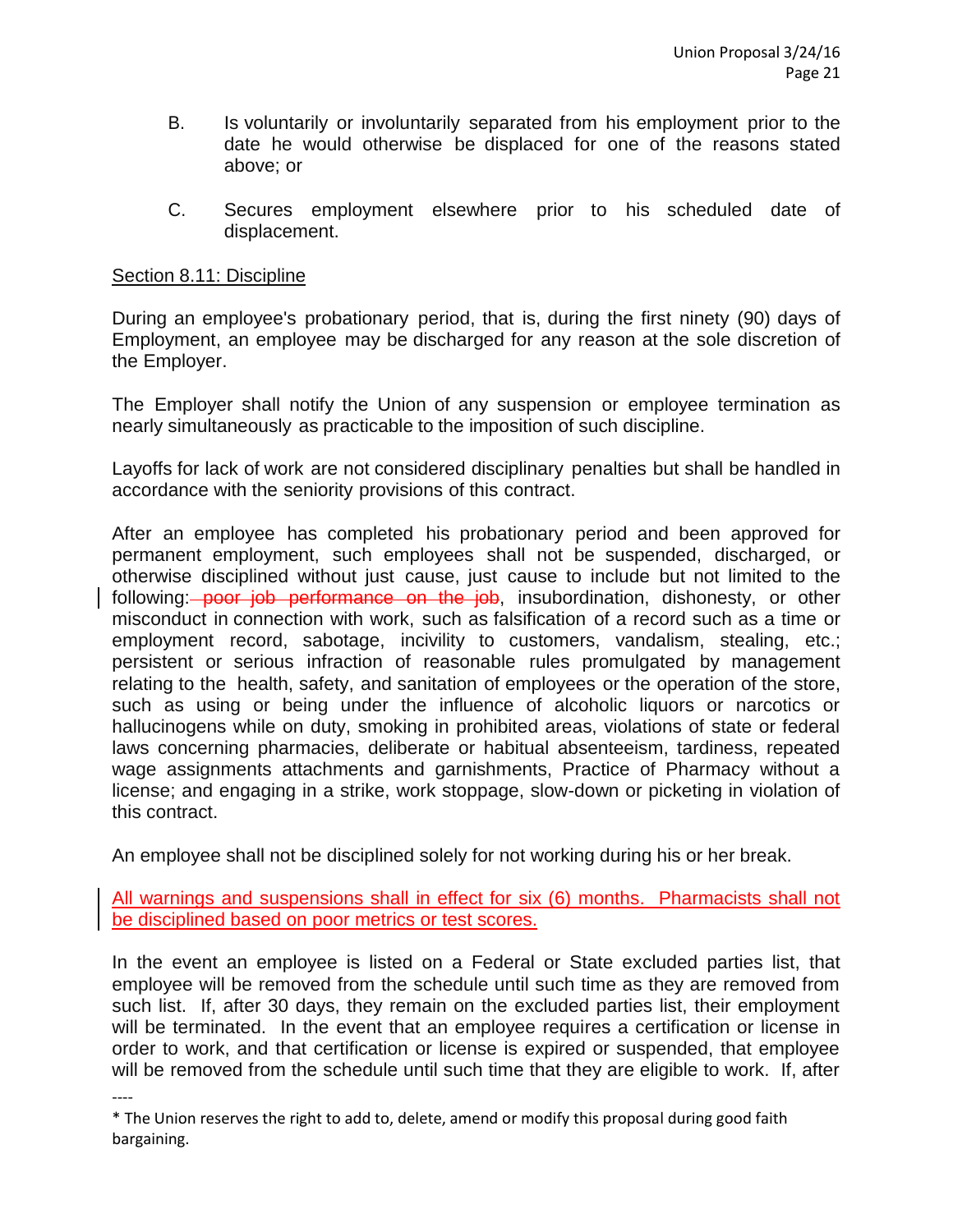45 days, they are not eligible to work, their employment will be terminated. On a regular basis, the Company will contract to have appropriate databases reviewed to determine work eligibility verified for all employees.

#### Section 8.12: Picket Lines

Employees may refuse to cross a lawful primary picket line involving CVS Pharmacy.

#### ARTICLE 9 NO STRIKE/NO LOCKOUT

During the term of this agreement, there shall be no strikes, stoppage, diminution, or suspension of work of any kind whatsoever on the part of the Union or the covered employees, nor shall there any lockout on the part of the Employer unless employees avail themselves of the right granted in Section 8.12 of this Labor Agreement. Arbitrations are expressly granted the power to immediately enjoin violations of this section. Violators of this section shall be subject to immediate discharge and such discharges shall not be subject to arbitration.

## ARTICLE 10 GRIEVANCE AND ARBITRATION

#### Section 10.1: Grievances

A. Grievance Defined

A grievance is hereby defined as any dispute involving the interpretation or application of the provision of this contract.

#### B. Procedure

----

Any grievance shall first be taken up for adjustment by a representative of the Employer and a representative of the Union. The Employer and the Union shall meet at a time and place mutually agreed upon after the request by either party for such a meeting.

The following Grievance Procedure shall be followed in resolving said grievances:

STEP ONE: Grievant will meet with Union Representative and Employer Representative as outlined above.

STEP TWO: In failing to have the grievance resolved in STEP ONE, grievant will meet with a representative of the Union and a representative of the Employer at a mutually convenient time and place to resolve the grievance.

If the parties cannot agree, the issue may then be referred by

<sup>\*</sup> The Union reserves the right to add to, delete, amend or modify this proposal during good faith bargaining.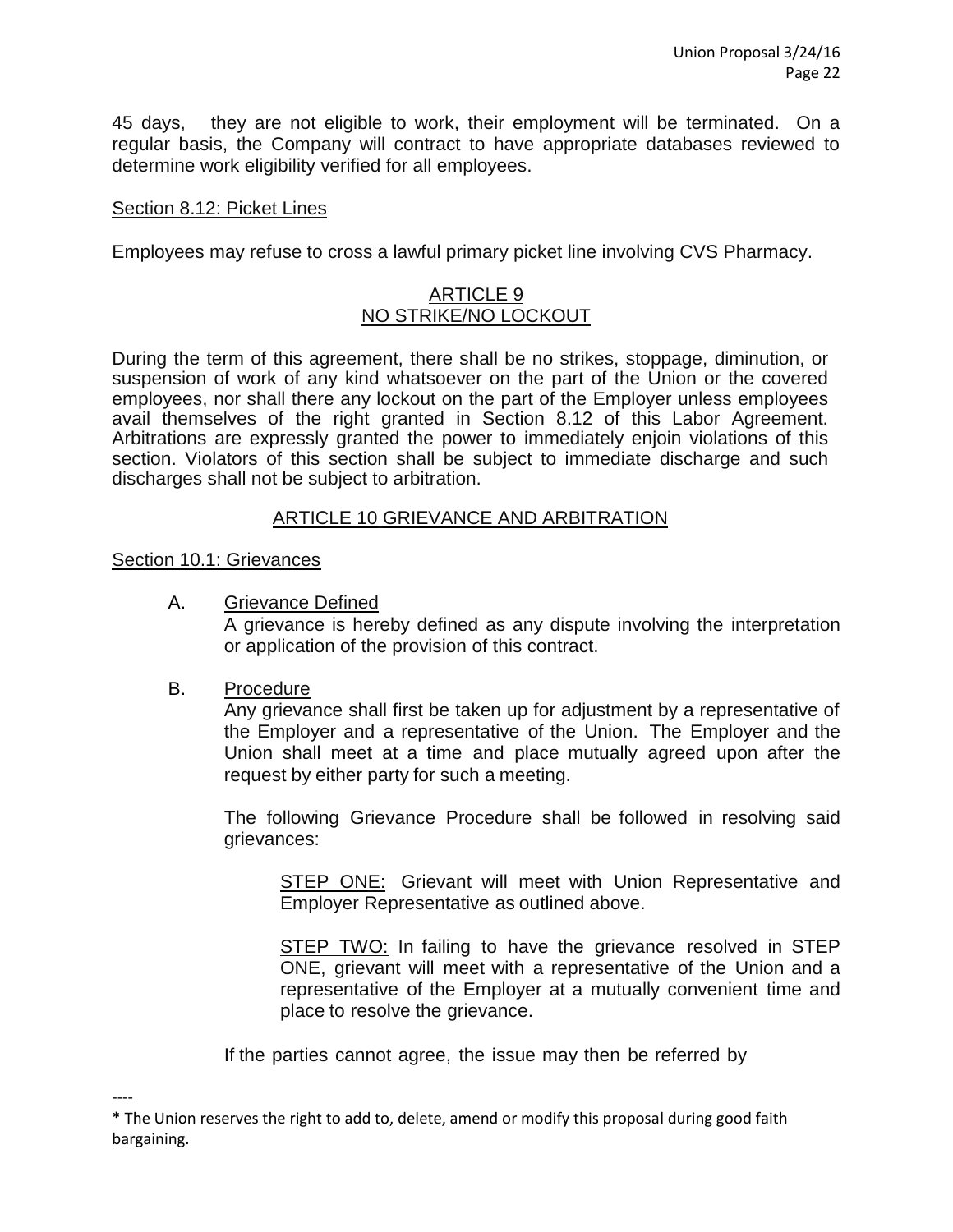the Union to arbitration.

C. Time Limits on Grievances

Any grievance involving a claim of improper discharge or other discipline must be presented within thirty (30) calendar days after discharge. All other grievances other than wage claims must be made within thirty (30) calendar days after the cause giving rise to the grievance becomes evident. Wage claims involving the proper application of wage rates or related to time worked shall not be valid and collectible for a period earlier than thirty (30) calendar days prior to the date of filing the claims. The Employer must respond to a grievance within two (2) weeks. If the Employer fails to do so the grievance will automatically move to the next step or arbitration whichever is applicable.

# Section 10.2: Arbitration

- A. Either the Union or the Employer may, within thirty (30) calendar days after failure to adjust the grievance in accordance with the grievance procedure, serve upon the other party a written demand for arbitration stating the issue to be arbitrated. The parties shall endeavor to select an impartial arbitrator. However, if parties fail to agree upon an arbitrator who is willing and able to serve within fifteen (15) calendar days after served of the demand for arbitration, either party may, within fourteen (14) calendar days thereafter, request the Federal Mediation and Conciliation Service to submit a list of not less than five (5) disinterested persons who are qualified and willing to act as impartial arbitrators. Failure to demand arbitration within 30 days of a Step 2 meeting, or failure to jointly select an arbitrator upon Union demand within 60 days of a Step 2 meeting, or failure to initially file a grievance within the time limits set forth in Section 10.1 (c) shall bar arbitration. Failure to select an arbitrator by the Employer after a Union demand as provided above shall not bar arbitration. Upon receipt of this list, an authorized representative of the Union and of the Employer shall flip a coin to determine who shall have first choice to strike a name. The party winning the toss shall then strike one name each until only one name remains. The person whose name remains shall be the selected arbitrator.
- B. The Arbitrator shall commence hearings as quickly as possible after his selection and shall render his award in writing together with his written findings and conclusions as quickly as reasonably possible after the hearing. The award shall be final and binding upon the parties to this agreement and upon the complaining employee or employees, if any.

The arbitrator shall have no power to determine arbitrability nor to add

<sup>----</sup> \* The Union reserves the right to add to, delete, amend or modify this proposal during good faith bargaining.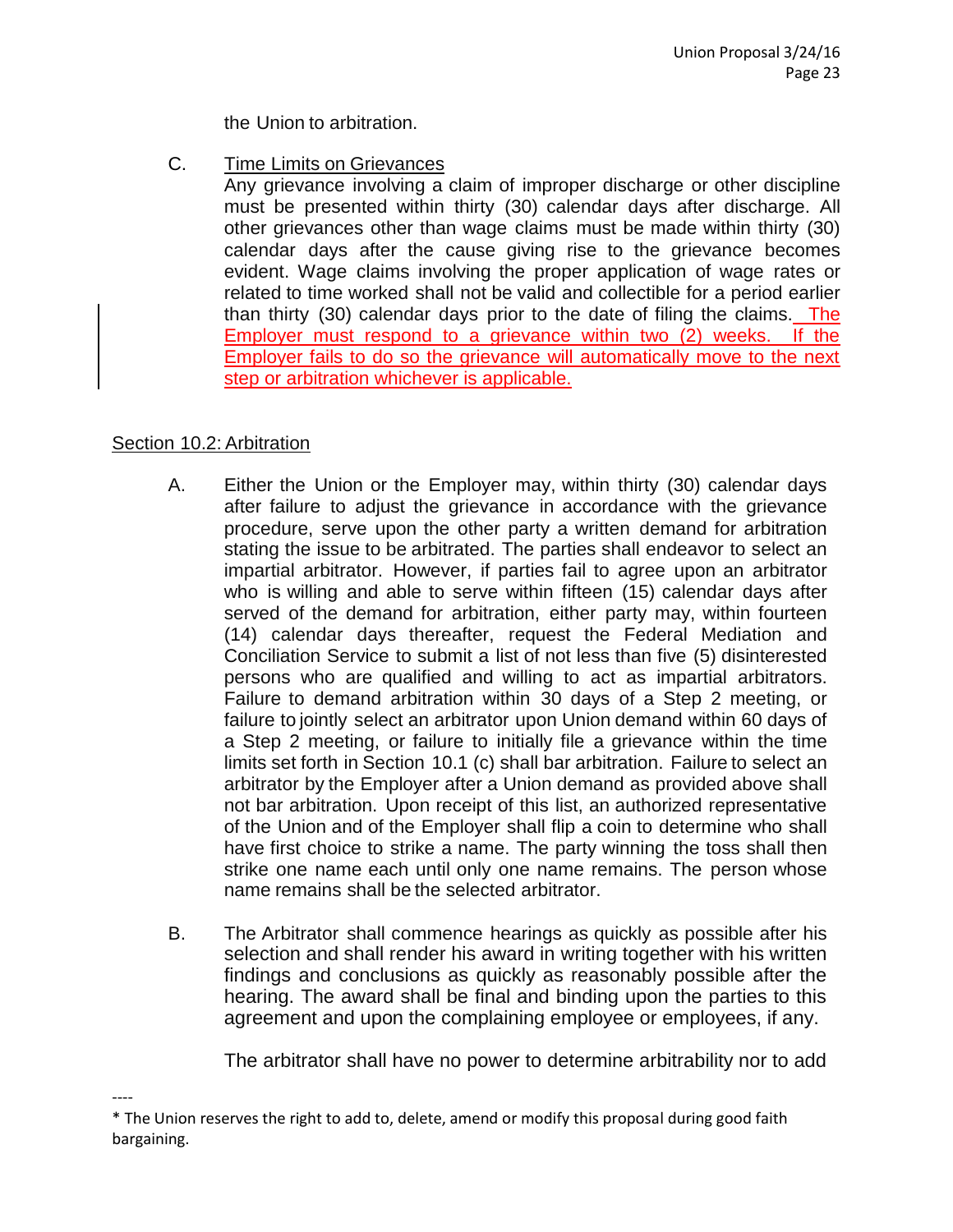to, subtract from, modify, or amend any provision of this agreement, nor to substitute his discretion for the discretion of the Union or the Employer, change existing wage rates, or arbitrate proposals for the amendment or renewal of the agreement.

The arbitrator's fees and expenses, the cost of any hearing room, and the cost of a shorthand reporter and of the original transcript shall be borne equally by the parties. All other costs and expenses shall be borne by the party incurring them.

- C. For the purpose of entertaining a written request from either of the parties for rehearing to correct any material error or omission or commission, ambiguity or question of application allegedly evident in the opinion or award, the arbitrator shall, for a period of seven (7) calendar days next following the date of his award, retain jurisdiction of the matter submitted to arbitration by the parties hereto and until the expiration of the period of time stated in this provision for rehearing the award shall not be deemed to have been issued, If however, no request for rehearing is duly filed within this seven (7) day period, this award shall be deemed to be issued effective as of its date. A written request for rehearing shall de ail the specific ground relied upon for alleging a material error, or ambiguity, and a copy thereof shall be mailed by certified mail to the other party or parties. If the written request is postmarked no later than the seventh  $(7<sup>th</sup>)$  day next following the date of this award, it shall extend the jurisdiction of the arbitrator for a period of seven (7) days next following the date of the written request. Within those seven (7) days, the arbitrator, having re-examined the matter, shall, in writing, either reject the request for a rehearing or set a date for the requested rehearing. If the request for rehearing is denied, the award shall thereupon be deemed to be issued effective that date and the jurisdiction of the arbitrator shall accordingly cease. If the request for rehearing is granted, the jurisdiction of the arbitrator shall continue until issuance of a final amended award incorporating or rejecting the substance of the allegations contained in the request.
- D. The participation of the parties in an arbitration proceeding under this agreement shall not be deemed a waiver of or prejudicial to the right of either party to contest the arbitrability of the grievance or the jurisdiction and authority of the arbitrator in proceedings to set aside the award of, in other appropriate proceedings, in any state or federal court of competent jurisdiction; provided such judicial proceedings are instituted within thirty (30) days of the date of the arbitrator's award.

<sup>\*</sup> The Union reserves the right to add to, delete, amend or modify this proposal during good faith bargaining.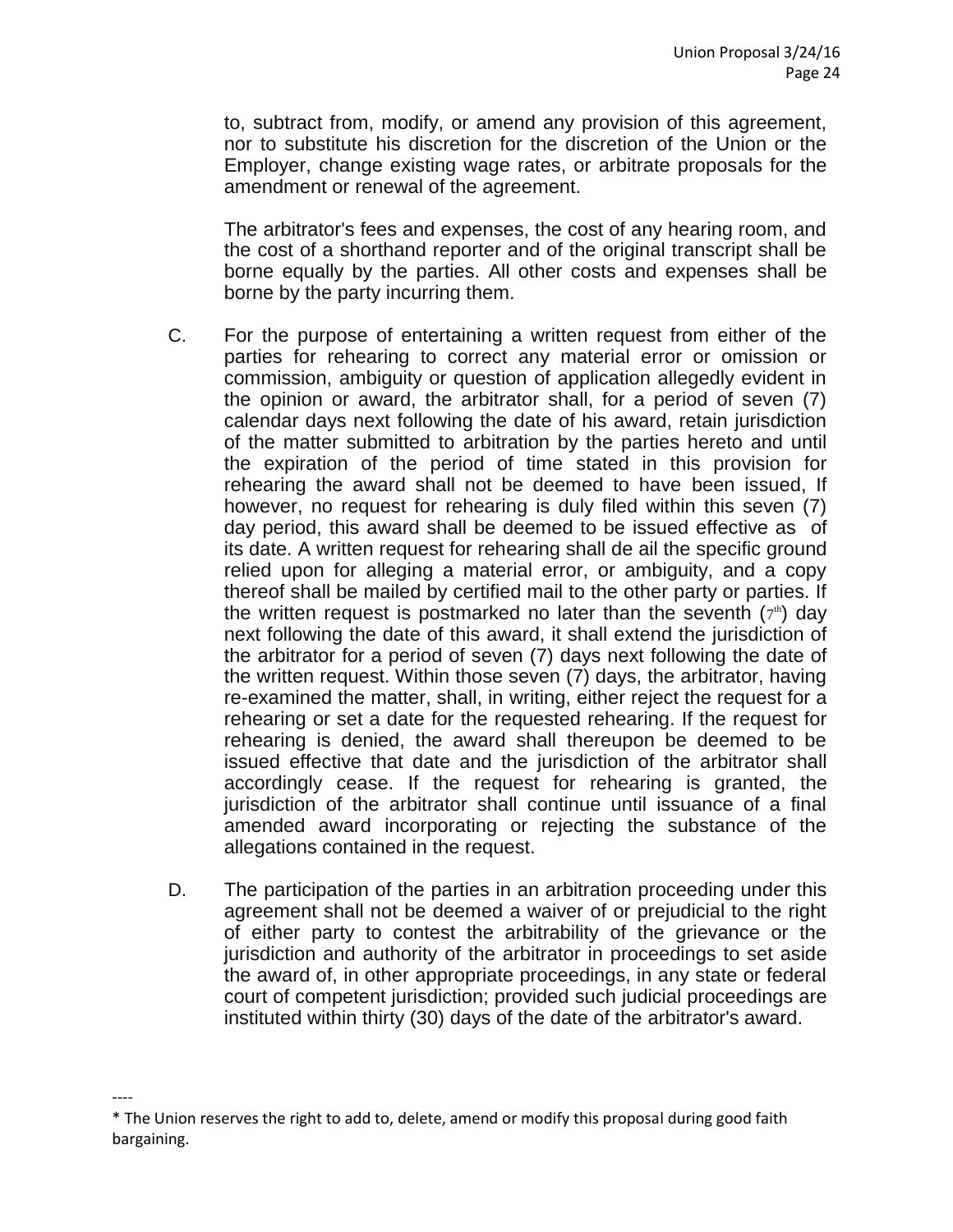## ARTICLE 11 TEAM LEADERS

The Employer may designate staff pharmacists as Team Leaders. Team Leaders shall be bargaining unit members and shall perform bargaining unit work, primarily filling prescriptions.

Team Leaders shall perform those duties as may be assigned by the Employer. Such duties may include: budget responsibilities; work flow supervisor; directing the pharmacy staff; monitoring product sources generic utilization, marketing promotions, competitor pricing, inventory control, pharmacy reports; administration of company programs/polices; training; recommending personnel related action; communication to the pharmacy staff; and other duties. Team Leaders shall not be responsible for the decision to hire, discharge or otherwise discipline other pharmacists. Work schedules of full-time staff pharmacists, including Team Leaders, shall be rotated in an equitable manner in regard to starting and ending times and weekend work, provided the needs of the business are met.

The Employer shall have the right to develop, modify or terminate an incentive pay plan for Team Leaders during the term of the Agreement.

A Team Leader with an evaluation of satisfactory or above, employed more than twelve months as a Team Leader, and who chooses to be a staff pharmacist shall have preference over pharmacists who are not regularly assigned to a pharmacy as a staff pharmacist (i.e. undistributed pharmacists) with the Company for an available staff pharmacy vacancy. Teams Leaders may step down into a Staff Pharmacist role at any time without being transferred to another store. Nothing herein shall limit the Employer's right to demote or transfer pharmacist as provided in Section 7.7 of this labor agreement. The Employer within its sole discretion may modify (except as specifically limited herein this section) or terminate the Team Leader program during the term of this Agreement. However, the Employer shall notify the Union or Communication Committee of any major change or termination of the Team Leader program. Team Leaders shall not be disciplined for the performance of other employees. Team Leaders shall also receive an additional 4 pharmacist hours per week to so that Team Leaders may complete administrative tasks.

Team Leader premium shall be twenty percent (20%) above base for all time spent in the Team Leader position.

# ARTICLE 12

----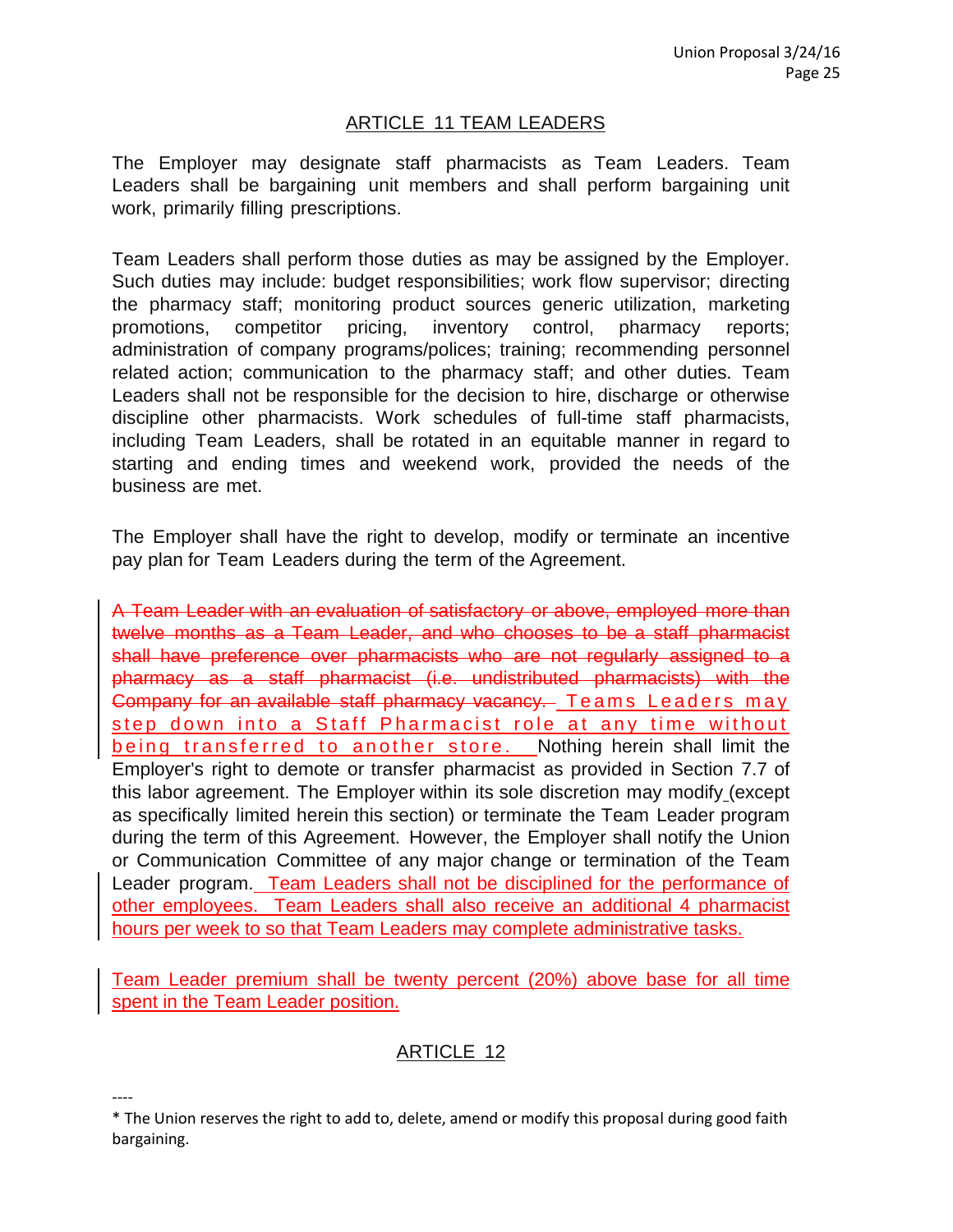## MIDNIGHT PHARMACY OPERATIONS

- 1. Premium Pay: Pharmacists shall receive Two Dollars and Fifty Cents (\$2.50) per Hour for all hours worked from 10:00 p.m. to 12:00 a.m.
- 2. Scheduling: The Employer shall use its best effort to provide parttime Pharmacist assistance in order to assist regular full-time pharmacists with work shifts ending at midnight. Shift ending at midnight shall be distributed *equitably amongst involved full- time pharmacists when appropriate.*

# ARTICLE 13 PHARMACIST INCENTIVE PLAN

CVS Corporation has developed a Pharmacist Incentive Plan (the "Plan") to reward pharmacists for their role in driving performance. Incentive awards are based on actual results measured against re-established financial goals and individual performance objectives. For each year the Plan is in effect, the Company will provide Plan documents detailing the conditions of eligibility and incentive calculations. The Company reserves the right to reduce, expand or eliminate the Plan at any time and at its sole discretion.

# ARTICLE 14 TERM

## Section 14.1: Initial Term

This agreement shall become effective on May 74, 20163 and shall expire at 1:00 am on May 7, 20196.

## Section 14.2: Renewal Term

----

If either party wishes to modify this agreement at its expiration, it shall serve notice in writing of such request upon the other party not less than sixty (60) days prior to the expiration date. In the absence of the service of such notice, this contract shall automatically renew itself for a period of one (1) year and from year to year thereafter.

<sup>\*</sup> The Union reserves the right to add to, delete, amend or modify this proposal during good faith bargaining.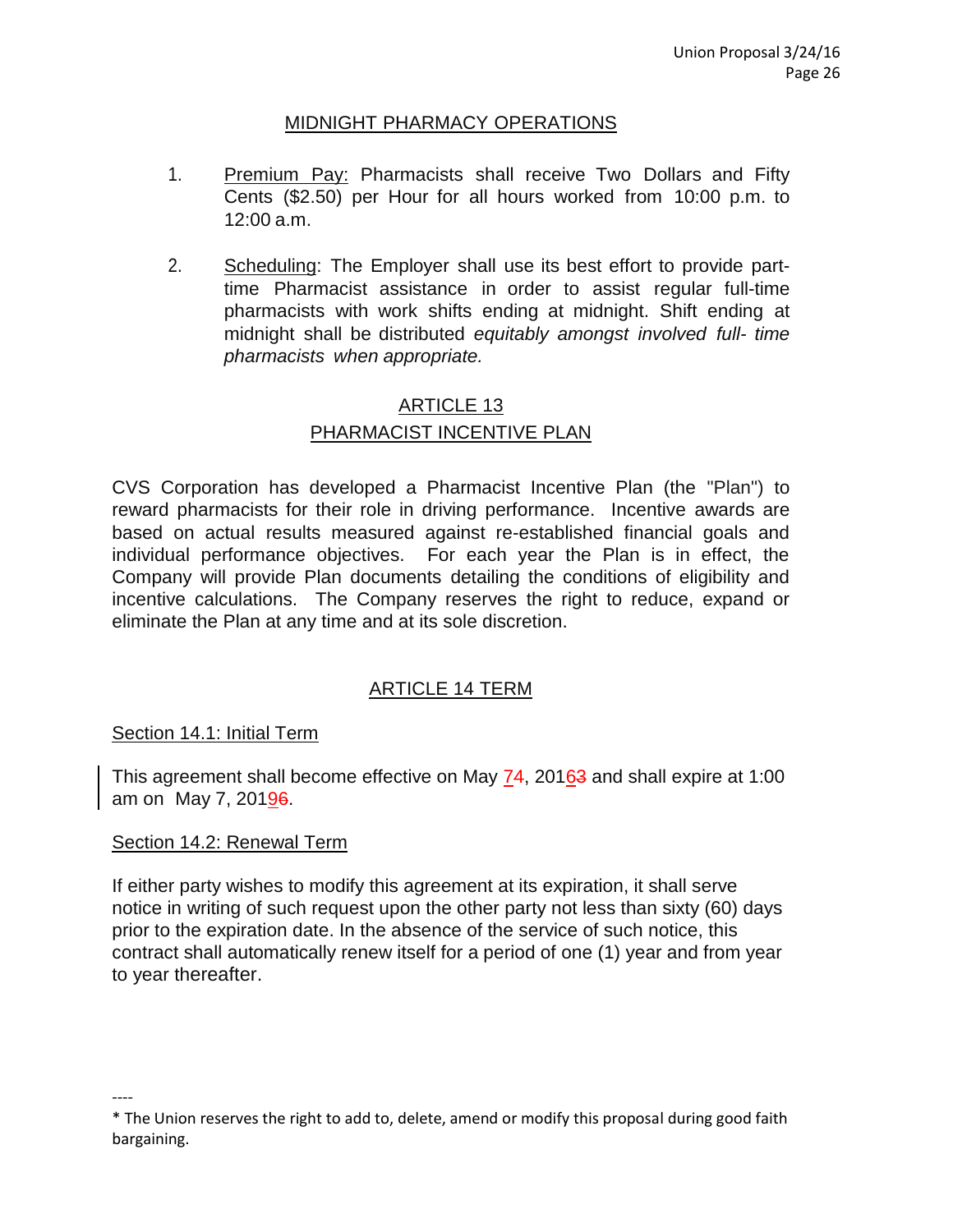#### **OPEN FOR ECONOMICS**

## APPENDIX A

#### **COMPENSATION**

#### **Section A.1 Guaranteed Minimum Weekly Salary-Full time Employees**

| <b>Effective</b> | 05/05/13 | 05/04/14 | 05/03/15 |
|------------------|----------|----------|----------|
| Fulltime         | \$2,460  | \$2,516  | \$2,572  |

## **Section A.2 Hourly Rates**

----

 $\overline{\phantom{a}}$ 

| <b>Effective</b>             | 05/05/13 | 05/04/14 | 05/03/15 |
|------------------------------|----------|----------|----------|
| Part time                    | \$61.50  | \$62.90  | \$64.30  |
|                              |          |          |          |
| Effective                    | 05/05/13 | 05/04/14 | 05/03/15 |
| Graduated non-<br>registered | \$28.20  | \$28.20  | \$28.20  |

These wage rates do not include the applicable premiums for pharmacists regularly working the 10:00p.m. to 8:00a.m. work shift, as set forth inAppendix C, section 1 or for midnight operations, as set forth in Appendix D, section 1. These rates also do not reflect the optional work week, which may be chosen by certain full time pharmacists, as defined inAppendix C, section 2 (b).

<sup>\*</sup> The Union reserves the right to add to, delete, amend or modify this proposal during good faith bargaining.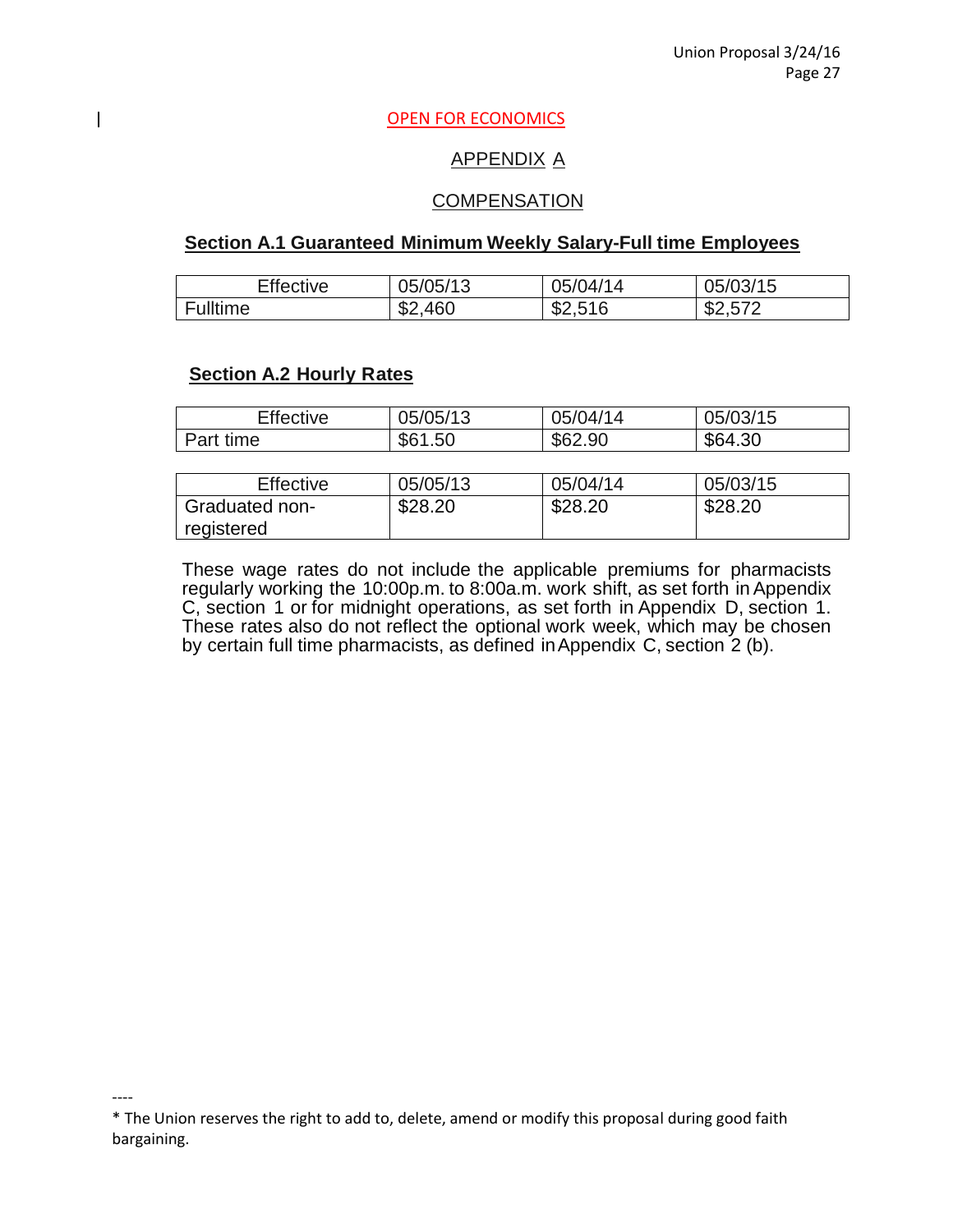# OPEN FOR ECONOMICS APPENDIX B WAGE STRUCTURE FOR PHARMACY STUDENT APPRENTICES

#### Pharmacy Students

Pharmacy School Year

| <b>Effective</b> | 05/05/13 | 05/04/14 | 05/03/15 |
|------------------|----------|----------|----------|
| 3rd year         | \$13.00  | \$13.00  | \$13.00  |
| 4th year         | \$14.50  | \$14.50  | \$14.50  |
| 5th year         | \$16.50  | \$16.50  | \$16.50  |
| 6th year         | \$19.00  | \$19.00  | \$19.00  |

## **NOTE:**

----

The above structure is designed to provide a minimum wage rate for pharmacy student apprentices and to allow individual store management to recognize experience, effort, and ability demonstrated by individual pharmacy student apprentices.

Pharmacy students who are initially and solely employed in order to gain pharmacy school credits need not be paid any compensation during their school intern program period provided Employer activities are related to pharmacy school extern program. Such students who are retained after completion of a pharmacy school extern program in connection with school credits shall be paid in accordance with the above stated minimum rates of pay.

<sup>\*</sup> The Union reserves the right to add to, delete, amend or modify this proposal during good faith bargaining.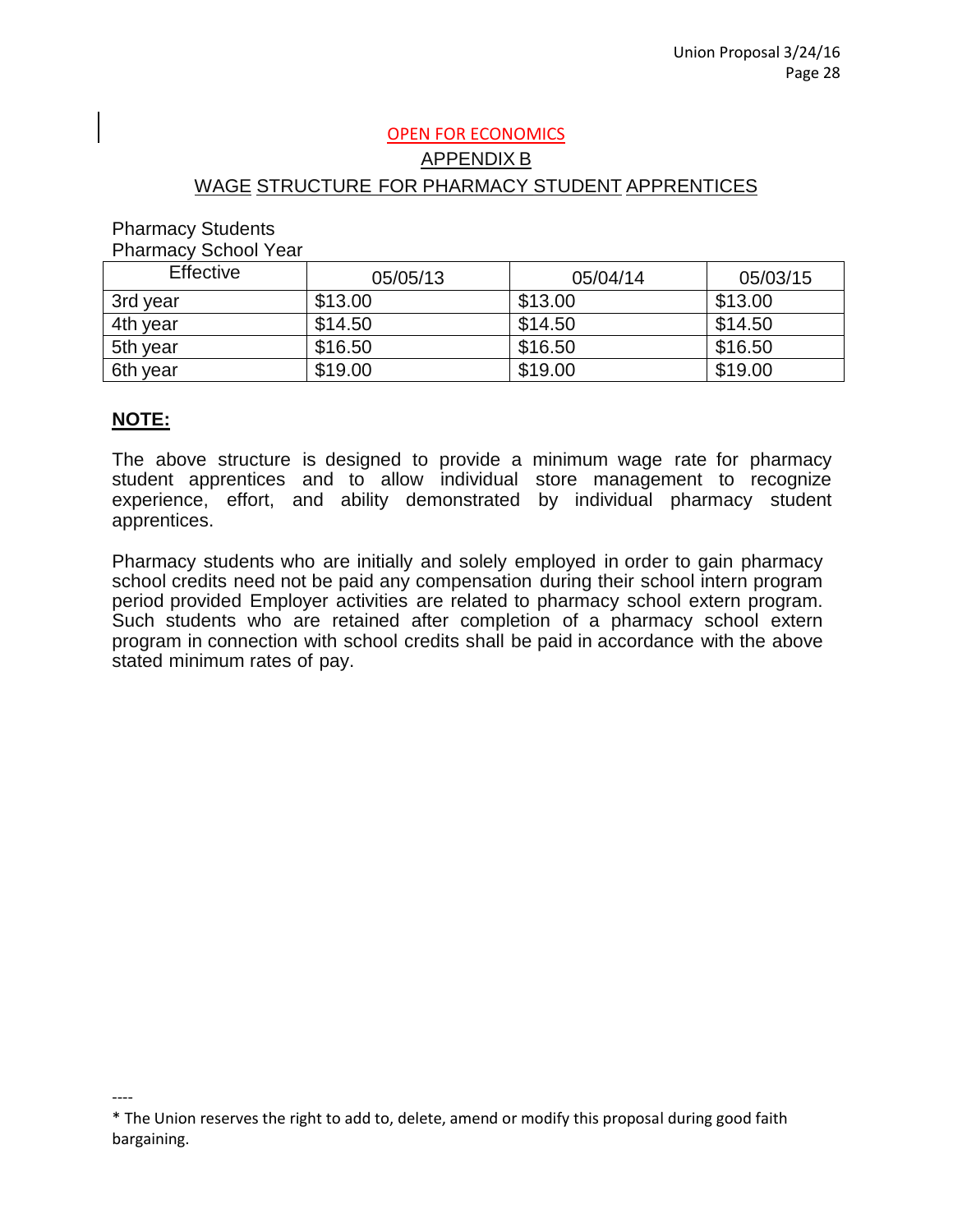# APPENDIX C TWENTY-FOUR (24) HOUR PHARMACY OPERATIONS

The Employer shall possess the right to operate twenty-four (24) hour pharmacies anywhere in the Greater Metropolitan Chicagoland Area, when a major competitor operates any twenty-four (24) hour pharmacies. The following provision shall apply to twenty-four (24) hour pharmacies:

- 1. Work Shift: The regular work shift for twenty-four (24) hour pharmacies shall be 10 p.m. to 7 a.m. on weekdays, and 7p.m. to 7a.m. on weekends. The nine (9) hour normal workday limitation of Section 3.1 of the Master Labor Agreement shall not apply to said work shift, however, the twelve (12) hour maximum workday limitation of Section 3.1 shall continue in full force and effect.
- 2. Workweek: Full-time pharmacists who work the regular overnight work shift for twenty-four (24) hour pharmacies will work a 7 day on, 7 day off schedule which will run Thursday thru Wednesday.
- 3. Compensation: Those pharmacists regularly working the 7 day on, 7 day off overnight shift schedule, shall be compensated with a weekly salary equivalent to 80 hours at their current rate of pay. The schedule for the 7 day on, 7 day off overnight shift shall be 70 hours. For purposes of calculating an hourly rate for extra hours worked, their weekly salary would be divided by 80 hours.
- 4. Selection of Pharmacists for 10:00 p.m.to 7:00a.m. Shift Work
	- A. 10:00 p.m. to 8:00a.m. shift work shall initially be offered to existing pharmacists in an affected store on a seniority basis.
	- B. If the initial offering does not produce an adequate staff of pharmacists between the hours of 10:00 p.m. and 7:00a.m., the Employer shall consider written requests for such shift work from all pharmacists in the bargaining unit on a seniority basis. Such requests shall indicate location/area preference and be addressed to the regional personnel manager of the Employer.
	- C. If an adequate number of pharmacists do not volunteer for such work between the hours of 10:00 p.m. and 7:00 a.m., new pharmacists shall be hired for said hours of work.

<sup>\*</sup> The Union reserves the right to add to, delete, amend or modify this proposal during good faith bargaining.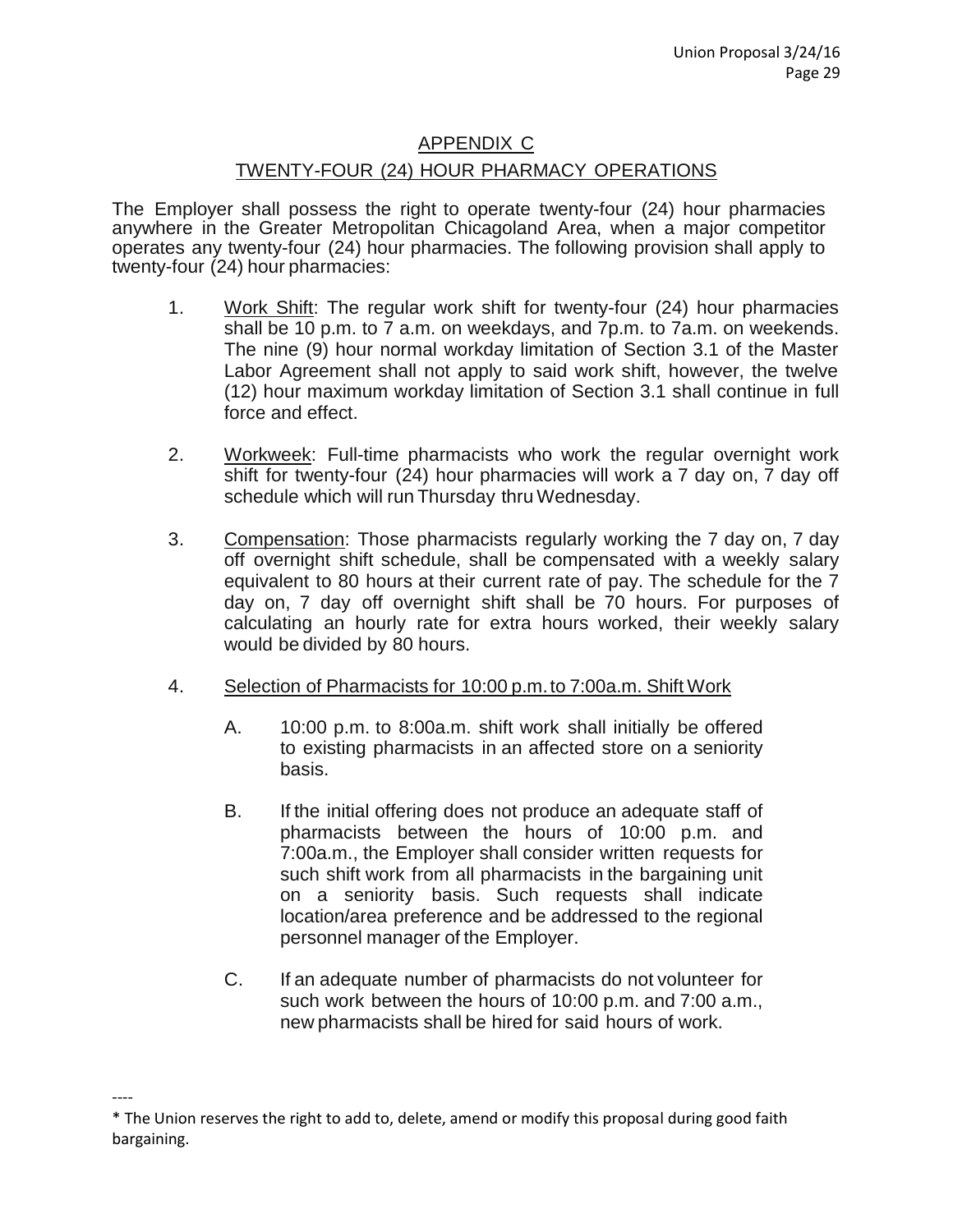5. Replacement Coverage for 10:00 p.m. to 7:00a.m. Shift Work: When the Employer is notified of an unscheduled, projected absence of a 10:00 p.m. to 7:00 a.m. pharmacist, the Employer shall use its best efforts to find a late-shift replacement pharmacist to relieve a pharmacist whose shift is scheduled to end at 10:00 p.m.

The Employer shall also have available a list of replacement pharmacists for use by non-late shift pharmacists when a 10:00 p.m. to 7:00 a.m. pharmacist is unexpectedly absent from the start of a 10:00 p.m. work shift.

Absences of regular 10:00 p.m. to 7:00 a.m. pharmacists shall first be covered by available undistributed, full-time pharmacists and thereafter by regularly assigned volunteer full-time or part-time pharmacist. Such replacements shall not be required to work with less than twenty-four (24) hours between the start of work shifts. For example, a replacement pharmacist who works from 10:00 p.m. Tuesday to 7:00 a.m. Wednesday shall not be required to work until 10:00 p.m. Wednesday at the earliest.

In instances when a replacement cannot be obtained, the non-late shift pharmacist may be required to continue working past his or her regularly scheduled end of shift but shall not be required to work more than a total workday of twelve (12) hours as provided in Section 3.1 of the Master Labor Agreement.

- 6. Other Shift Transfers
	- A. Any pharmacist who volunteers to work the 10:00 p.m. to 7:00 a.m. shift shall be required to work said shift for a minimum of three (3) months unless the Employer ceases said shift in the involved pharmacist's store.
	- B. If a 10:00 p.m. to 7:00a.m. pharmacist desires to work other hours on a regular basis, said pharmacist shall notify the Employer's regional personnel manager of his or her store/area preference, in writing, and will be offered the next such available pharmacy position in the bargaining unit on the basis of his or her seniority, provided said pharmacist has not received any type of disciplinary warning or suspension within the prior six (6) months of employment.
- 7. Effect Pharmacists of Discontinued Twenty-Four (24) Hour Operations

<sup>----</sup> \* The Union reserves the right to add to, delete, amend or modify this proposal during good faith bargaining.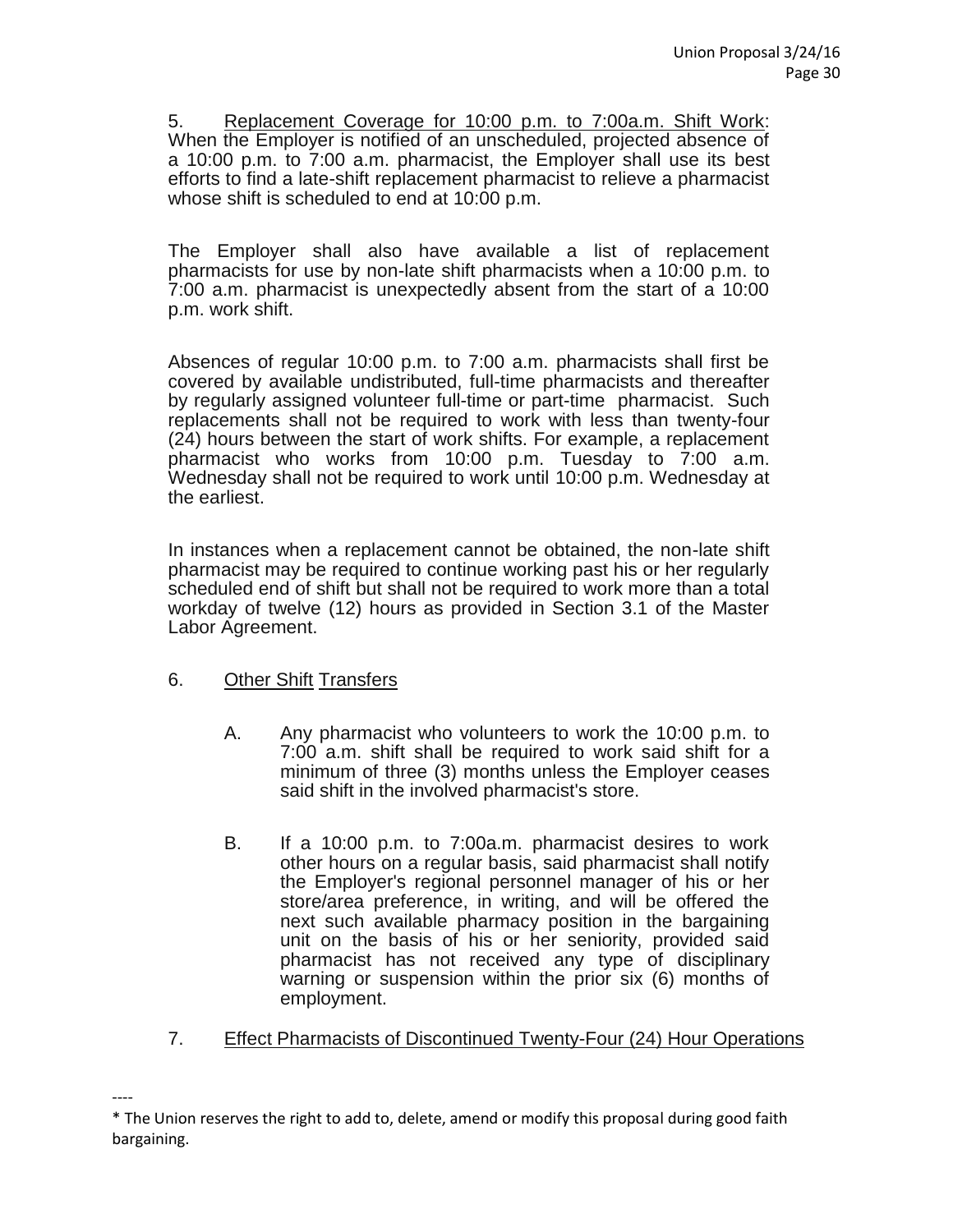If the Employer should discontinue a twenty-four (24) hour operation, fulltime Pharmacists working the 10:00 p.m. to 7:00a.m. schedule may exercise their seniority to obtain a regular full-time position by bumping the least senior pharmacist(s) in the bargaining unit, provided the 10:00 p.m. to 7:00 a.m. pharmacist's seniority is greater.

<sup>\*</sup> The Union reserves the right to add to, delete, amend or modify this proposal during good faith bargaining.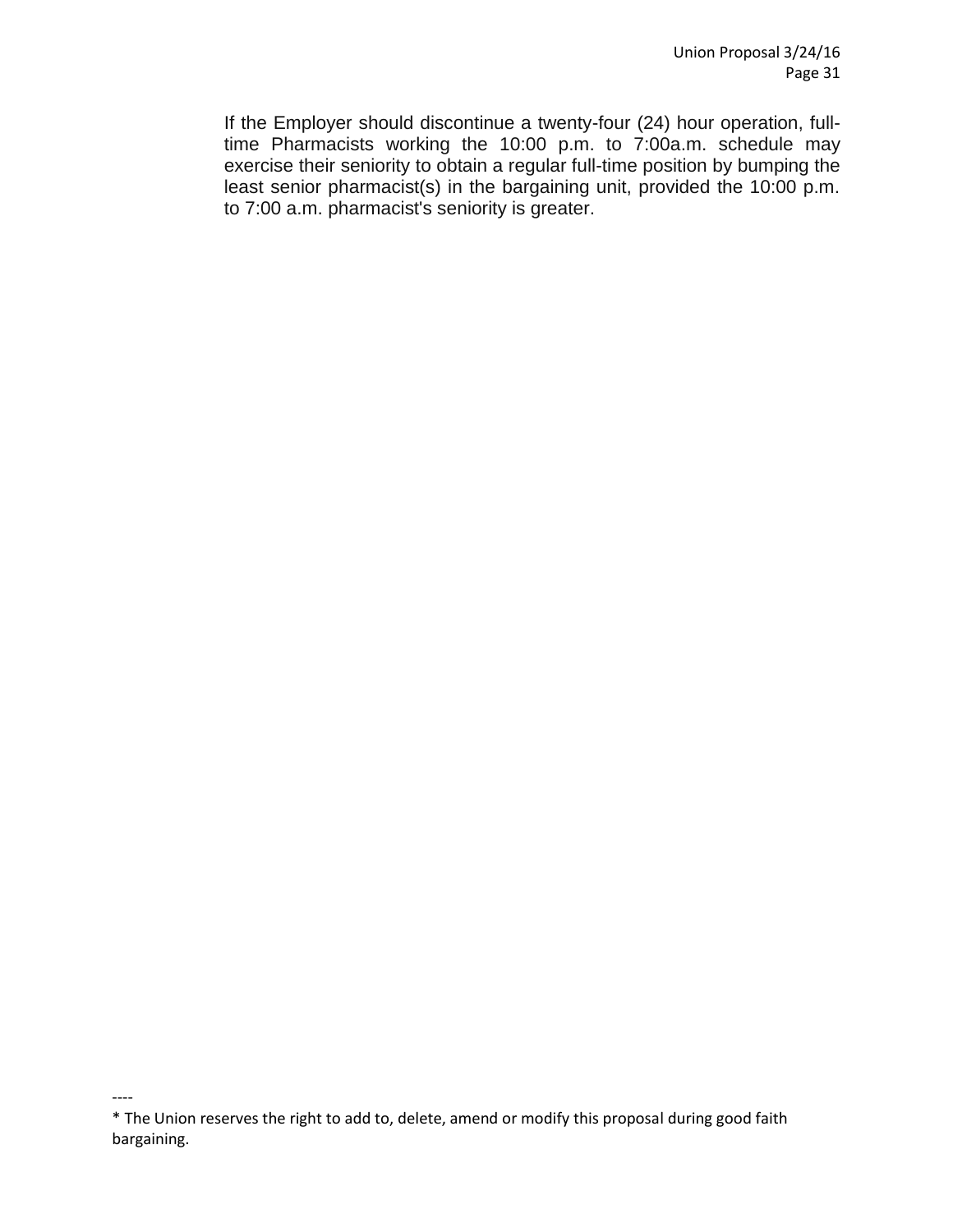# APPENDIX D

| <b>CVS STORE</b> | <b>OSCO STORE</b> | <b>ADDRESS</b>        | <b>CITY</b>        | <b>STATE</b>                      | ZIP   |
|------------------|-------------------|-----------------------|--------------------|-----------------------------------|-------|
| CVS Store 8500   | Osco Drug 2429    | 11201w 143(0 St       | <b>Orland Park</b> | $\overline{\mathsf{IL}}$          | 60467 |
| CVS Store 8501   | Osco Drug 2451    | 8325 Lemont Rd        | Darien             | $\overline{\mathsf{IL}}$          | 60561 |
| CVS Store 8502   | Osco Drug 2452    | 6351 5 Pulaski Rd     | Chicago            | $\overline{\mathsf{IL}}$          | 60629 |
| CVS Store 8503   | Osco Drug 2453    | 1420 E 53rd St        | Chicago            | IL                                | 60615 |
| CVS Store 8504   | Osco Drug 2454    | 8444 S Pulaski Rd     | chicago            | $\overline{\mathsf{L}}$           | 60652 |
| CVS Store 8505   | Osco Drug 2455    | 6748w 111th St        | Worth              | $\overline{\mathsf{IL}}$          | 60482 |
| CVS Store 8506   | Osco Drug 2456    | 8025 S Ashland Ave    | Chicago            | IL                                | 60620 |
| CVS Store 8507   | Osco Drug 2457    | 9142 S Chicago Ave    | Chicago            | IL                                | 60617 |
| CVS Store 8508   | Osco Drug 2459    | 3156 w 1 O3--St       | chicago            | IL                                | 60655 |
| CVS Store 8511   | Osco Drug 2465    | 7858 S Halsted St     | Chicago            | IL                                | 60620 |
| CVS Store 8512   | Osco Drug 2466    | 1 Maln St             | Park Forest        | IL                                | 60466 |
| CVS Store 8513   | Osco Drug 2467    | 2545 Martin L King Dr | chicago            | IL                                | 60606 |
| CVS Store 8514   | Osco Drug 2468    | 641 w 63(0 St         | chicago            | IL                                | 60629 |
| CVS Store 8515   | Osco Drug 2469    | 1713 S Ashland Ave    | chicago            | IL                                | 60608 |
| CVS Store 8516   | Osco Drug 2470    | 845w wilson Ave       | chicago            | $\overline{\mathsf{I}}$           | 60640 |
| CVS Store 8517   | Osco Drug 2471    | 2418W Division St     | chicago            | IL                                | 60622 |
| CVS Store 8519   | Osco Drug 2475    | 11055 S Western Ave   | chicago            | $\overline{\mathsf{IL}}$          | 60643 |
| CVS Store 8693   | Osco Drug 5503    | 1400 Lake St          | Addison            | π                                 | 60101 |
| CVS Store 8694   | Osco Drug 5511    | 2722 N Central Ave    | Chicago            | IL                                | 60639 |
| CVS Store 8695   | Osco Drug 5513    | 3101 N Clark St       | chicago            | $\overline{\mathsf{IL}}$          | 60657 |
| CVS Store 8696   | Osco Drug 5514    | 150 N Michigan Ave    | Chicag_o           | $\overline{\mathsf{I}\mathsf{L}}$ | 60601 |
| CVS Store 8697   | Osco Drug 5515    | 111 W Jackson Blvd    | Chicago            | $\overline{\mathsf{IL}}$          | 60604 |
| CVS Store 8698   | Osco DrugS516     | 1165 N clark St       | Chicag_o           | IL                                | 60610 |
| CVS Store 8699   | Osco Drug 5518    | 137S State St         | Chicago            | IL                                | 60603 |
| CVS Store 8731   | Osco Drug 5519    | 400W Madison St       | Chicago            | IL                                | 60606 |
| CVS Store 8732   | Osco Drug 5521    | 2053 N Milwaukee Ave  | Chicago            | IL                                | 60647 |
| CVS Store 8733   | Osco Drug 5523    | 3552w Grand Ave       | Chicago            | $\overline{\mathsf{IL}}$          | 60651 |
| CVS Store 8734   | Osco Drug 5529    | 1801W Gold Rd         | Schaumburg         | $\overline{\mathbb{L}}$           | 60194 |
| CVS Store 8735   | Osco Drug 5532    | 3940W Fullerton Ave   | Chicago            | IL                                | 60647 |
| CVS Store 8736   | Osco Drug 5535    | 7216 Circle Ave       | <b>Forest Park</b> | IL                                | 60130 |
| CVS Store 8737   | Osco Drug 5537    | 2414 N Lincoln Ave    | Chicago            | IL                                | 60614 |
| CV5 Store 8738   | Osco Drug 5539    | 741 W 31-St           | Chicago            | IL                                | 60616 |
| CVS Store 8739   | Osco Drug 5540    | 1819 N Harlem Ave     | Elmwood Park       | $\overline{\mathsf{L}}$           | 60707 |
| CVS Store 8740   | Osco Drug 5556    | 2427W Chicago Ave     | Chicago            | IL                                | 60822 |
| CVS Store 8741   | Osco Drug 5557    | 2634 S Pulaski Rd     | Chicago            | $\overline{\mathsf{IL}}$          | 60623 |
| CVS Store 8742   | Osco Drug 5562    | 5524W Cermak Rd       | Cicero             | IL                                | 60804 |
| CVS Store 8743   | Osco Drug 5564    | 124 E Willow Ave      | wheaton            | IL                                | 60187 |
| CVS Store 8744   | Osco Drug 5576    | 9139 Broadway Ave     | <b>Brookfield</b>  | IL                                | 60513 |
| CVS Store 8745   | Osco Drug 5577    | 771 N Ogden &         | Chicago            | IL                                | 60622 |
| CVS Store 8746   | Osco Drug 5589    | 300 N Eola Rd         | Aurora             | IL                                | 60504 |
| CVS Store 8747   | Osco Drug 5613    | 6150 N Broadway St    | Chicago            | IL                                | 60660 |
| CVS Store 874B   | Osco Drug 5614    | 430 Asbury Ave        | Evanston           | IL                                | 60202 |
| CVS Store 8749   | Osco Drug_5617    | 3950 Devon Ave        | Chicago            | IL                                | 60646 |
| CVS Store 8750   | Osco Drug 5618    | 4801 N Central Ave    | Chicago            | IL                                | 60630 |
| CVS Store 8751   | Osco Drug 5621    | 4051 N Lincoln Ave    | Chicago            | IL                                | 60618 |

----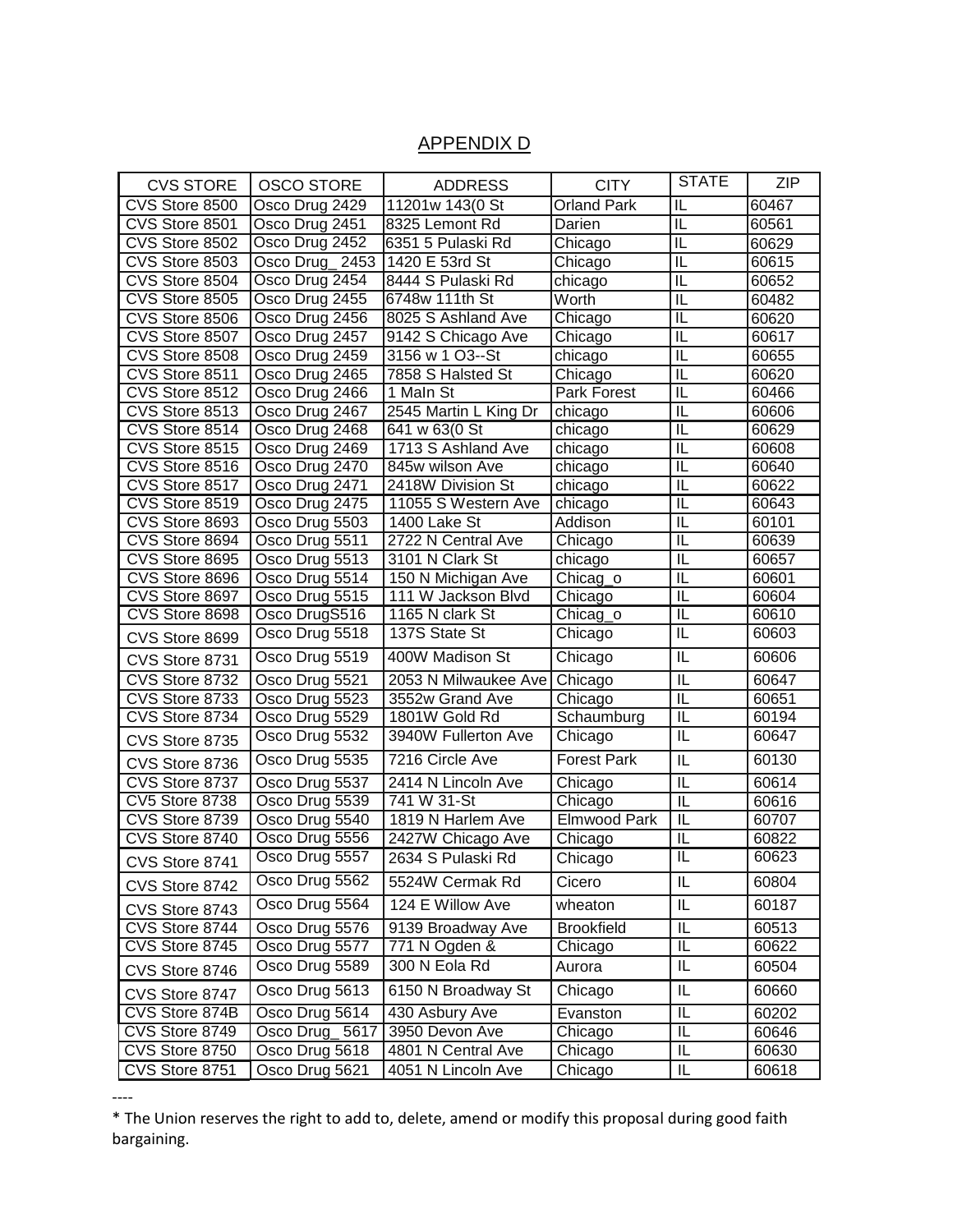|  | CVS Store 8752   Osco Drug 5622   5945W Denipster St             | Morton Grove | 60053 |
|--|------------------------------------------------------------------|--------------|-------|
|  | CVS Store 8753   Osco Drug 5628   3637 N Southport Ave   Chicago |              | 60613 |

<sup>\*</sup> The Union reserves the right to add to, delete, amend or modify this proposal during good faith bargaining.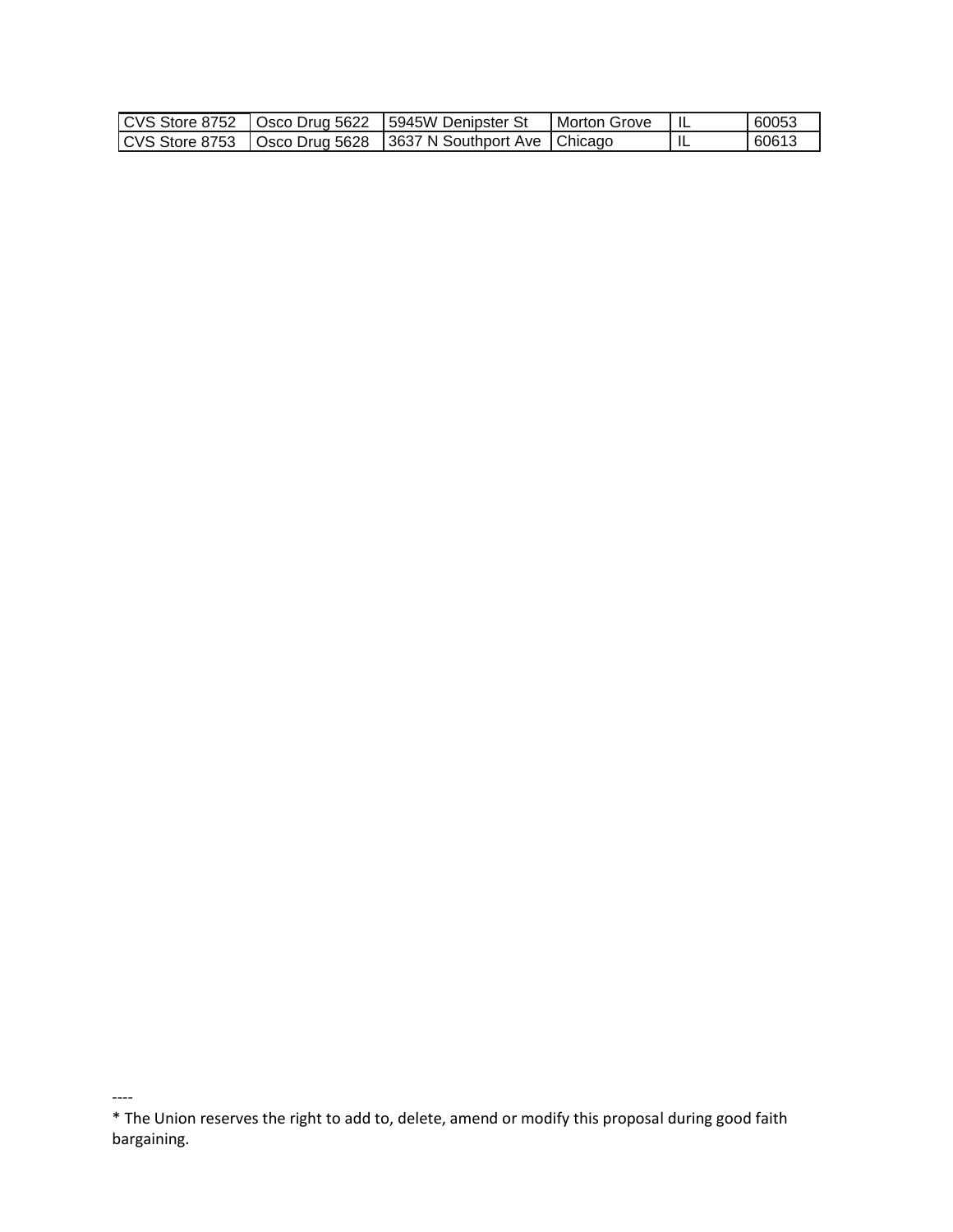| CVS Store 8754 | Osco Drug 5632 | 3235 N Springfield        | Chicago  | IL | 60618 |
|----------------|----------------|---------------------------|----------|----|-------|
| CVS Store 8755 | Osco Drug 5637 | 2825W Devon Ave           | Chicago  |    | 60659 |
| CVS Store 8756 | Osco Drug 5640 | 6200W Higgins Ave Chicago |          |    | 60630 |
| CVS Store 8757 | Osco Drug 5646 | 4001 Main St              | Skokie   |    | 60076 |
| CVS Store 8758 | Osco Drug 5649 | 4540 N Pulaski Rd         | Chicago  |    | 60630 |
| CVS Store 8759 | Osco Drug 5660 | 5158 N Lincoln Ave        | Chicago  |    | 60625 |
| CVS Store 8760 | Osco Drug 5674 | 3333 Central St           | Evanston | IL | 60201 |
|                | Osco Drug 5698 | 10 S Lewis Ave            | Waukegan | ΙL | 60085 |
| CVS Store 8761 |                |                           |          |    |       |

<sup>\*</sup> The Union reserves the right to add to, delete, amend or modify this proposal during good faith bargaining.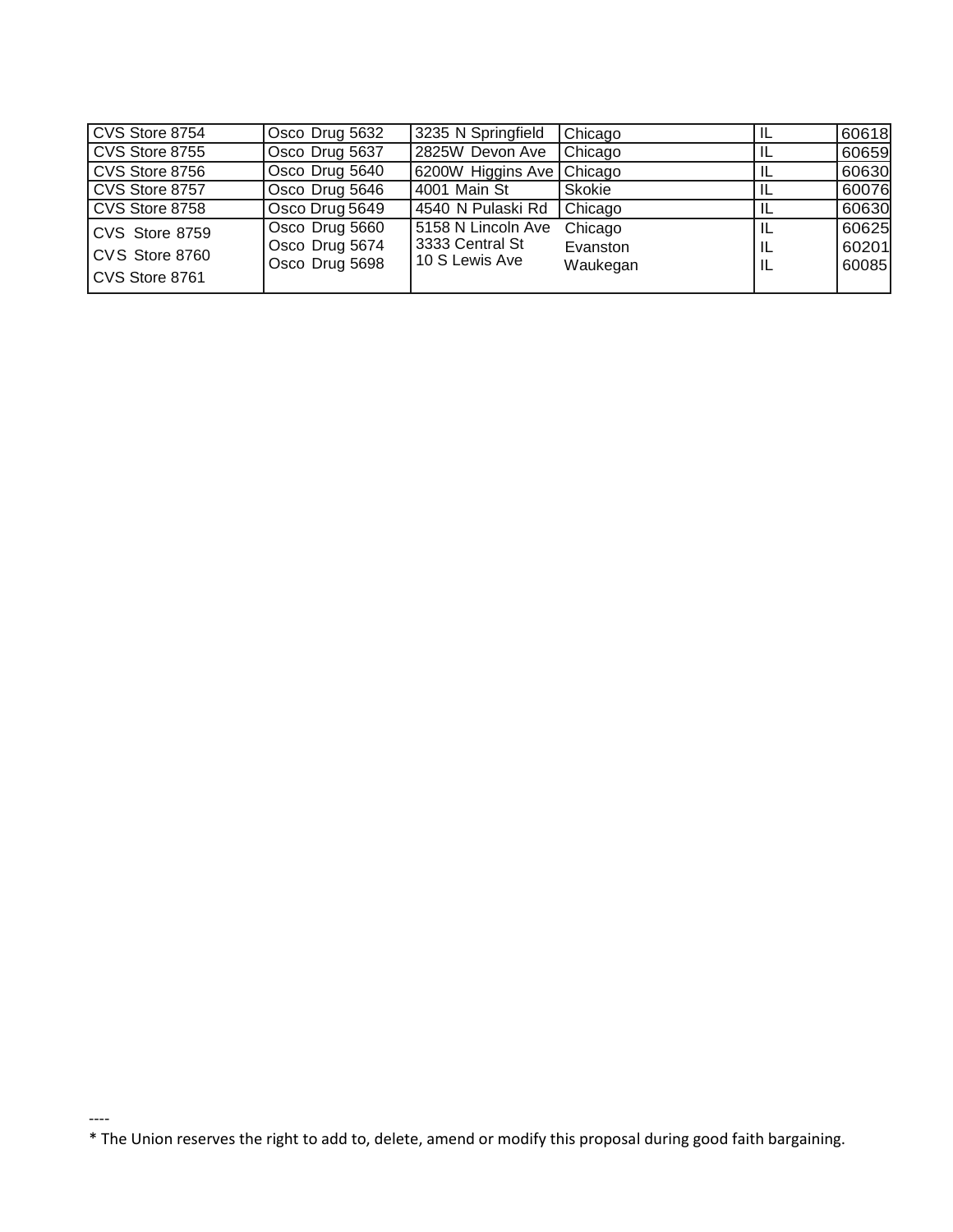IN WITNESS whereof, the parties have hereunto affixed their signatures this<br>2016, at Chicago, Illinois. \_\_\_\_\_\_\_\_\_, \_\_\_\_\_\_\_\_\_\_\_\_\_ 2016, at Chicago,

<sup>\*</sup> The Union reserves the right to add to, delete, amend or modify this proposal during good faith bargaining.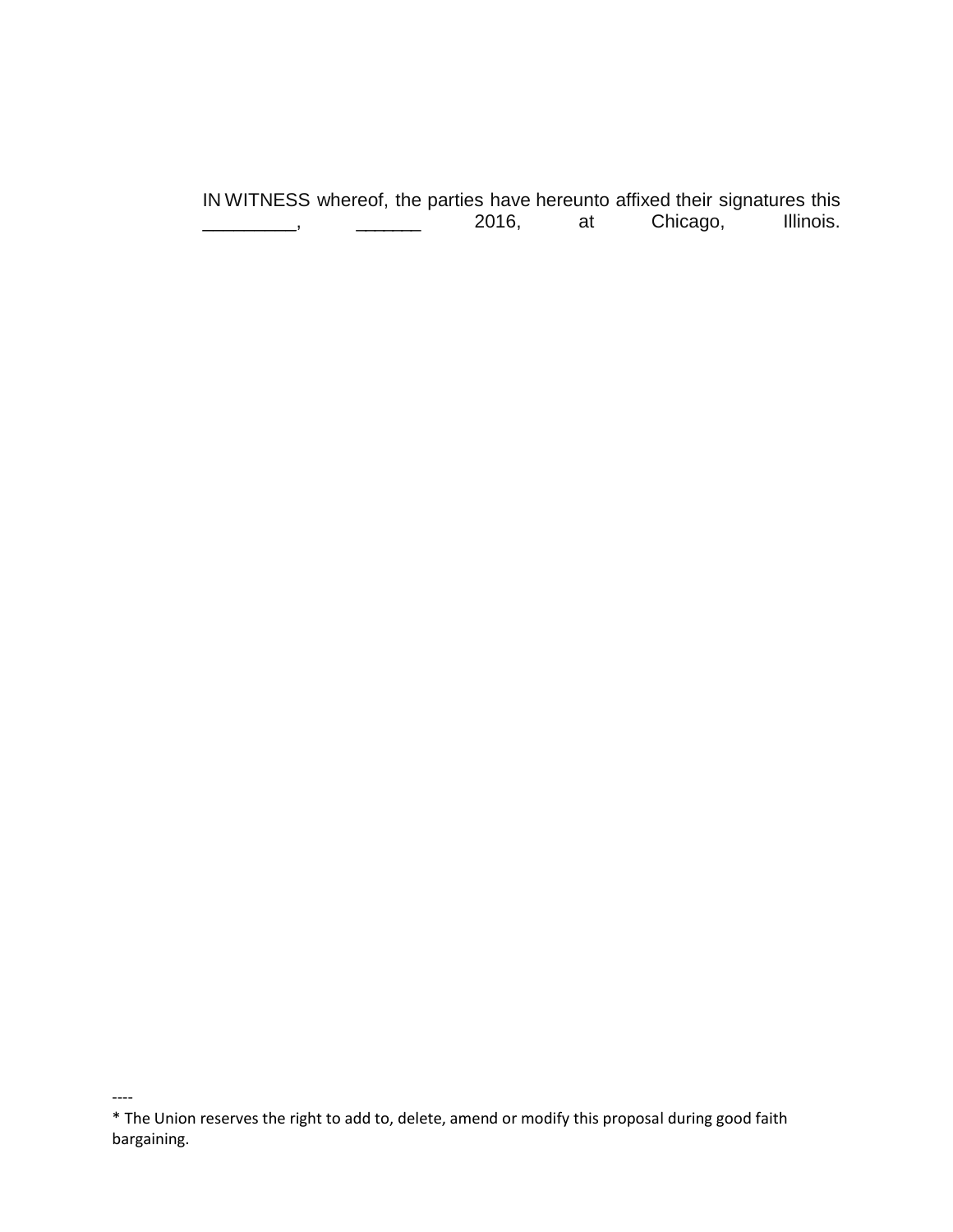# **SETTLEMENT AGREEMENT**

This Settlement Agreement ("Agreement") is made and entered into by and between International Brotherhood of Teamsters Local 727 ("Union") and CVS Pharmacy, Inc. ("CVS") (collectively, the "Parties").

WHEREAS, on or about March 9, 2012, the Union filed Grievance No. 2928 alleging a breach of Articles 3 and 4 of the Parties' collective bargaining agreement ("CBA") dated May 2, 2010 through May 4, 2013 related to CVS's failure to pay Pharmacists In Charge (PIC) for their attendance at CVS Leadership Meetings;

WHEREAS, the Union and CVS desire to settle fully and finally all matters related to this outstanding grievance and arbitration; and,

WHEREAS, the Union and CVS have bargained a settlement of this grievance in good faith

NOW THEREFORE, in consideration of the mutual promises and covenants contained herein, the Parties hereby agree as follows:

- 1. The Parties agree that any CVS meeting in which attendance is required shall be considered a "mandatory meeting."
- 2. CVS agrees that it shall identify all mandatory meetings in the invitations to pharmacists as "mandatory." If a meeting is non-mandatory, CVS will make best efforts to identify it as such in the invitations to pharmacists. Nevertheless, any meeting scheduled by CVS that does not bear the word "mandatory" in the invitation is not mandatory.
- 3. The Parties agree that no negative employment action or discipline, whatsoever, shall issue where a bargaining unit member fails to attend any CVS non-mandatory meeting.
- 4. CVS agrees that for all non-mandatory meetings, it shall communicate the relevant job information conveyed during such meeting in writing or by email or other electronic means within a reasonable time after the meeting.
- 5. If an employee is required to attend a mandatory meeting or attends a nonmandatory meeting, call or completes any other task, he/she shall be compensated according to wage rates set forth in the CBA.
- 6. This Agreement sets forth the entire agreement between the Parties pertaining to the subject matter hereof and each Party represents that each is not relying upon any representation not contained in this Agreement.

<sup>\*</sup> The Union reserves the right to add to, delete, amend or modify this proposal during good faith bargaining.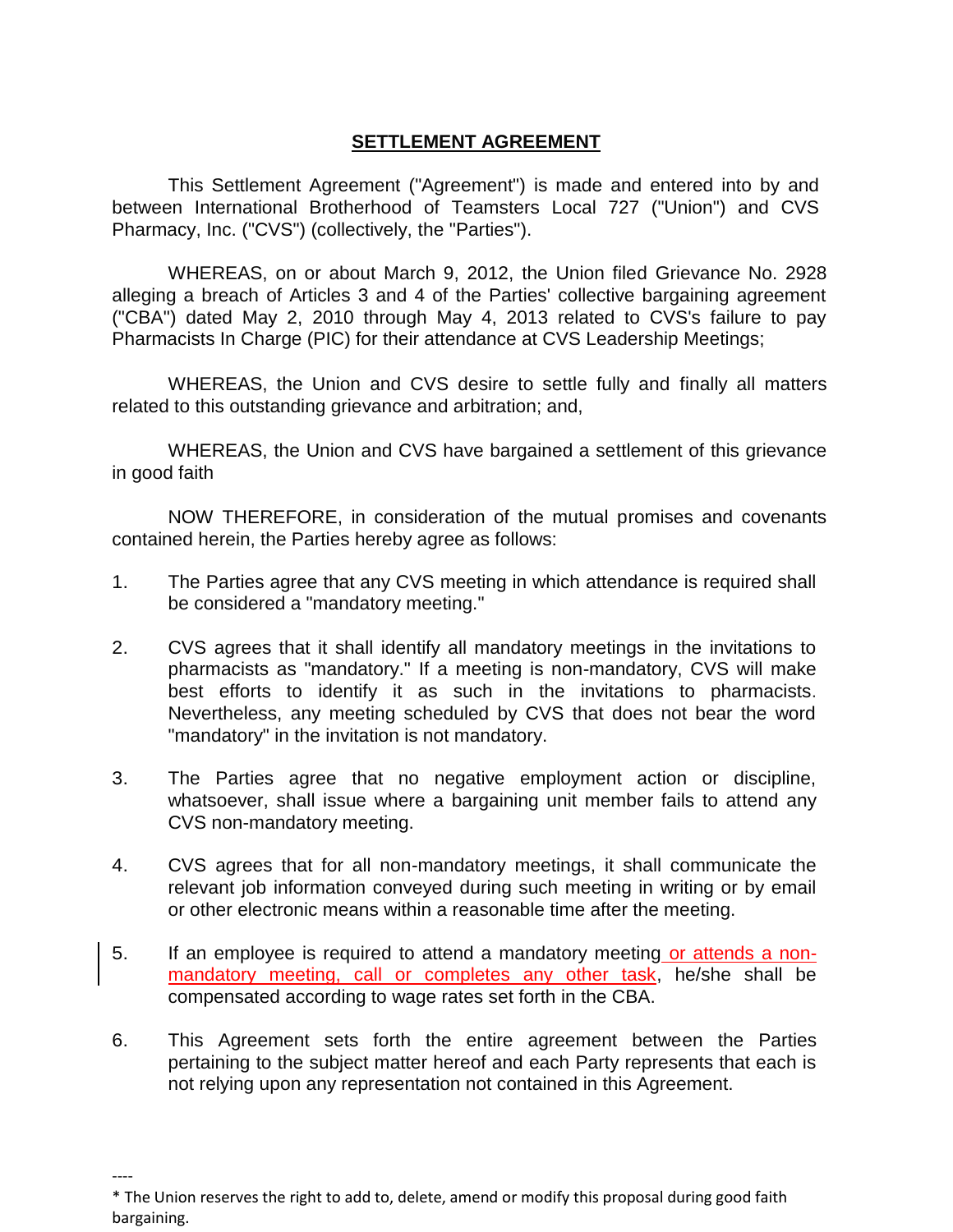- 7. This Agreement shall be governed by the laws of the State of Illinois, except where preempted by Federal law, and may be amended or modified only in writing executed by the Parties. Should any provision be declared by any court to be invalid, the validity of the remaining provisions shall not be affected, and the invalid provision(s) shall be deemed not a part of this Agreement. The language of all parts of this Agreement shall be construed as a whole, according to its fair meaning, and not strictly for or against either party.
- 8. Upon the full execution of this Agreement, the Union shall withdraw Grievance No. 2928 from the arbitration process.

IN WITNESS whereof, the parties have hereunto affixed their signatures this day of , 2013,at Chicago, Illinois.

<sup>\*</sup> The Union reserves the right to add to, delete, amend or modify this proposal during good faith bargaining.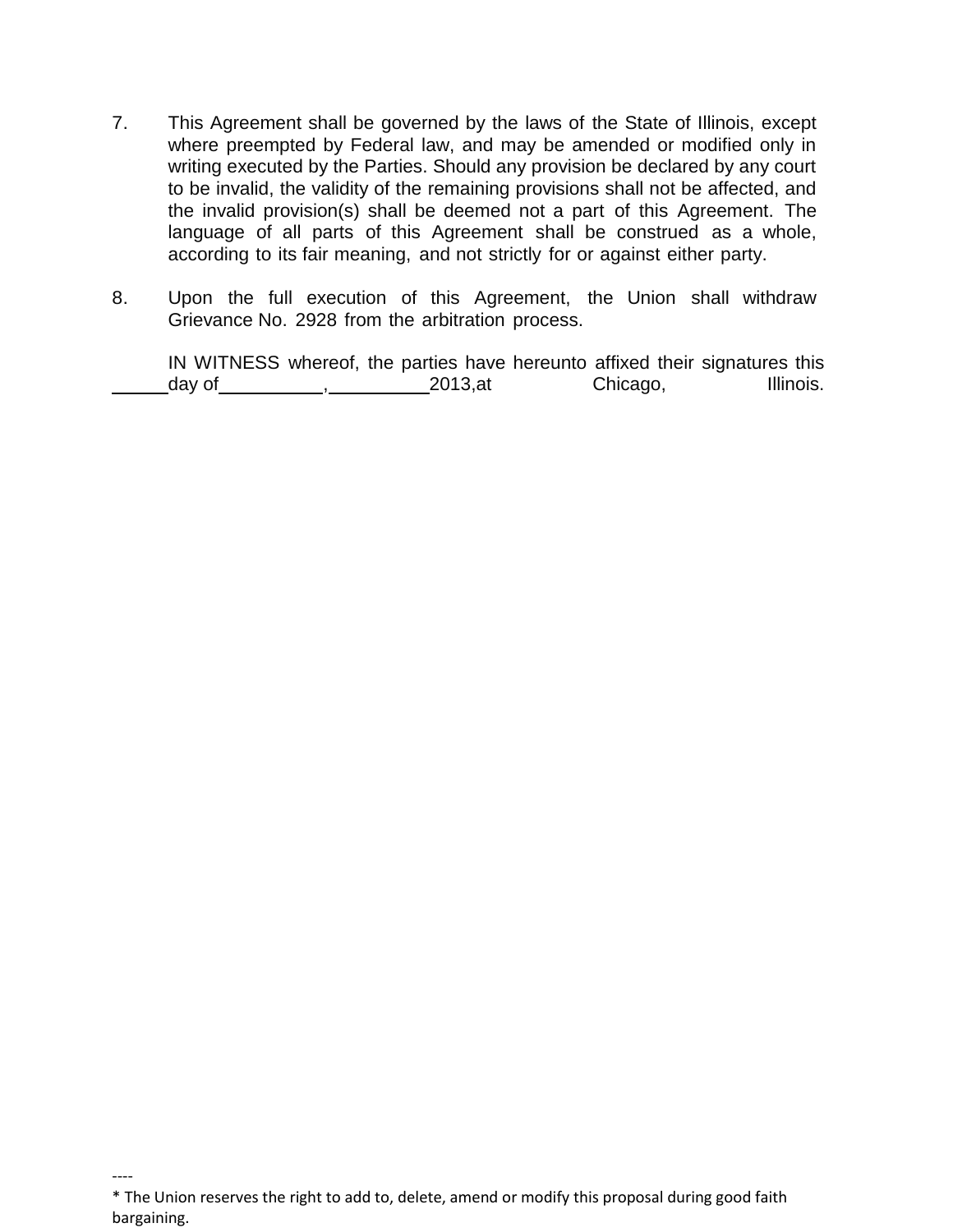#### OPEN FOR ECONOMICS

May 4,2013

 $\mathsf{I}$ 

Katie Lev Director of Labor Relations and Compliance CVS Caremark One CVS Drive Woonsocket, Rl 02895

Re: Teamsters Local Union No. 727 Legal and Educational Assistance Fund:

Dear Katie,

----

In conjunction with the most recent collective bargaining negotiations, the parties

agree to this Letter of Understanding for the term of the Collective Bargaining

Agreement: May 4, 2013 through May 7, 2016.

The Employer shall contribute to Teamsters Local Union No. 727 Legal and Educational Assistance Fund on account of each regular full-time employee covered by this Agreement the following:

Commencing May 4, 2013 ............................................... \$68.00 per month

Such rate shall continue except as adjusted by the Board of Trustees.

The Employer shall contribute monthly to Teamsters Local Union No. 727 Legal and Educational Assistance Fund on account of each part-time employee covered by this Agreement the following:

Commencing May4,2013...............................................\$ .40perhour

March 1, 2014, the Trustees may increase contributions to the Fund by no more than \$.05 per hour (\$9 per month). The increase shall be equal to or less than the rate increase for other employers covered by the Teamsters Local Union 727 Master Commercial Parking Industry Agreement.

March 1, 2015, the Trustees may further increase contributions to the Fund by no more than \$.05 per hour (\$9 per month). The increase shall be equal to or less than the rate increase for other employers covered by the Teamsters Local Union 727 Master Commercial Parking Industry Agreement.